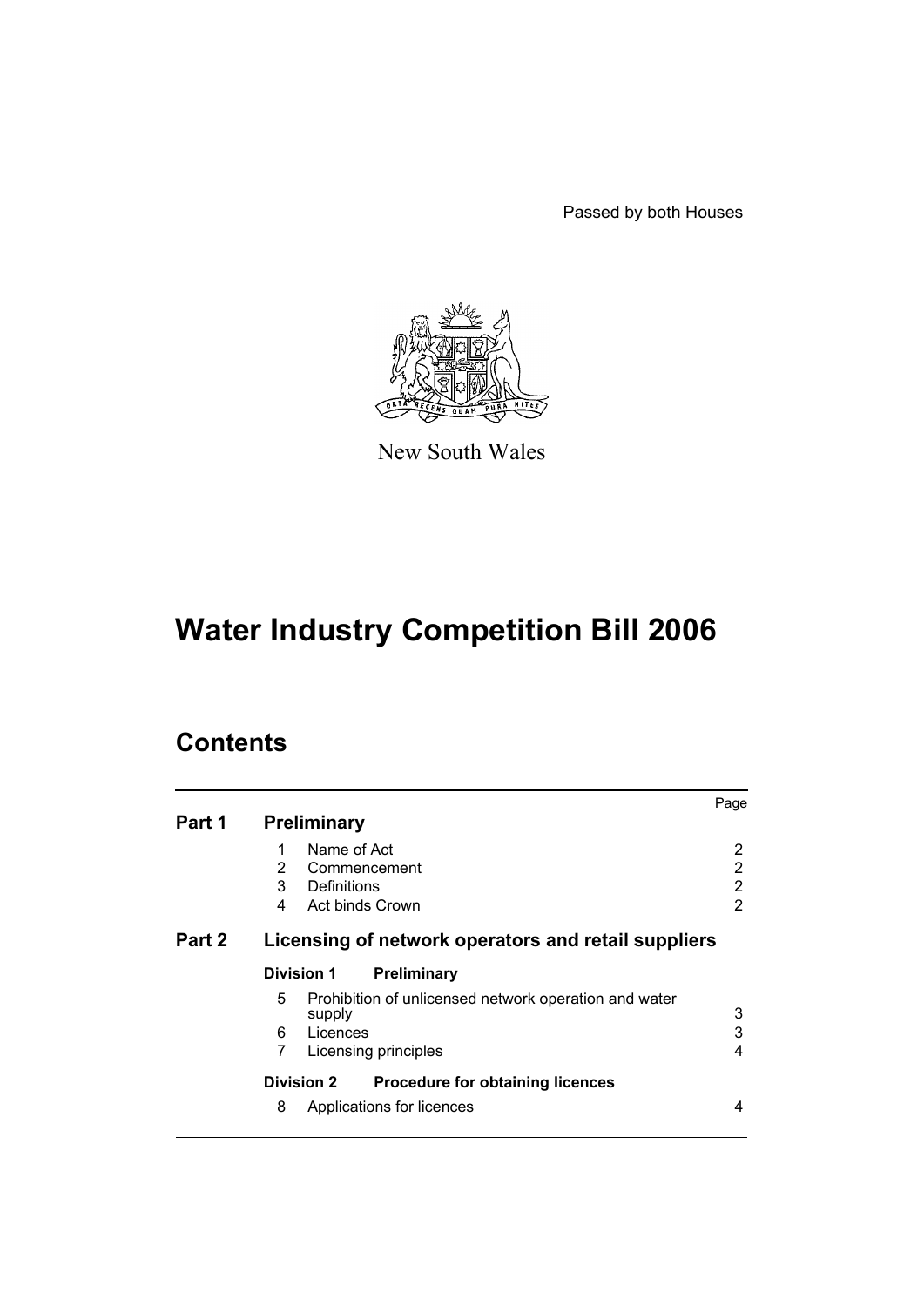Contents

|        |                                                      |                                                                                                                                                                                                                                        | Page                              |
|--------|------------------------------------------------------|----------------------------------------------------------------------------------------------------------------------------------------------------------------------------------------------------------------------------------------|-----------------------------------|
|        | 9<br>10<br>11                                        | Consideration of applications by IPART<br>Determination of applications<br>Licence to specify authorised activities and area                                                                                                           | 4<br>5                            |
|        | 12<br>13                                             | of operations<br>Duration of licences<br><b>Conditions of licences</b>                                                                                                                                                                 | 6<br>6<br>6                       |
|        |                                                      | <b>Division 3</b><br><b>Administration of licences</b>                                                                                                                                                                                 |                                   |
|        | 14<br>15<br>16<br>17 <sup>17</sup><br>18<br>19<br>20 | Annual licence fees<br>Variation of licence conditions<br>Enforcement of licences<br>Licensees to be notified of proposed action<br><b>Emergency directions</b><br>Cancellation of licences in public interest<br>Register of licences | 7<br>8<br>8<br>9<br>9<br>10<br>11 |
| Part 3 |                                                      | <b>Access to infrastructure services</b>                                                                                                                                                                                               |                                   |
|        |                                                      | <b>Division 1</b><br>Preliminary                                                                                                                                                                                                       |                                   |
|        | 21<br>22<br>23                                       | Object of Part<br>Part applies only to scheduled areas<br>Declaration criteria                                                                                                                                                         | 12<br>12 <sup>°</sup><br>12       |
|        |                                                      | <b>Division 2</b><br><b>Coverage declarations</b>                                                                                                                                                                                      |                                   |
|        | 24<br>25<br>26<br>27                                 | Applications for coverage declaration<br>Consideration of coverage applications by IPART<br>Determination of coverage applications by Minister<br>Period for which coverage declarations to have effect                                | 12 <sup>2</sup><br>13<br>14<br>14 |
|        |                                                      | <b>Division 3</b><br><b>Revocation of coverage declarations</b>                                                                                                                                                                        |                                   |
|        | 28<br>29<br>30                                       | Applications for revocation of coverage declaration<br>Consideration of revocation applications by IPART<br>Determination of revocation applications by Minister                                                                       | 15<br>15<br>15                    |
|        |                                                      | <b>Division 4</b><br><b>Binding non-coverage declarations</b>                                                                                                                                                                          |                                   |
|        | 31<br>33                                             | Application of Division<br>32 Applications for binding non-coverage declaration<br>Consideration of binding non-coverage applications                                                                                                  | 16<br>17                          |
|        | 34                                                   | by IPART<br>Determination of binding non-coverage applications<br>by Minister                                                                                                                                                          | 17<br>18                          |
|        | 35                                                   | Period for which binding non-coverage declarations<br>to have effect                                                                                                                                                                   | 18                                |
|        |                                                      |                                                                                                                                                                                                                                        |                                   |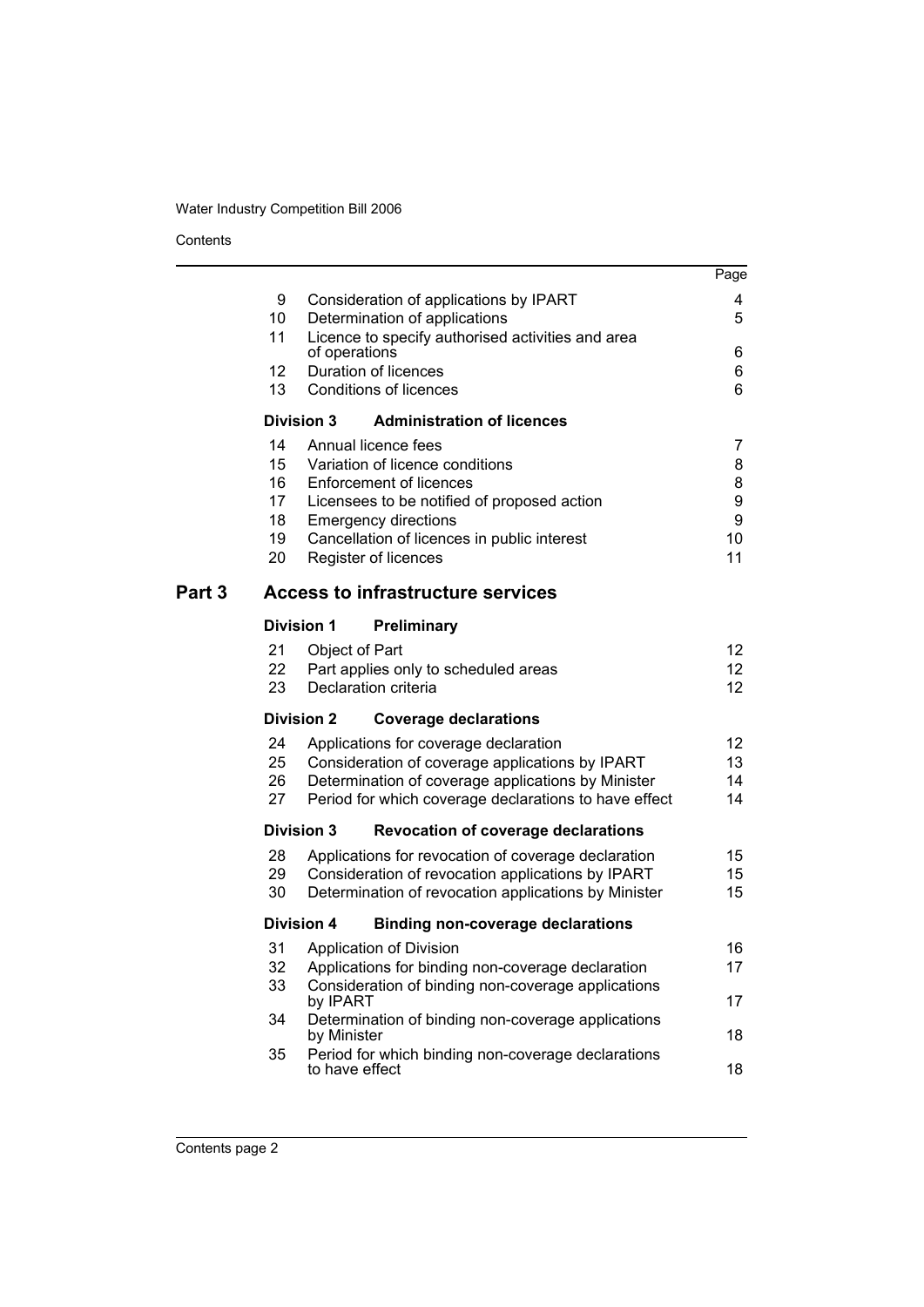|        |                      |                                                |                                                                                                                                                               | Page                 |  |  |
|--------|----------------------|------------------------------------------------|---------------------------------------------------------------------------------------------------------------------------------------------------------------|----------------------|--|--|
|        | 36                   |                                                | Binding non-coverage declarations have effect only for<br>complying infrastructure                                                                            | 19                   |  |  |
|        | 37                   | Revocation of binding non-coverage declaration |                                                                                                                                                               |                      |  |  |
|        |                      | <b>Division 5</b>                              | <b>Access undertakings</b>                                                                                                                                    |                      |  |  |
|        | 38                   |                                                | Access undertakings                                                                                                                                           | 19                   |  |  |
|        |                      | <b>Division 6</b>                              | <b>Access agreements and access</b><br>determinations                                                                                                         |                      |  |  |
|        | 39<br>40             |                                                | Access agreements<br>Access determinations                                                                                                                    | 20<br>21             |  |  |
|        |                      | <b>Division 7</b>                              | <b>Administration of access regime</b>                                                                                                                        |                      |  |  |
|        | 41<br>42             |                                                | Pricing principles<br>Service providers to have approved cost allocation                                                                                      | 22                   |  |  |
|        |                      | manuals                                        |                                                                                                                                                               | 23                   |  |  |
|        | 43<br>44             |                                                | Hindering access to certain services<br>Register of infrastructure services                                                                                   | 24<br>25             |  |  |
| Part 4 |                      | <b>Sewer mining</b>                            |                                                                                                                                                               |                      |  |  |
|        | 45<br>46             |                                                | <b>Application of Part</b><br>Sewer mining determinations                                                                                                     | 26<br>26             |  |  |
| Part 5 |                      |                                                | <b>Operation of water retail market</b>                                                                                                                       |                      |  |  |
|        |                      | <b>Division 1</b>                              | Resolution of disputes between small retail<br>customers and licensed retail suppliers                                                                        |                      |  |  |
|        | 47                   |                                                | Internal review of certain decisions disputed by small<br>retail customers                                                                                    | 28                   |  |  |
|        | 48                   | scheme                                         | Review of decisions under approved ombudsman                                                                                                                  | 28                   |  |  |
|        | 49                   |                                                | Approved ombudsman scheme                                                                                                                                     | 29                   |  |  |
|        | 50                   | scheme                                         | Licence conditions relating to approved ombudsman                                                                                                             | 30                   |  |  |
|        |                      | <b>Division 2</b>                              | <b>Monopoly suppliers</b>                                                                                                                                     |                      |  |  |
|        | 51<br>52<br>53       |                                                | Declaration of monopoly suppliers<br>Pricing determinations for monopoly services<br>Obligations of monopoly suppliers                                        | 31<br>31<br>32       |  |  |
|        |                      | <b>Division 3</b>                              | <b>Retailers of last resort</b>                                                                                                                               |                      |  |  |
|        | 54<br>55<br>56<br>57 |                                                | Declaration of retailers of last resort<br>Preparation of contingency plans<br>Minister may declare supply failure<br>Effect of declaration of supply failure | 32<br>32<br>32<br>33 |  |  |

Contents page 3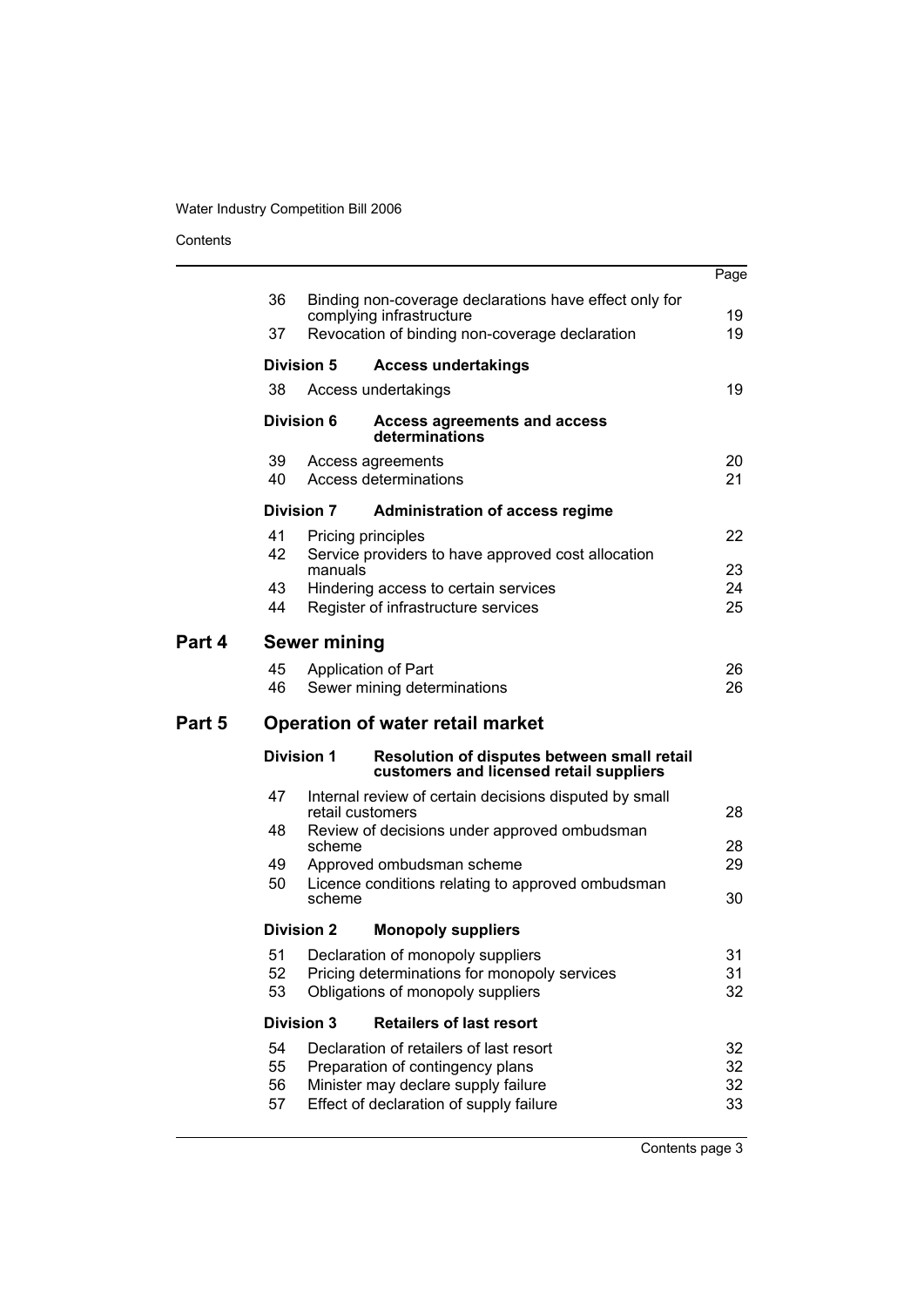Contents

|        |          |                                                                              | Page     |  |  |  |  |  |
|--------|----------|------------------------------------------------------------------------------|----------|--|--|--|--|--|
| Part 6 |          | Work relating to water industry infrastructure                               |          |  |  |  |  |  |
|        | 58       | Erection and placement of water industry infrastructure                      | 34       |  |  |  |  |  |
|        | 59       | Damage to public roads and public reserves to be made<br>good                | 34       |  |  |  |  |  |
|        | 60       | Interference with water industry infrastructure by trees                     | 35       |  |  |  |  |  |
|        | 61       | Obstruction of water mains and sewer mains                                   | 36       |  |  |  |  |  |
|        | 62       | Altering position of conduits                                                | 37       |  |  |  |  |  |
|        | 63       | Charges for placement of water industry infrastructure                       | 38       |  |  |  |  |  |
|        | 64<br>65 | Ownership of water industry infrastructure<br>Meter readers                  | 38<br>38 |  |  |  |  |  |
|        |          |                                                                              |          |  |  |  |  |  |
| Part 7 |          | <b>Offences</b>                                                              |          |  |  |  |  |  |
|        |          | <b>Division 1</b><br><b>Offences</b>                                         |          |  |  |  |  |  |
|        | 66       | Exposure of underground pipes                                                | 40       |  |  |  |  |  |
|        | 67       | Interference with water industry infrastructure                              | 40       |  |  |  |  |  |
|        | 68       | Interference with meters                                                     | 40       |  |  |  |  |  |
|        | 69<br>70 | Unauthorised connections<br>Unauthorised increase in capacity of connections | 40<br>40 |  |  |  |  |  |
|        | 71       | Offence to discharge into drains and sewers                                  | 41       |  |  |  |  |  |
|        | 72       | Unauthorised use of water                                                    | 41       |  |  |  |  |  |
|        | 73       | Unlicensed plumbing and drainage work                                        | 41       |  |  |  |  |  |
|        |          | <b>Division 2</b><br><b>Powers of inspectors</b>                             |          |  |  |  |  |  |
|        | 74       | Inspectors                                                                   | 41       |  |  |  |  |  |
|        | 75       | Notice of entry                                                              | 42       |  |  |  |  |  |
|        | 76       | Use of force                                                                 | 42       |  |  |  |  |  |
|        | 77       | Notification of use of force or urgent entry                                 | 43       |  |  |  |  |  |
|        | 78       | Care to be taken                                                             | 43       |  |  |  |  |  |
|        | 79<br>80 | Compensation<br>Warrants of entry                                            | 43<br>43 |  |  |  |  |  |
|        | 81       | Obstruction of inspectors                                                    | 44       |  |  |  |  |  |
|        |          | <b>Division 3</b><br>General                                                 |          |  |  |  |  |  |
|        | 82       | Penalty notices                                                              | 44       |  |  |  |  |  |
|        | 83       | Court may order disconnection and discontinuance                             |          |  |  |  |  |  |
|        |          | of water supply                                                              | 45       |  |  |  |  |  |
|        | 84       | Court may order payment for stolen water                                     | 45       |  |  |  |  |  |
| Part 8 |          | <b>Functions of IPART</b>                                                    |          |  |  |  |  |  |
|        |          | <b>Division 1</b><br><b>Licence auditing functions</b>                       |          |  |  |  |  |  |
|        | 85       | Licence auditing functions                                                   | 47       |  |  |  |  |  |
|        | 86       | Recovery of IPART's costs                                                    | 47       |  |  |  |  |  |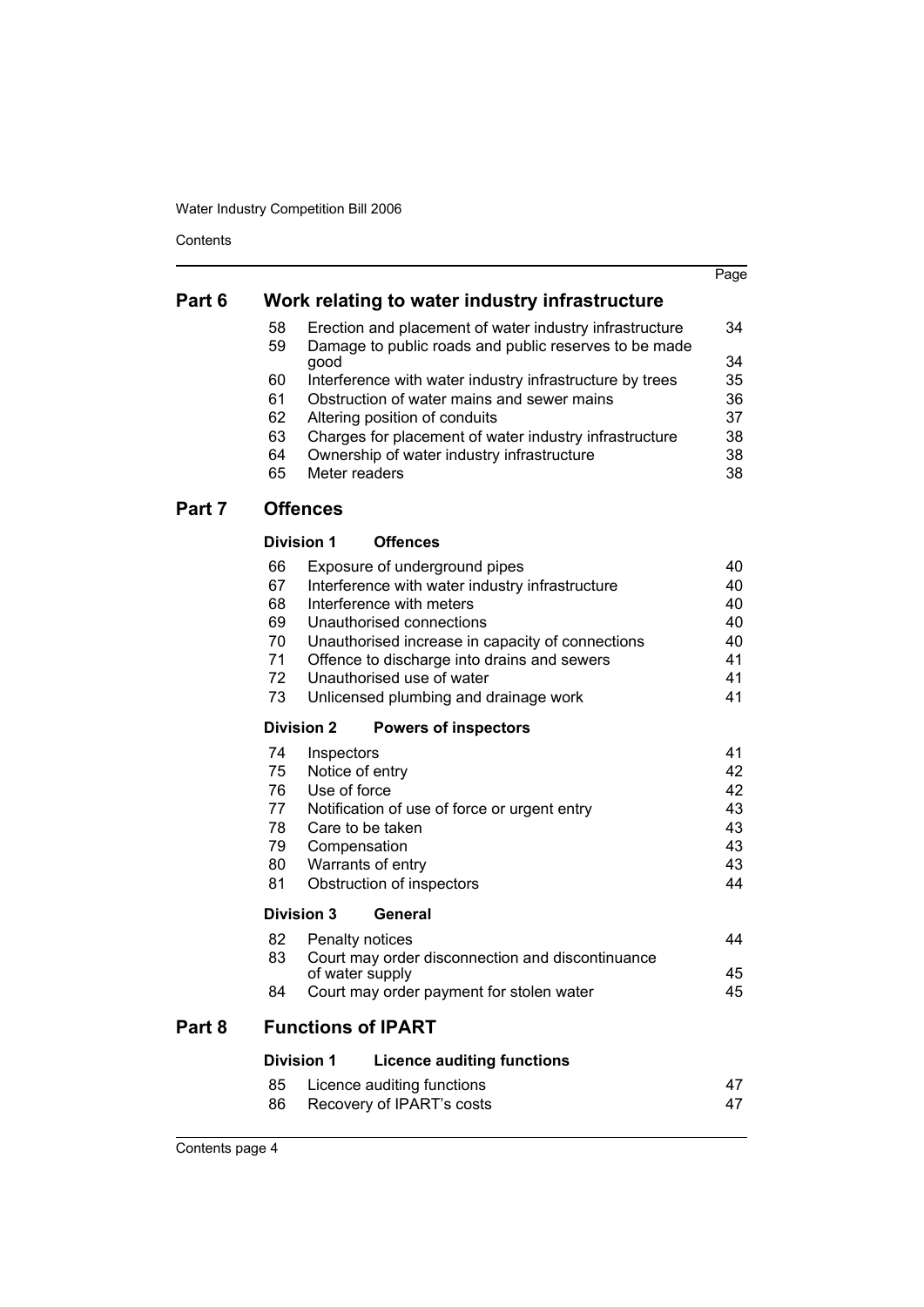Contents

|                   |     |                      |                                                                                             | Page |
|-------------------|-----|----------------------|---------------------------------------------------------------------------------------------|------|
|                   | 87  |                      | Power to direct licensees to keep records and                                               |      |
|                   |     |                      | furnish information                                                                         | 47   |
|                   | 88  |                      | Failure to keep records or furnish information                                              | 47   |
|                   | 89  |                      | Annual reports                                                                              | 48   |
|                   |     | <b>Division 2</b>    | <b>Regulatory functions</b>                                                                 |      |
|                   | 90  |                      | <b>Regulatory functions</b>                                                                 | 48   |
|                   |     | <b>Division 3</b>    | <b>Miscellaneous</b>                                                                        |      |
|                   | 91  |                      | Investigations by IPART                                                                     | 48   |
|                   | 92  |                      | <b>IPART</b> guidelines                                                                     | 49   |
|                   | 93  |                      | Exclusion of Part 3, Division 3, of Independent<br>Pricing and Regulatory Tribunal Act 1992 | 49   |
| Part 9            |     | <b>Miscellaneous</b> |                                                                                             |      |
|                   | 94  |                      | Delegation of functions                                                                     | 50   |
|                   | 95  |                      | Service of documents                                                                        | 50   |
|                   | 96  |                      | Exclusion of personal liability                                                             | 50   |
|                   | 97  |                      | Offences by corporations                                                                    | 50   |
|                   | 98  |                      | Proceedings for offences                                                                    | 51   |
|                   | 99  |                      | Recovery of monetary penalties                                                              | 51   |
|                   | 100 |                      | Evidentiary certificates                                                                    | 51   |
|                   | 101 | Regulations          |                                                                                             | 52   |
|                   | 102 |                      | Amendment of other Acts                                                                     | 52   |
|                   | 103 |                      | Savings, transitional and other provisions                                                  | 52   |
|                   | 104 |                      | Review of Act                                                                               | 52   |
| <b>Schedule 1</b> |     |                      | <b>Scheduled areas</b>                                                                      | 53   |
| <b>Schedule 2</b> |     |                      | <b>Regulation-making powers</b>                                                             | 54   |
| <b>Schedule 3</b> |     |                      | <b>Amendment of other Acts</b>                                                              | 58   |
| <b>Schedule 4</b> |     |                      | Savings, transitional and other provisions                                                  | 62   |
| <b>Dictionary</b> |     |                      |                                                                                             | 64   |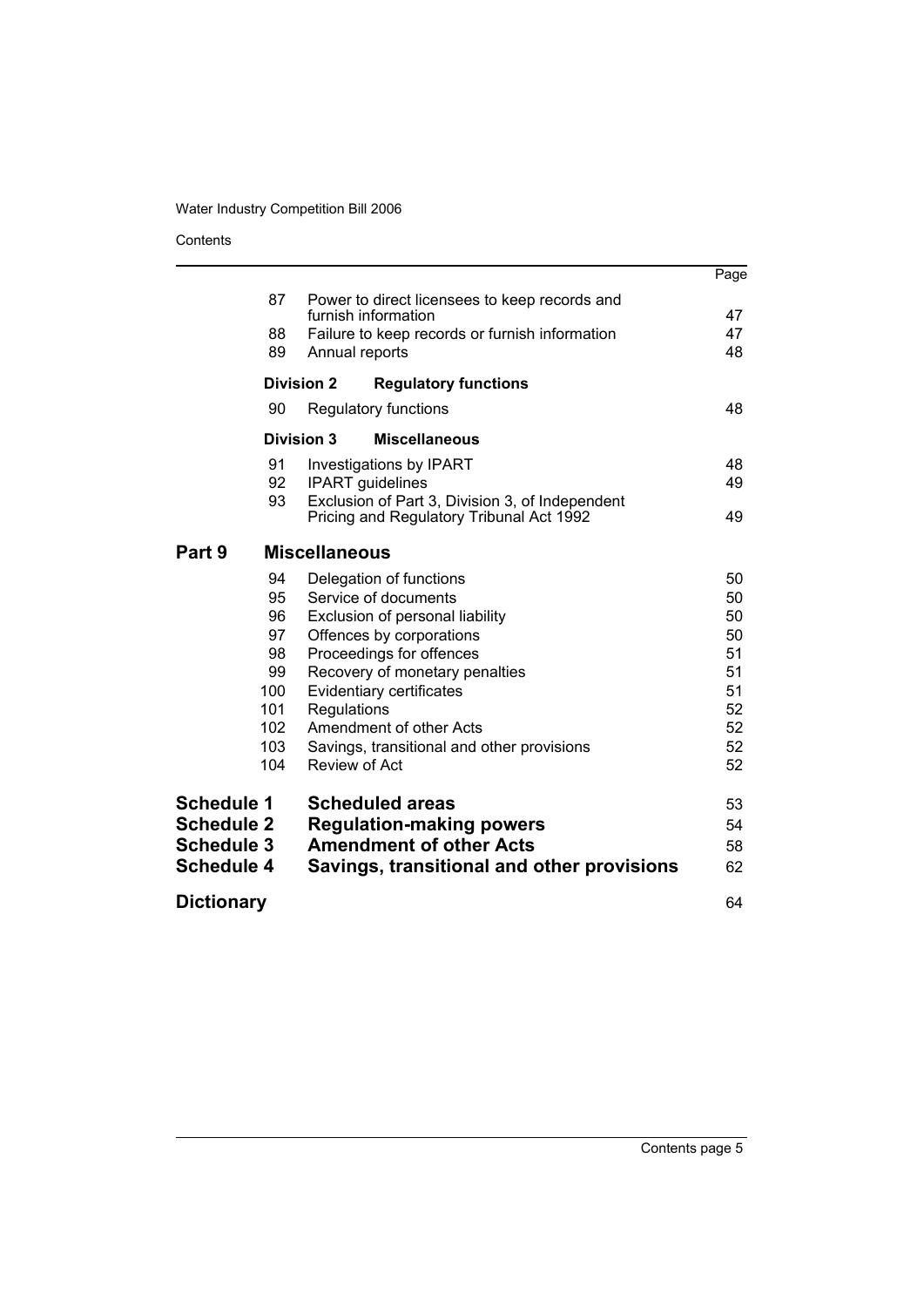*I certify that this PUBLIC BILL, which originated in the LEGISLATIVE ASSEMBLY, has finally passed the LEGISLATIVE COUNCIL and the LEGISLATIVE ASSEMBLY of NEW SOUTH WALES.*

> *Clerk of the Legislative Assembly. Legislative Assembly, Sydney, , 2006*



New South Wales

# **Water Industry Competition Bill 2006**

Act No , 2006

An Act to encourage competition in relation to the supply of water and the provision of sewerage services and to facilitate the development of infrastructure for the production and reticulation of recycled water; and for other purposes.

See also the *Central Coast Water Corporation Act 2006*.

*I have examined this Bill, and find it to correspond in all respects with the Bill as finally passed by both Houses.*

*Chairman of Committees of the Legislative Assembly.*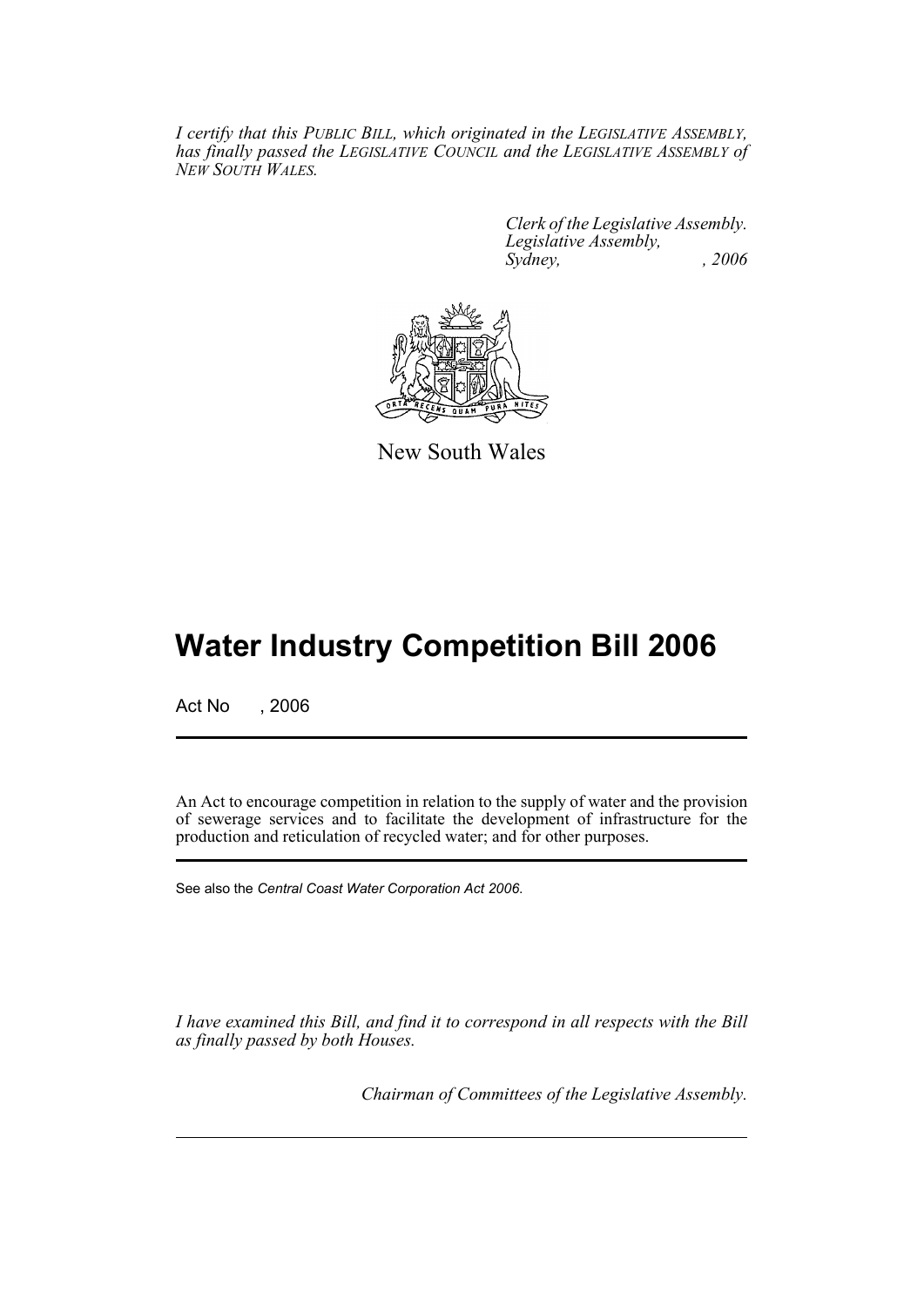# Clause 1 Water Industry Competition Bill 2006

Part 1 Preliminary

**The Legislature of New South Wales enacts:**

# <span id="page-6-1"></span><span id="page-6-0"></span>**Part 1 Preliminary**

# **1 Name of Act**

This Act is the *Water Industry Competition Act 2006*.

# <span id="page-6-2"></span>**2 Commencement**

This Act commences on a day or days to be appointed by proclamation.

# <span id="page-6-3"></span>**3 Definitions**

- (1) Words and expressions that are defined in the Dictionary at the end of this Act have the meanings set out in that Dictionary.
- (2) Notes included in this Act do not form part of this Act.

# <span id="page-6-4"></span>**4 Act binds Crown**

This Act binds the Crown in right of New South Wales and, in so far as the legislative power of Parliament permits, the Crown in all its other capacities.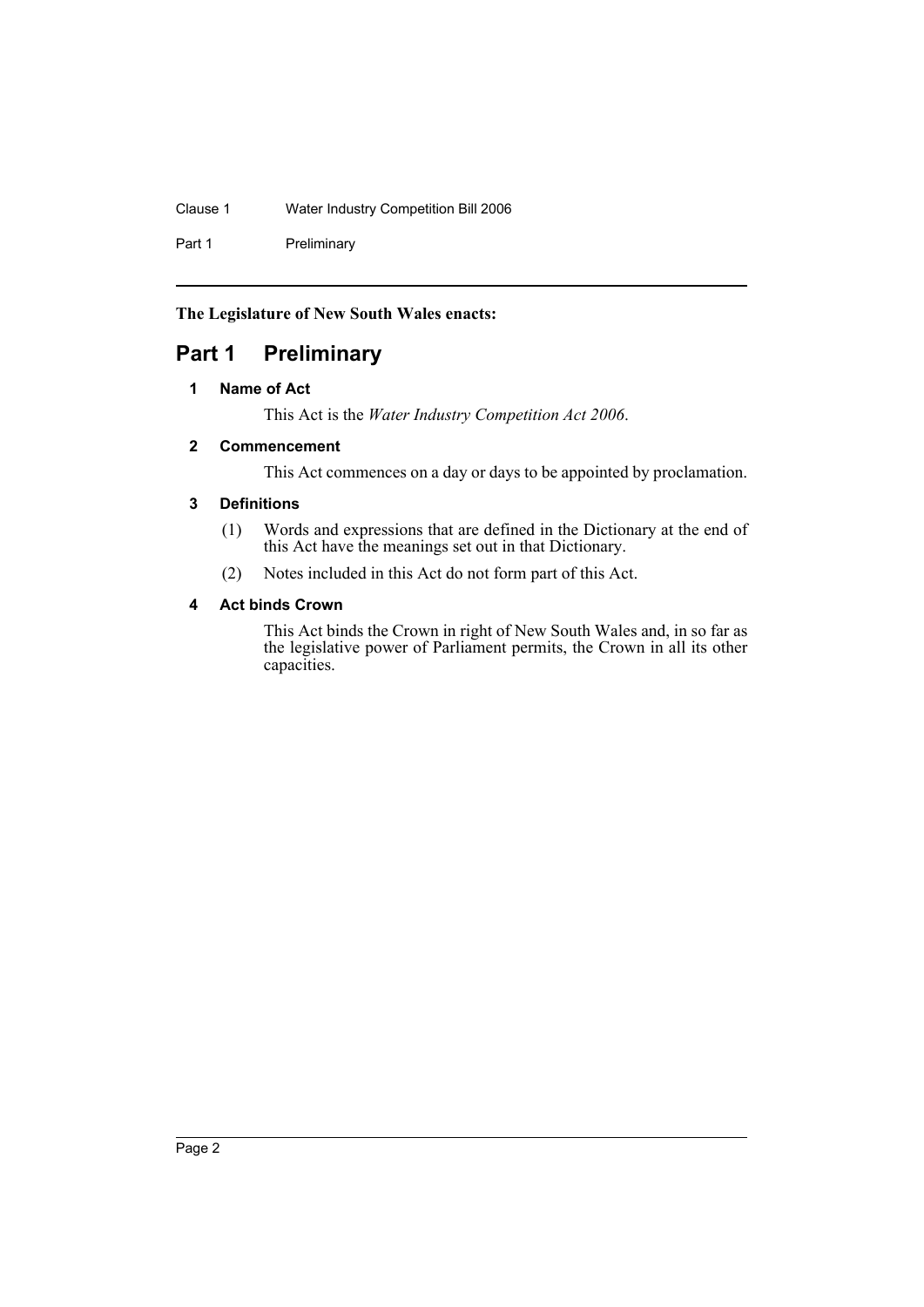| Water Industry Competition Bill 2006                | Clause 5 |
|-----------------------------------------------------|----------|
| Licensing of network operators and retail suppliers | Part 2   |

# <span id="page-7-0"></span>**Part 2 Licensing of network operators and retail suppliers**

# <span id="page-7-2"></span><span id="page-7-1"></span>**Division 1 Preliminary**

# **5 Prohibition of unlicensed network operation and water supply**

- (1) A person must not:
	- (a) construct, maintain or operate any water industry infrastructure, or
	- (b) supply water, or provide a sewerage service, by means of any water industry infrastructure,

otherwise than under the authority of a licence.

Maximum penalty: 10,000 penalty units (in the case of a corporation) and 2,500 penalty units (in any other case).

- (2) Subsection (1) (b) does not apply to or in respect of the supply of water, or the provision of sewerage services, by a licensed network operator to a licensed retail supplier.
- (3) This section does not apply to a public water utility in relation to:
	- (a) the construction, maintenance or operation of water industry infrastructure situated within its area of operations, or
	- (b) the supply of water, or the provision of a sewerage service, by means of water industry infrastructure situated within its area of operations.
- (4) This section does not apply to or in respect of:
	- (a) such water industry infrastructure as comprises water management works to which Chapter 4, 5 or 6 of the *Water Management Act 2000* applies, or
	- (b) such other water industry infrastructure as is prescribed by the regulations.

# <span id="page-7-3"></span>**6 Licences**

- (1) Subject to any conditions imposed on it by or under this Act:
	- (a) a network operator's licence authorises the licensee, and any other person specified in the licence, to construct, maintain and operate the water industry infrastructure so specified for the purposes so specified, and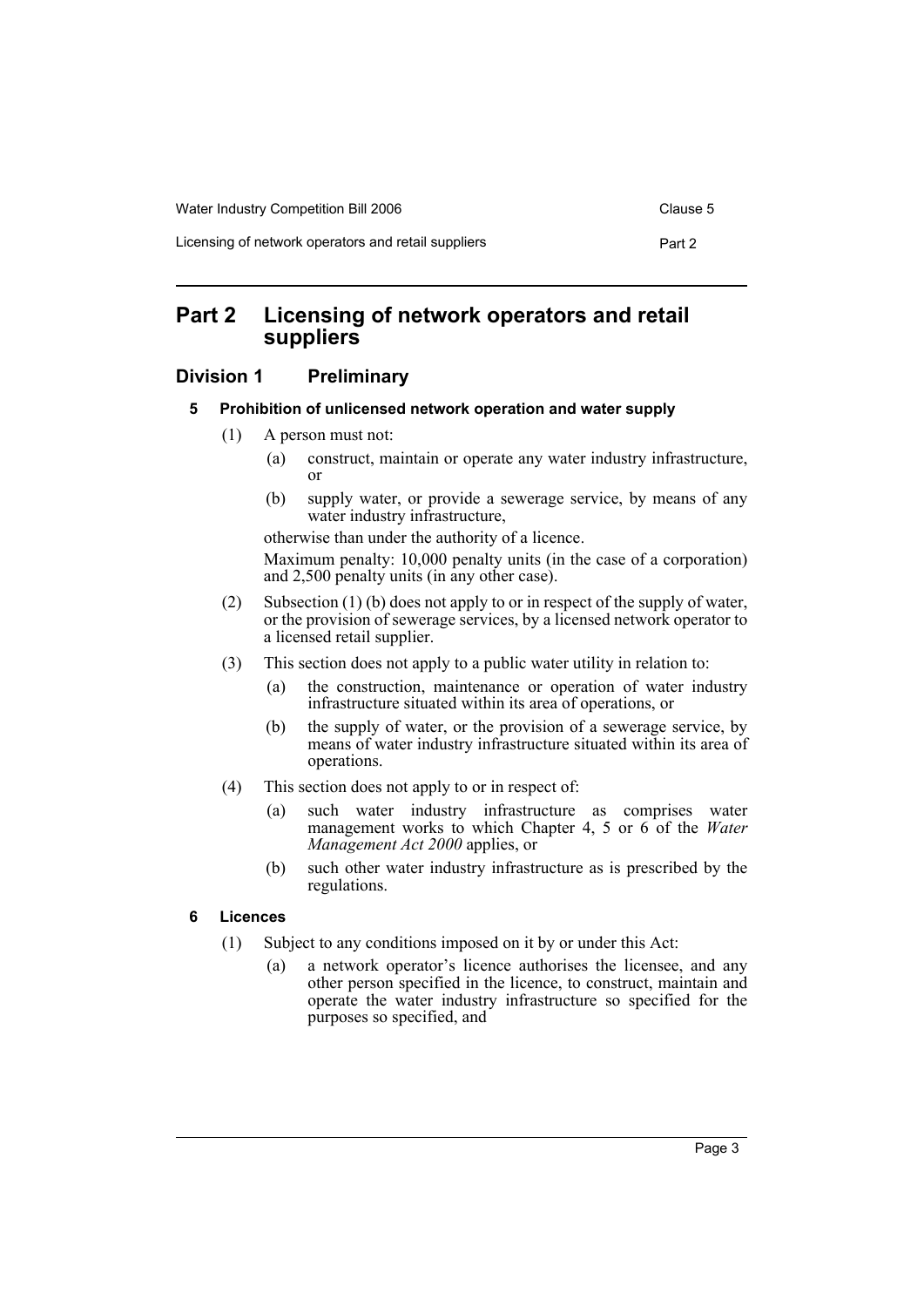#### Clause 7 Water Industry Competition Bill 2006

Part 2 Licensing of network operators and retail suppliers

- (b) a retail supplier's licence authorises the licensee, and any other person specified in the licence, to supply water or provide sewerage services, by means of water industry infrastructure, to persons or classes of persons so specified.
- (2) Nothing in this section exempts a licensee from:
	- (a) any requirement under the *Water Management Act 2000* to hold an access licence or water supply work approval, or
	- (b) any requirement under the *Protection of the Environment Operations Act 1997* to hold an environmental protection licence.

## <span id="page-8-0"></span>**7 Licensing principles**

- (1) In considering whether or not a licence is to be granted under this Part and what conditions are to be imposed on such a licence, regard is to be had to the following principles:
	- (a) the protection of public health, the environment, public safety and consumers,
	- (b) the encouragement of competition in the supply of water and the provision of sewerage services,
	- (c) the ensuring of sustainability of water resources,
	- (d) the promotion of production and use of recycled water.
- (2) This section does not restrict the matters to which regard may be had in considering the matters referred to in subsection (1).

## <span id="page-8-2"></span><span id="page-8-1"></span>**Division 2 Procedure for obtaining licences**

## **8 Applications for licences**

- (1) An application for a licence may only be made by or on behalf of a corporation.
- (2) Such an application:
	- (a) must be in such form as the Minister may approve, and
	- (b) must be accompanied by such fee as the Minister may determine, and
	- (c) must be lodged at the office of IPART.

## <span id="page-8-3"></span>**9 Consideration of applications by IPART**

- (1) On receiving an application for a licence, IPART:
	- (a) must furnish a copy of the application to the Minister, and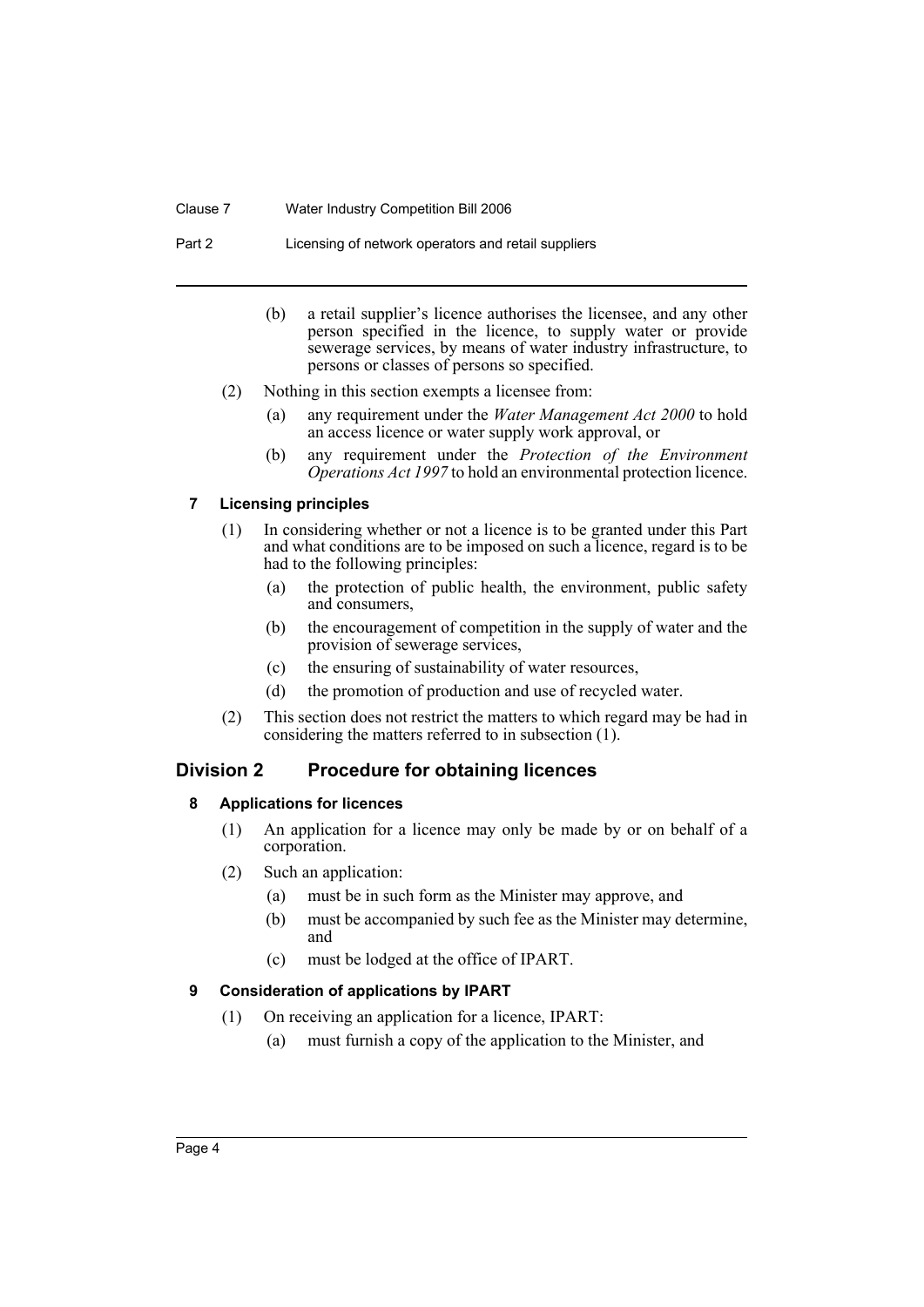| Water Industry Competition Bill 2006                |        |  |
|-----------------------------------------------------|--------|--|
| Licensing of network operators and retail suppliers | Part 2 |  |

- (b) must furnish copies of the application to, and invite submissions on the application from:
	- (i) the Minister administering the *Public Health Act 1991*, and
	- (ii) the Minister administering Chapter 2 of the *Water Management Act 2000*, and
	- (iii) such other persons as are prescribed by the regulations, and
- (c) must invite submissions on the application from the public.
- (2) After considering the application and any such submissions, IPART must furnish a report on the application to the Minister.
- (3) Such a report must include recommendations as to whether or not a licence should be granted and as to the conditions (if any) to which a licence (if granted) should be subject.

#### <span id="page-9-0"></span>**10 Determination of applications**

- (1) The Minister may determine an application for a licence by granting a licence or by refusing the application.
- (2) The Minister must consider, but is not bound to accept, any advice or recommendation in IPART's report on the application and may, if circumstances so require, seek further advice from IPART in relation to the application.
- (3) A licence may not be granted to a disqualified corporation.
- (4) A licence may not be granted unless the Minister is satisfied as to each of the following:
	- (a) that the applicant has, and will continue to have, the capacity (including technical, financial and organisational capacity) to carry out the activities that the licence (if granted) would authorise,
	- (b) that the applicant has the capacity to carry out those activities in a manner that does not present a risk to public health,
	- (c) that the applicant has made, and will continue to maintain, appropriate arrangements with respect to insurance,
	- (d) in the case of an application for a licence to supply water, that, if such a licence is granted, sufficient quantities of the water supplied by the licensee will have been obtained otherwise than from a public water utility,
	- (e) such matters as are prescribed by the regulations,
	- (f) such other matters as the Minister considers relevant, having regard to the public interest.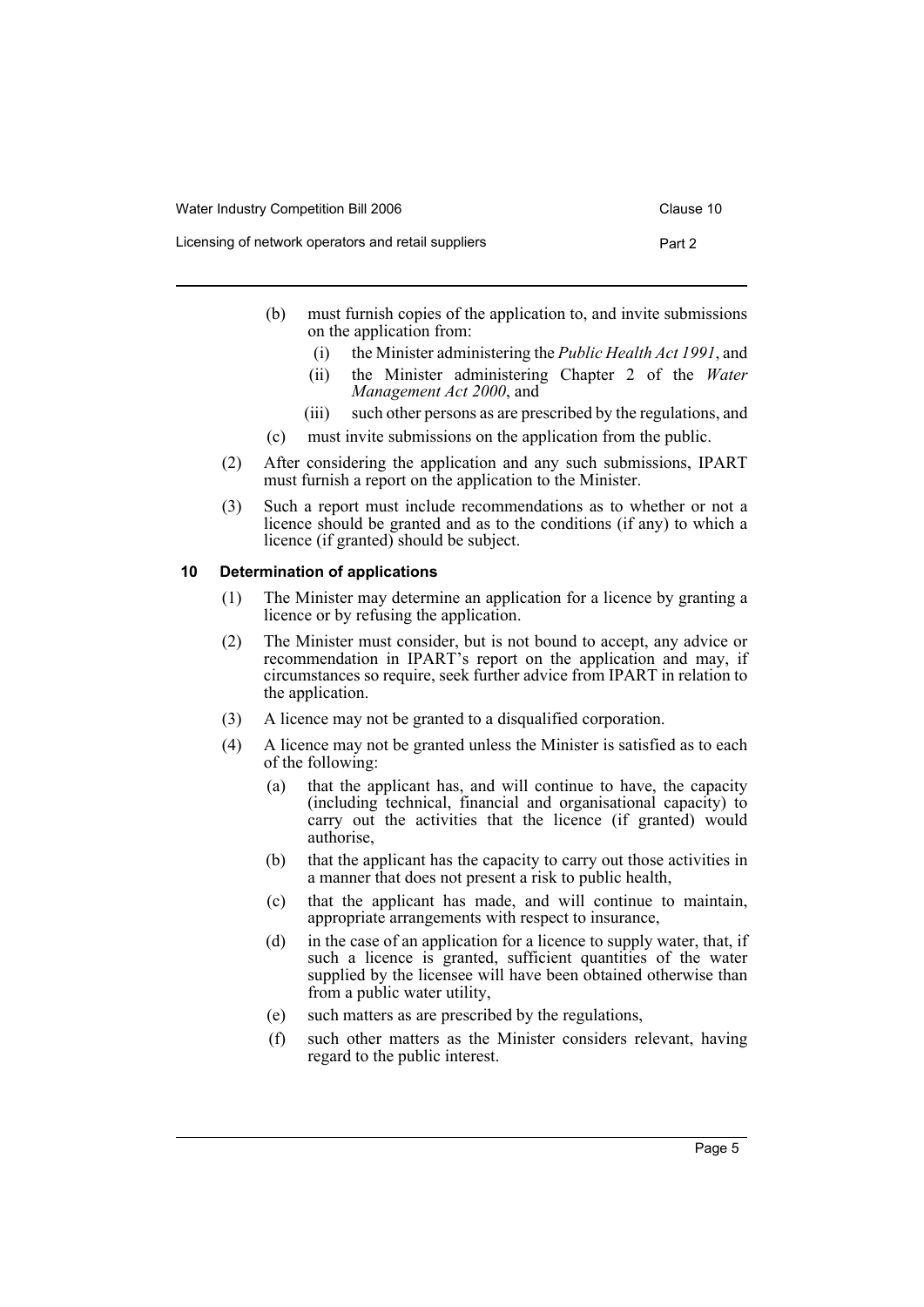#### Clause 11 Water Industry Competition Bill 2006

Part 2 Licensing of network operators and retail suppliers

- (5) On making a decision under this section, the Minister must cause notice of the decision, and of the reasons for the decision, to be given to IPART.
- (6) On receiving such notice, IPART must cause the information contained in the notice to be made available to the public on IPART's internet website.

#### <span id="page-10-0"></span>**11 Licence to specify authorised activities and area of operations**

(1) A licence must specify the activities that it authorises the licensee to carry out and the area within which it authorises those activities to be carried out.

**Note.** For example, a licence might authorise the supply of recycled water of a specified quality within a specified area.

(2) The same land may be within the area of operations of more than one licensee, whether the respective licences relate to the same or different activities.

## <span id="page-10-1"></span>**12 Duration of licences**

- (1) A licence remains in force until it is cancelled.
- (2) A licence does not have effect for the purposes of section 5 (1) while it is suspended.

**Note.** The effect of this subsection is to prohibit the licensee from doing what the licence would otherwise authorise, but without affecting any obligations to which the licensee is subject under this Act, the regulations or the conditions of the licence.

#### <span id="page-10-2"></span>**13 Conditions of licences**

- (1) A licence is subject to the following conditions:
	- (a) such conditions as are imposed on it by this Act or the regulations,
	- (b) such other conditions (not inconsistent with those imposed on it by this Act or the regulations) as are imposed on it by the Minister.
- (2) Without limiting any other matter with respect to which the Minister may impose conditions:
	- (a) the Minister may impose conditions to ensure that the licensee has, and continues to have, the capacity (including technical, financial and organisational capacity) to carry out the activities authorised by the licence, and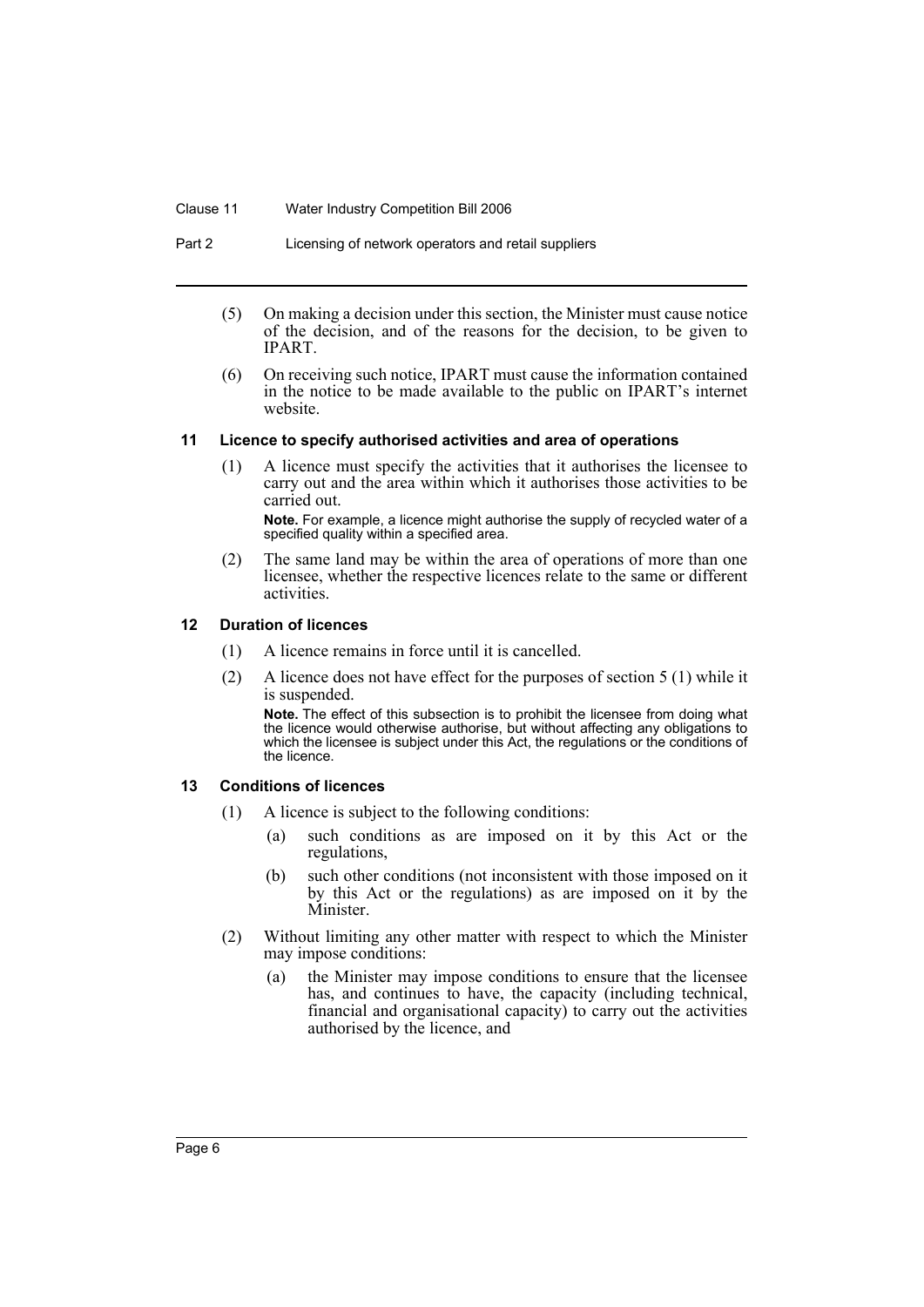| Water Industry Competition Bill 2006                |        |  |
|-----------------------------------------------------|--------|--|
| Licensing of network operators and retail suppliers | Part 2 |  |

- (b) the Minister may impose conditions requiring the licensee:
	- (i) to give and maintain security (in such amount and form as the Minister may determine) for the fulfilment of its obligations under the licence, and
	- (ii) to maintain appropriate arrangements with respect to insurance.
- (3) Without limiting any other matter with respect to which regulations may be made, regulations for the purposes of this section:
	- (a) may impose conditions requiring a licensee to implement government policy with respect to social programs for the supply of water and the provision of sewerage services, and
	- (b) may make provision for the funding of such programs, whether in whole or in part, from money made available by Parliament for that purpose, including payment of the efficient costs of implementing such programs, and
	- (c) in the case of a licence to supply water, may impose conditions with respect to the quantity of water that the licensee may obtain from a public water utility.
- (4) In this section, *social program for the supply of water and the provision of sewerage services* means a program to ensure that those services are available to people in need, including those suffering financial hardship and those living in remote areas, and includes a program for the granting of payment assistance, discounts or rebates.

# <span id="page-11-0"></span>**Division 3 Administration of licences**

## <span id="page-11-1"></span>**14 Annual licence fees**

- (1) The Minister may require a licensee to pay to the Minister such amount, by way of an annual licence fee, as the Minister may from time to time determine.
- (2) The amount so determined must not exceed the cost of administering this Act, during the year to which the fee relates, in relation to the licensee.
- (3) It is a condition of each licence that the licensee must comply with any requirement under this section.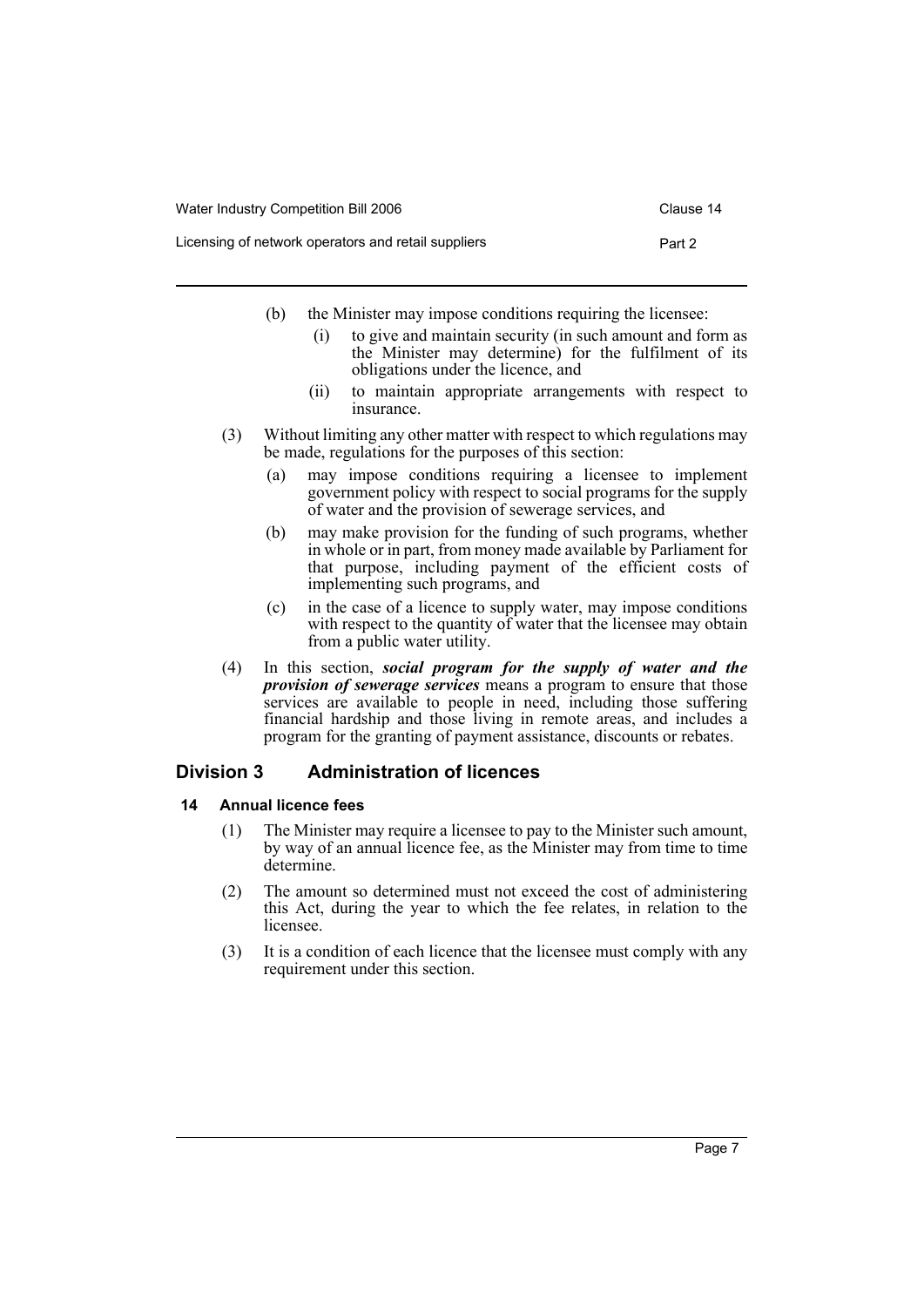#### Clause 15 Water Industry Competition Bill 2006

Part 2 Licensing of network operators and retail suppliers

#### <span id="page-12-0"></span>**15 Variation of licence conditions**

The Minister may at any time:

- (a) vary the existing conditions of a licence (other than those imposed by this Act or the regulations), or
- (b) impose new conditions on a licence (not inconsistent with those imposed by this Act or the regulations),

either of his or her own motion or on the application of the licensee.

#### <span id="page-12-1"></span>**16 Enforcement of licences**

- (1) The Minister may, by order, do any one or more of the following in relation to a licensee that contravenes this Act or the regulations or the conditions of the licence:
	- (a) the Minister may impose on the licensee a monetary penalty not exceeding:
		- (i) \$500,000 for the first day on which the contravention occurs, and
		- (ii) a further \$20,000 for each subsequent day (not exceeding 25 days) on which the contravention continues,
	- (b) the Minister may require the licensee to take such action as the Minister considers appropriate in the circumstances, including (for example) requiring the licensee to do any one or more of the following:
		- (i) to send specified information to customers,
		- (ii) to publish notices containing specified information,
		- (iii) to take specified action to rectify the contravention,
		- (iv) to take specified action to prevent any future contravention,
	- (c) the Minister may cancel the licence,
	- (d) the Minister may suspend the licence,
	- (e) the Minister may declare that the licensee is a disqualified corporation for the purposes of this Act,
	- (f) the Minister may declare that specified persons, being:
		- (i) persons who are directors of the licensee or are concerned in the management of the licensee, or
		- (ii) persons or classes of persons who are related persons in relation to a person referred to in subparagraph (i),

are disqualified individuals for the purposes of this Act.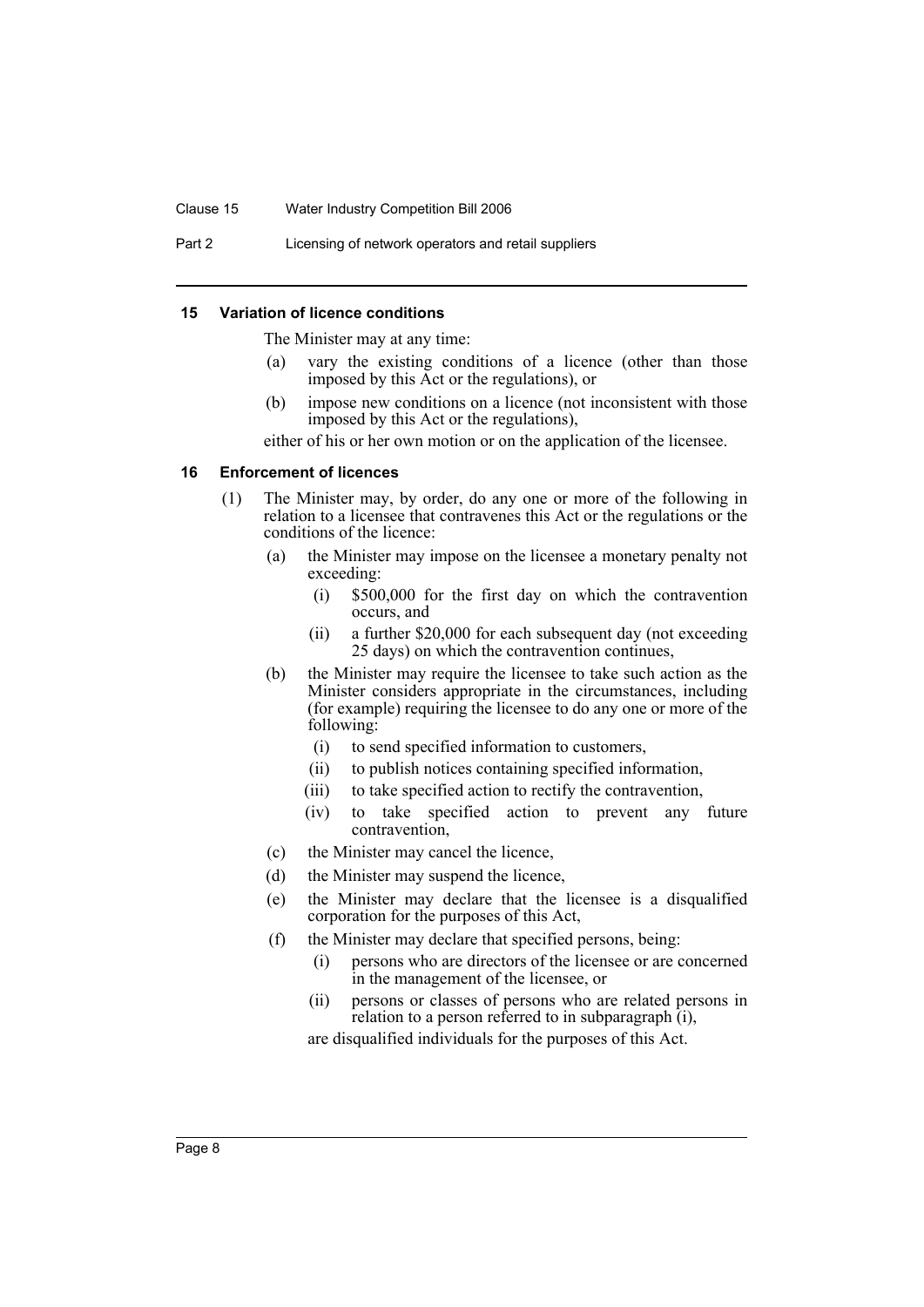| Water Industry Competition Bill 2006                | Clause 17 |
|-----------------------------------------------------|-----------|
| Licensing of network operators and retail suppliers | Part 2    |

- (2) An order under subsection (1) (d), (e) or (f) may be expressed to apply indefinitely, for a specified period of time or for a period of time ending on the occurrence of a specified event or state of affairs.
- (3) The Minister may, by order, cancel or suspend a licence if the licensee becomes a disqualified corporation.
- (4) The Minister's functions under subsections (1) and (3) may also be exercised by IPART but, in the case of action of the kind referred to in subsection  $(1)$  (c), (d), (e) or (f) or (3), only with the concurrence of the Minister.
- (5) Neither IPART nor the Minister may take action under this section for any contravention for which the other has previously taken the same kind of action.
- (6) Nothing in this section prevents a licence from being cancelled or suspended at the request of the licensee.
- (7) IPART has the function of monitoring and reporting to the Minister on compliance by a licensee with the conditions of the licence.

# <span id="page-13-0"></span>**17 Licensees to be notified of proposed action**

- (1) Action under section 15 or 16 may not be taken unless:
	- (a) notice of the proposed action has been given to:
		- (i) the licensee, and
		- (ii) such other persons as are prescribed by the regulations, and
	- (b) the licensee and each such person has been given a reasonable opportunity to make submissions with respect to the proposed action, and
	- (c) the Minister or IPART, as the case requires, has given consideration to any such submissions.
- (2) Subsection (1) (a) (i) does not apply to action taken at the request of the licensee.

## <span id="page-13-1"></span>**18 Emergency directions**

- (1) If of the opinion that it is necessary to do so in order to deal with a risk to public health or public safety arising from:
	- (a) the construction, maintenance or operation of water industry infrastructure, or
	- (b) the supply of water, or the provision of a sewerage service,

the Minister may direct a licensed network operator or licensed retail supplier to take specified action to reduce or eliminate that risk.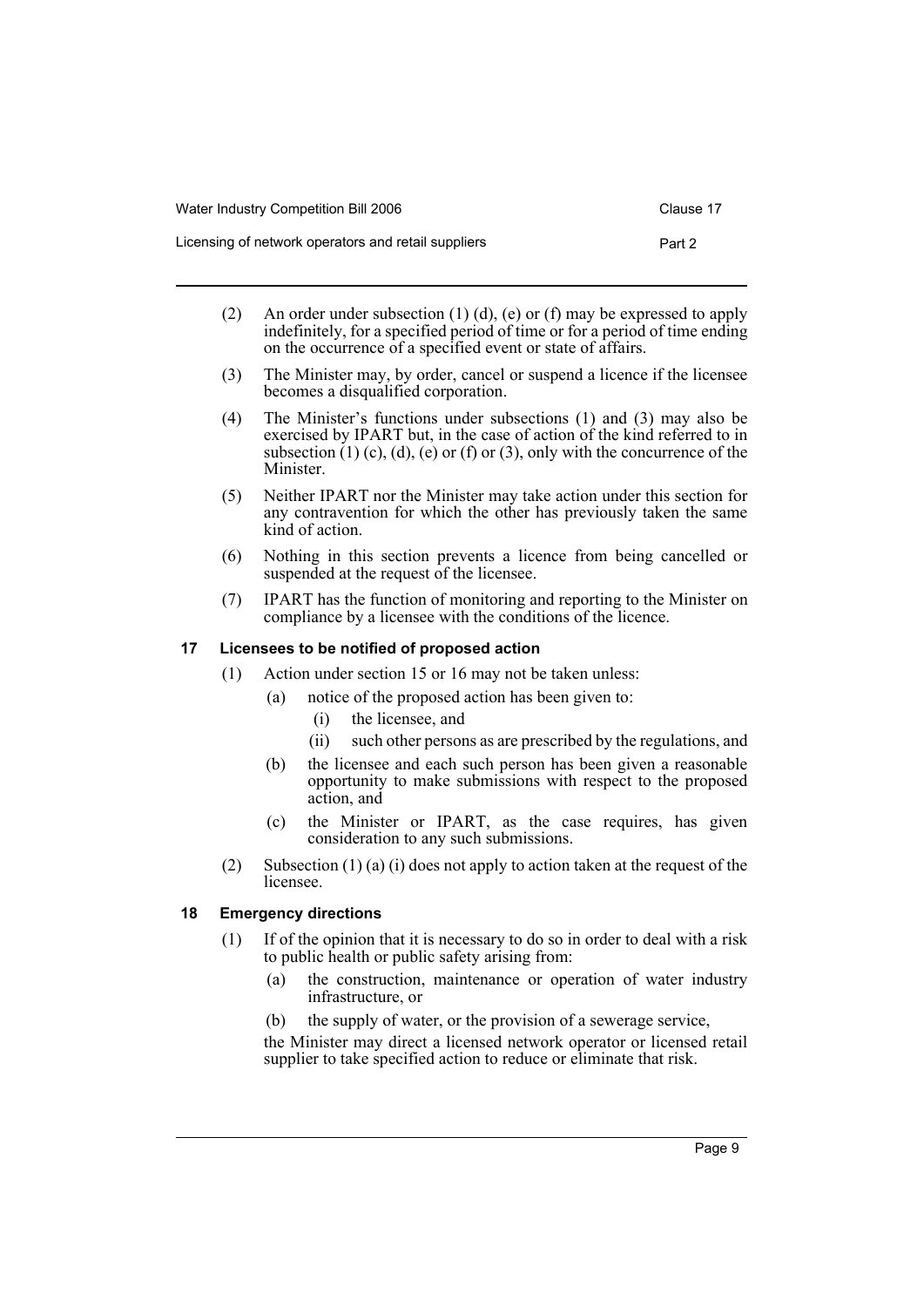#### Clause 19 Water Industry Competition Bill 2006

Part 2 Licensing of network operators and retail suppliers

- (2) It is a condition of a network operator's or retail supplier's licence that the network operator or retail supplier must comply with any direction under this section.
- (3) If the network operator or retail supplier fails to carry out appropriate work in accordance with any such direction, the Minister may arrange for the work to be carried out.
- (4) The cost of carrying out the work may be recovered by the Minister in a court of competent jurisdiction as a debt owed to the Minister by the network operator or retail supplier.
- (5) The Minister's functions under this section may be exercised by an inspector on the Minister's behalf without the need for any authority other than that conferred by this subsection.

#### <span id="page-14-0"></span>**19 Cancellation of licences in public interest**

- (1) The Minister may, by written notice served on the licensee, cancel a licence if the Minister considers the cancellation to be in the public interest.
- (2) Cancellation may be:
	- (a) of the Minister's own motion, or
	- (b) on the written recommendation of some other Minister.
- (3) Cancellation may be with respect to the whole or any part of the water industry infrastructure to which the licence relates.
- (4) Cancellation takes effect on and from the day specified in the notice of cancellation.
- (5) In determining when cancellation is to take effect, the Minister is to consider the public interest and, if cancellation arises from the recommendation of some other Minister, that Minister's reasons for the recommendation.
- (6) A licensee whose licence is cancelled under this section may bring proceedings for compensation in the Supreme Court:
	- (a) if cancellation was of the Minister's own motion, against the Minister, or
	- (b) if cancellation was on the written recommendation of some other Minister, against that Minister.
- (7) The Supreme Court is to hear the proceedings and determine whether it is just that compensation be paid to the plaintiff by reason of the cancellation.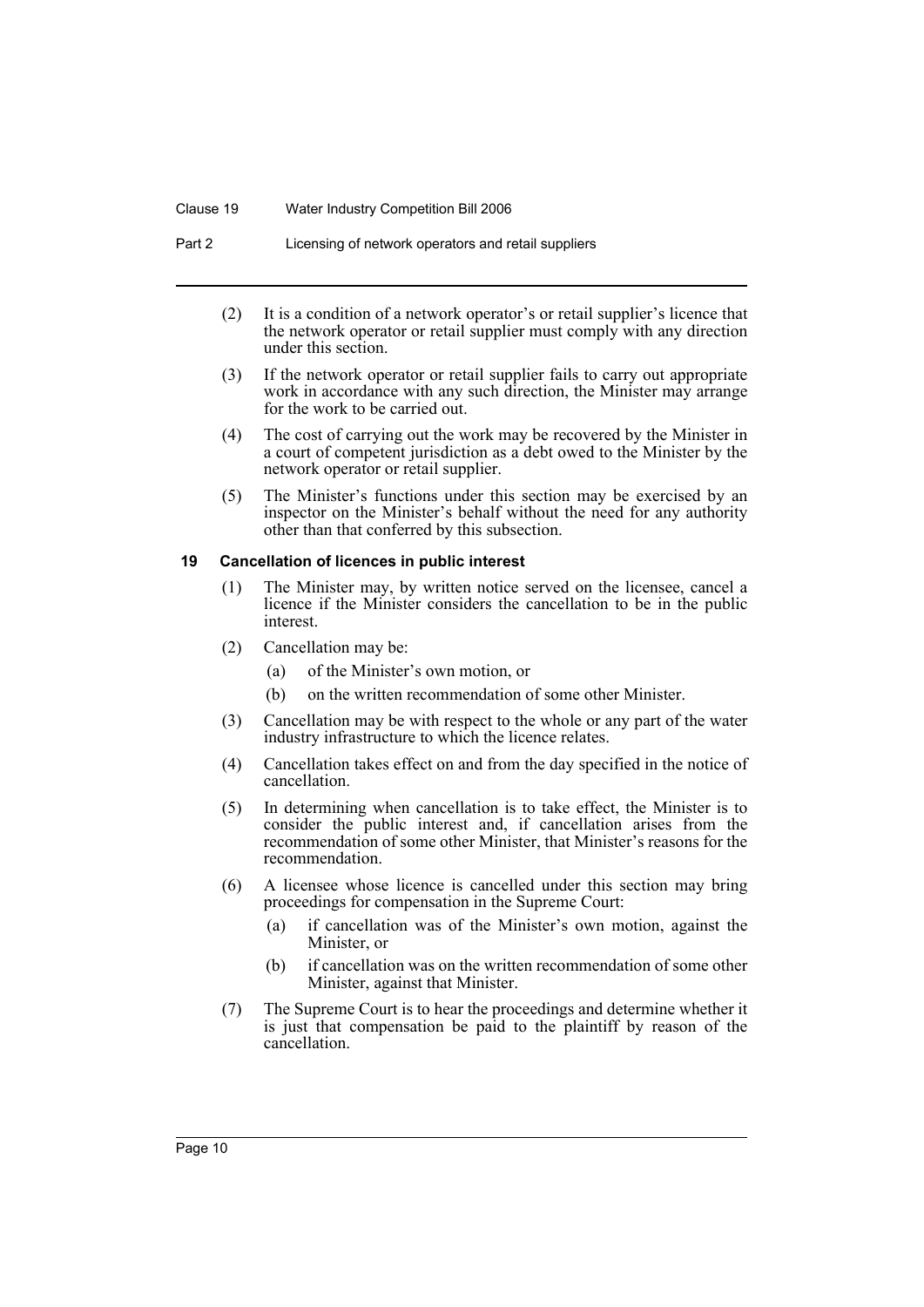| Water Industry Competition Bill 2006                | Clause 20 |
|-----------------------------------------------------|-----------|
| Licensing of network operators and retail suppliers | Part 2    |

(8) If the Supreme Court determines that it is just that such a payment be made, the Supreme Court must determine the amount of the payment and give judgment accordingly.

## <span id="page-15-0"></span>**20 Register of licences**

- (1) IPART is to maintain a register of licences.
- (2) The regulations may make provision with respect to the manner and form in which the register is to be kept and the nature of the information to be included in the register.
- (3) IPART must keep the register available for inspection by members of the public, free of charge, during normal office hours.
- (4) It is sufficient compliance with subsection (3) if a copy of the register is made available to the public on IPART's internet website.
- (5) Copies of entries in the register are to be made available to members of the public, at cost, during normal office hours.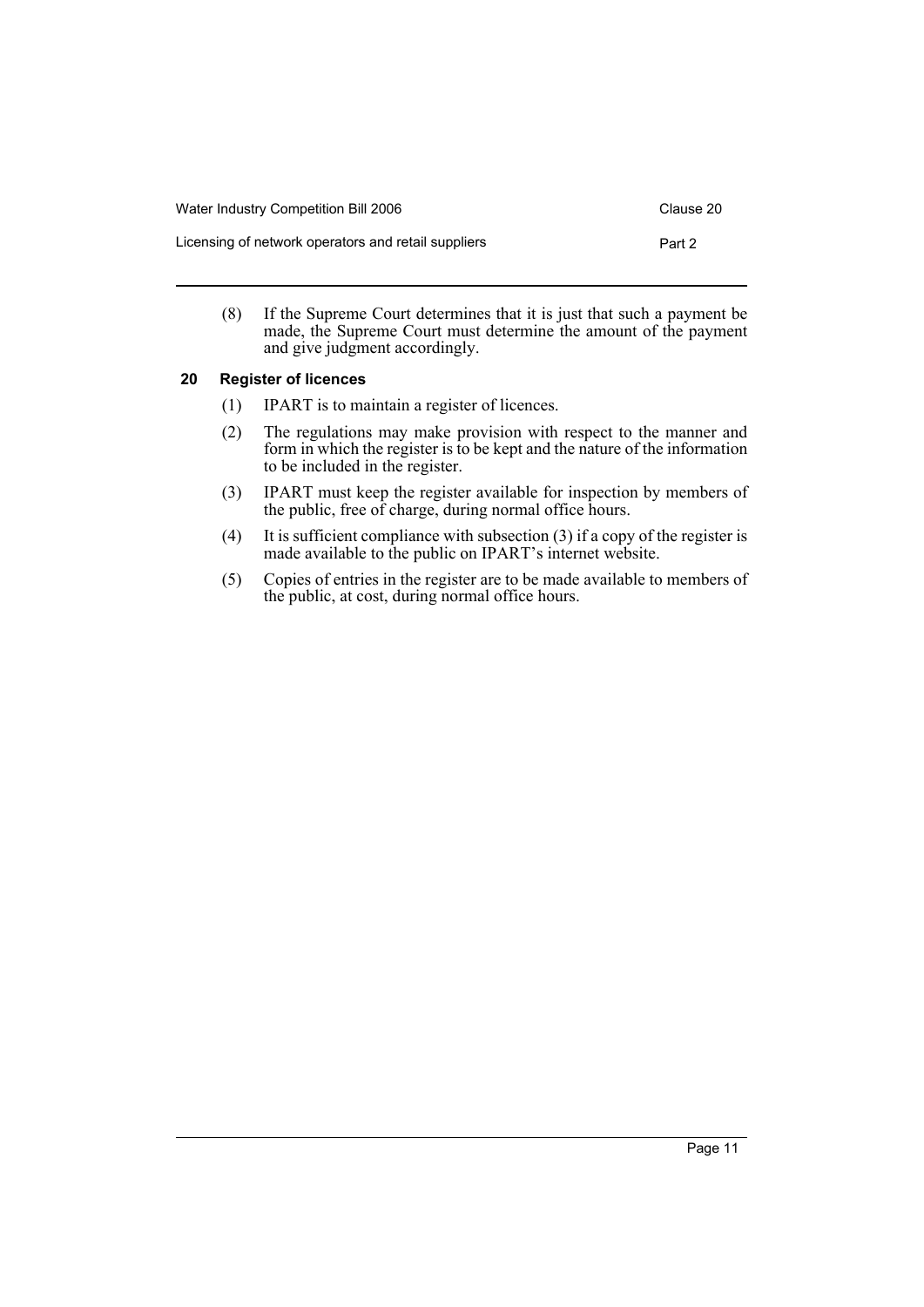Part 3 **Access to infrastructure services** 

# <span id="page-16-0"></span>**Part 3 Access to infrastructure services**

# <span id="page-16-1"></span>**Division 1 Preliminary**

#### <span id="page-16-2"></span>**21 Object of Part**

The object of this Part is to establish a scheme to promote the economically efficient use and operation of, and investment in, significant water industry infrastructure, thereby promoting effective competition in upstream or downstream markets.

#### <span id="page-16-3"></span>**22 Part applies only to scheduled areas**

- (1) This Part applies to and in respect of water industry infrastructure that is situated in, on or over land referred to in Schedule 1 (a *scheduled area*).
- (2) The Minister may, by order published in the Gazette, amend Schedule 1 so as to add more scheduled areas or include more land in existing scheduled areas.

#### <span id="page-16-4"></span>**23 Declaration criteria**

For the purposes of this Part, the following criteria are *declaration criteria* in relation to an infrastructure service provided by water industry infrastructure:

- (a) that the infrastructure is of State significance, having regard to its nature and extent and its importance to the State economy,
- (b) that it would not be economically feasible to duplicate the infrastructure,
- (c) that access (or an increase in access) to the service by third parties is necessary to promote a material increase in competition in an upstream or downstream market,
- (d) that the safe use of the infrastructure by access seekers can be ensured at an economically feasible cost and, if there is a safety requirement, that appropriate regulatory arrangements exist,
- (e) that access (or an increase in access) to the service would not be contrary to the public interest.

# <span id="page-16-5"></span>**Division 2 Coverage declarations**

## <span id="page-16-6"></span>**24 Applications for coverage declaration**

- (1) An application for a coverage declaration for an infrastructure service may only be made by or on behalf of one of the following:
	- (a) the service provider for that service,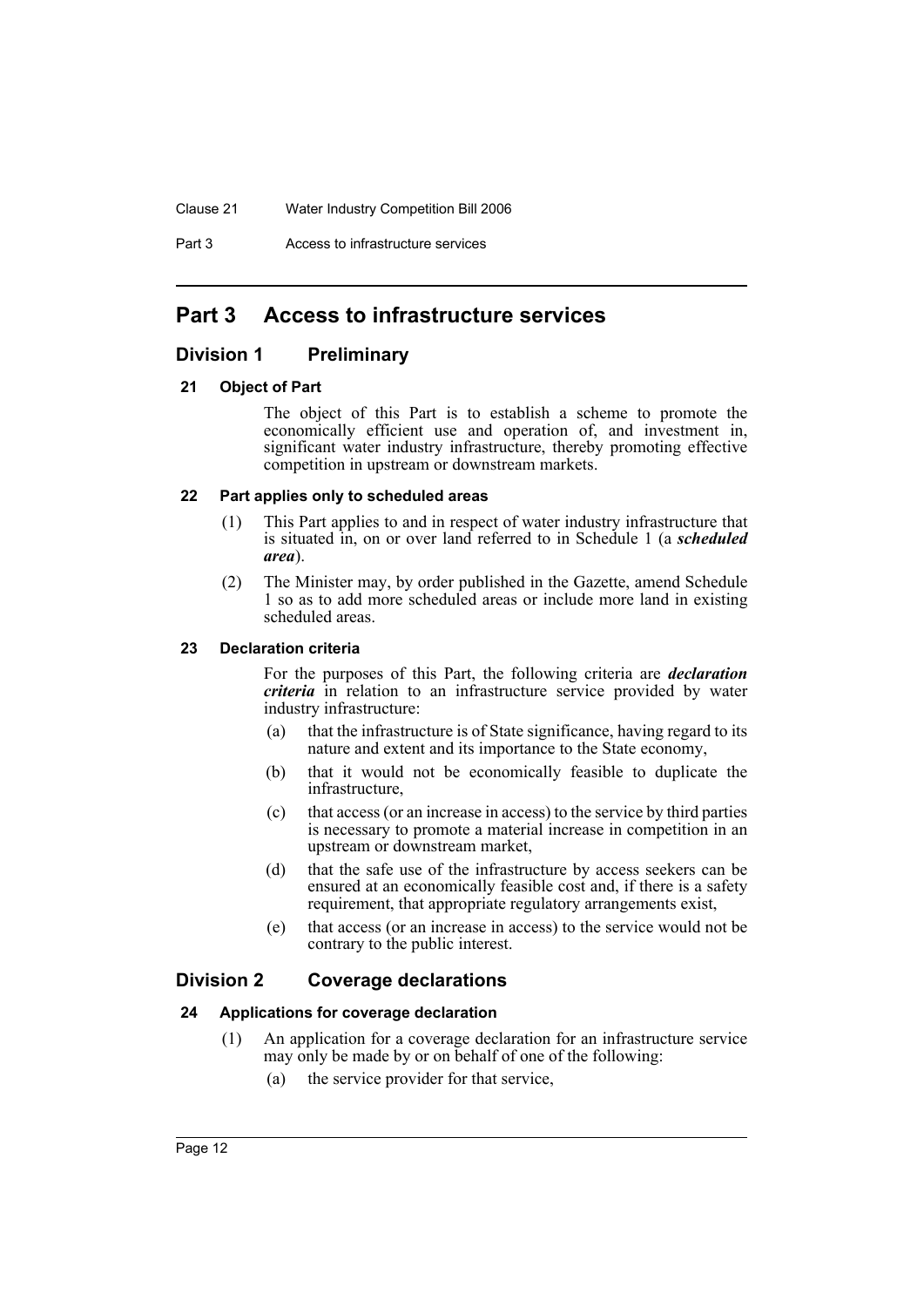| Water Industry Competition Bill 2006 | Clause 25 |
|--------------------------------------|-----------|
| Access to infrastructure services    | Part 3    |

- (b) an access seeker in relation to that service who has tried, but failed:
	- (i) to obtain access to that service, or
	- (ii) to obtain a change to some aspect of the person's existing access to that service,
- (c) the Minister, in the case only of a service provided by a public water utility.

(2) In the case of a service the subject of an existing coverage declaration, an application for the renewal of the declaration may also be made by any person currently having access to the service.

- (3) A coverage application:
	- (a) must be in such form as the Minister may approve, and
	- (b) must be accompanied by such fee as the Minister may determine, and
	- (c) must be lodged at the office of IPART.

## <span id="page-17-0"></span>**25 Consideration of coverage applications by IPART**

- (1) On receiving a coverage application, IPART:
	- (a) must furnish a copy of the application to the Minister, and
	- (b) must furnish copies of the application to, and invite submissions on the application from, such other persons as are prescribed by the regulations, and
	- (c) must invite submissions on the application from the public.
- (2) After considering the application and any such submissions, IPART must furnish a report on the application to the Minister.
- (3) Such a report:
	- (a) must include a statement of IPART's opinion as to whether or not the declaration criteria are met in relation to the service to which the application relates, and
	- (b) if IPART's opinion is that all of those criteria are met, a recommendation as to the terms in which a coverage declaration should be made and the period for which it should have effect.
- (4) IPART must use its best endeavours to ensure that a report on the application is provided within 4 months after the application is made.
- (5) This section does not apply to:
	- (a) a coverage application for an infrastructure service that is the subject of a binding non-coverage declaration or an access undertaking, or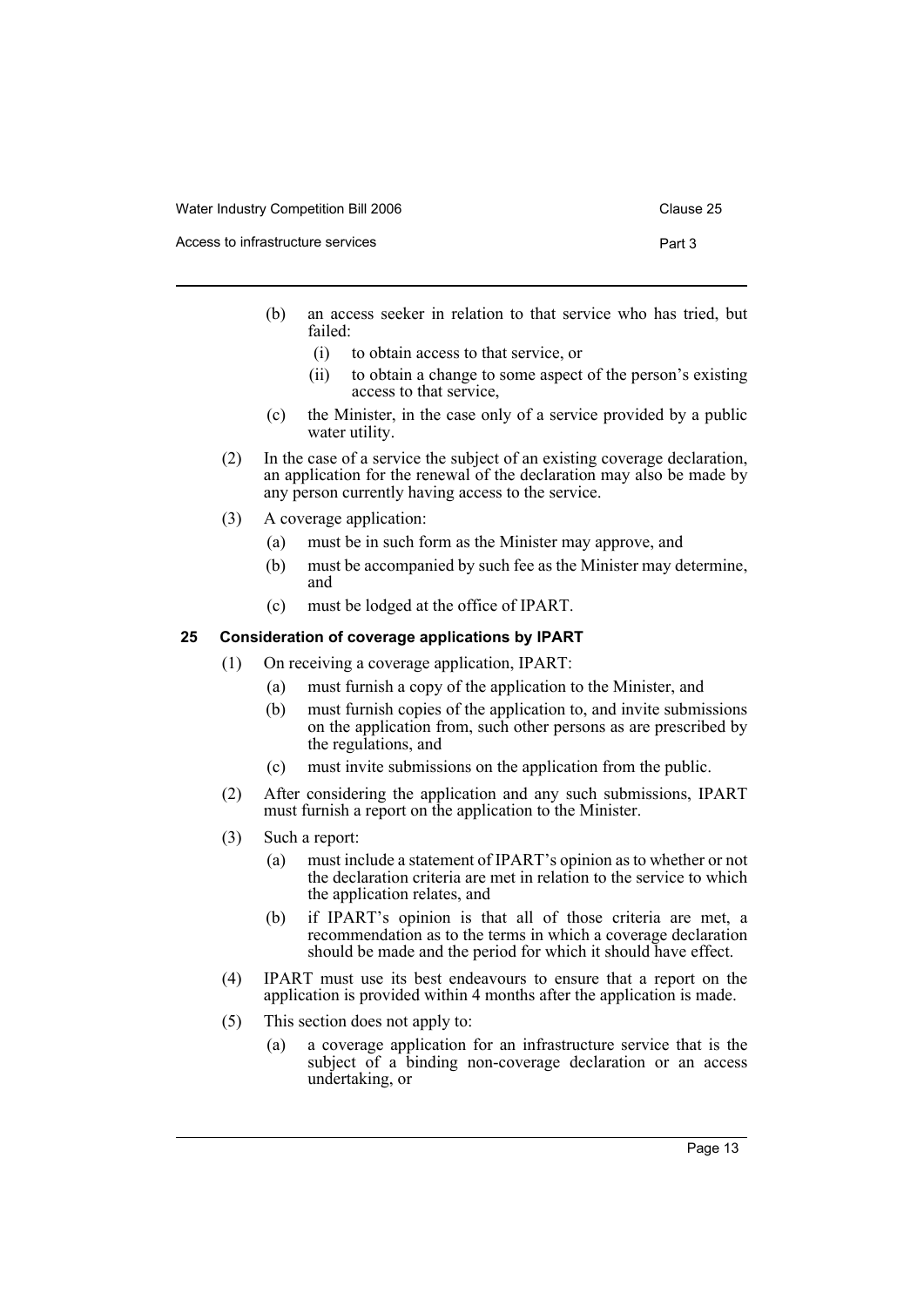#### Clause 26 Water Industry Competition Bill 2006

Part 3 **Access to infrastructure services** 

(b) a coverage application that IPART determines, with the consent of the Minister, to be frivolous or vexatious.

#### <span id="page-18-0"></span>**26 Determination of coverage applications by Minister**

- (1) The Minister must determine a coverage application:
	- (a) if satisfied:
		- (i) that all of the declaration criteria are met in relation to the service to which the application relates, and
		- (ii) that the service is not the subject of a binding non-coverage declaration or an access undertaking,
		- by making a coverage declaration in relation to the service, or
	- (b) if not so satisfied, by refusing to make such a declaration.
- (2) The Minister must consider, but is not bound to accept, any advice or recommendation in IPART's report on the application and may, if circumstances so require, seek further advice from IPART in relation to the application.
- (3) A coverage declaration need not be in the terms sought by the coverage application, and may apply to a greater or lesser extent than that so sought.
- (4) The Minister must use his or her best endeavours to ensure that a decision on a coverage application is made within 6 months after the date on which the application was lodged with IPART.
- (5) On making a decision under this section, the Minister must cause notice of the decision, and of the reasons for the decision, to be given to IPART.
- (6) On receiving such notice, IPART must cause the information contained in the notice, together with its report on the coverage application, to be made available to the public on IPART's internet website.

#### <span id="page-18-1"></span>**27 Period for which coverage declarations to have effect**

- (1) A coverage declaration must state the period for which it is to have effect.
- (2) Subject to its renewal under section 26, or to its revocation under section 30, a coverage declaration has effect until the end of that period.
- (3) A coverage declaration does not have effect in relation to an infrastructure service while the service is the subject of an access undertaking.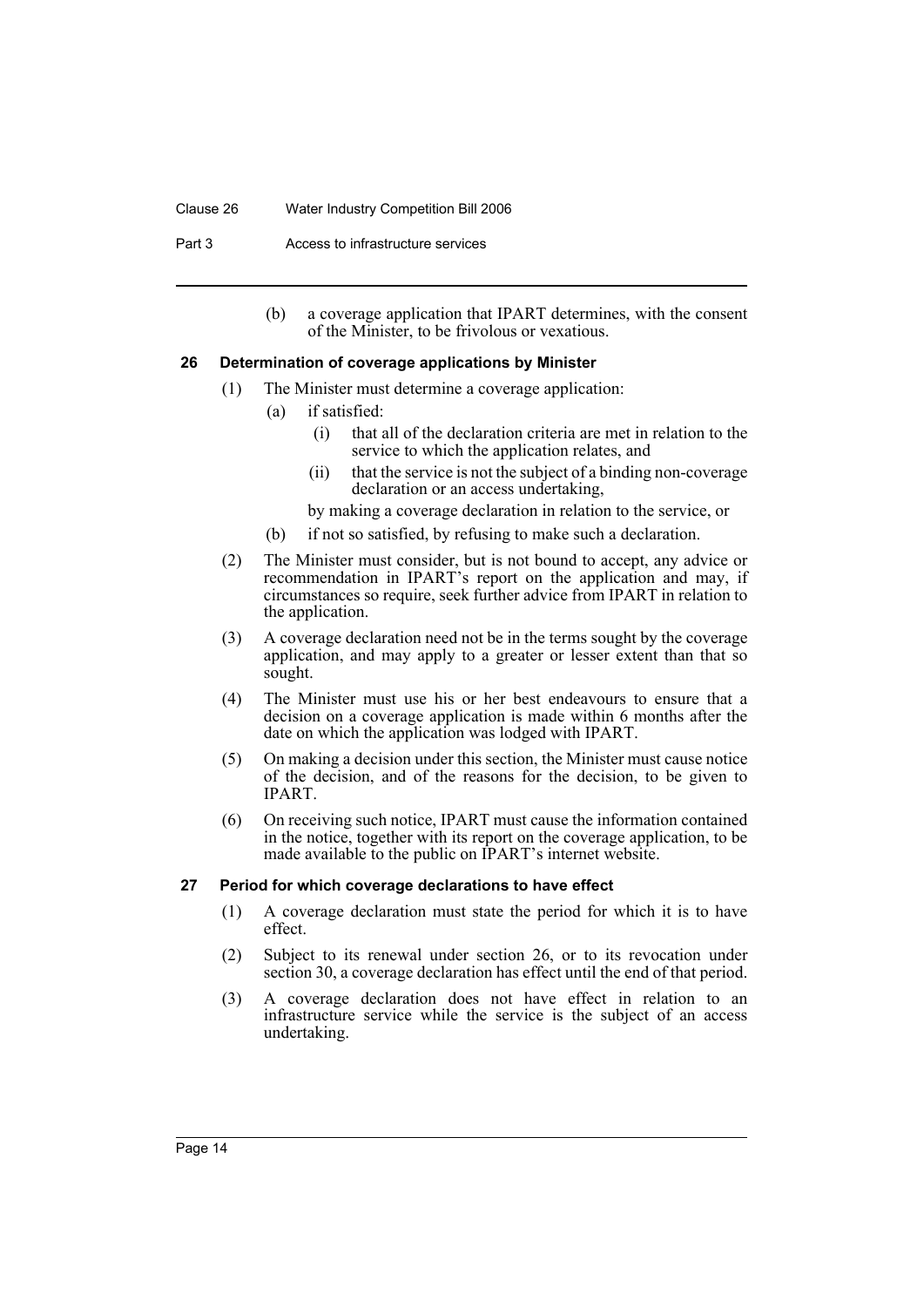| Water Industry Competition Bill 2006 | Clause 28 |
|--------------------------------------|-----------|
| Access to infrastructure services    | Part 3    |

# <span id="page-19-0"></span>**Division 3 Revocation of coverage declarations**

## <span id="page-19-1"></span>**28 Applications for revocation of coverage declaration**

- (1) An application for the revocation of a coverage declaration for an infrastructure service may only be made by or on behalf of the service provider for that service.
- (2) A revocation application:
	- (a) must be in such form as the Minister may approve, and
	- (b) must be accompanied by such fee as the Minister may determine, and
	- (c) must be lodged at the office of IPART.

## <span id="page-19-2"></span>**29 Consideration of revocation applications by IPART**

- (1) On receiving a revocation application, IPART:
	- (a) must furnish a copy of the application to the Minister, and
	- (b) must furnish copies of the application to, and invite submissions on the application from, such other persons as are prescribed by the regulations, and
	- (c) must invite submissions on the application from the public.
- (2) After considering the application and any such submissions, IPART must furnish a report on the application to the Minister.
- (3) Such a report must include a statement of IPART's opinion as to whether or not the declaration criteria are met in relation to the service to which the application relates.
- (4) IPART must use its best endeavours to ensure that a report on the application is provided within 4 months after the application is made.
- (5) This section does not apply to a revocation application that IPART determines, with the consent of the Minister, to be frivolous or vexatious.

## <span id="page-19-3"></span>**30 Determination of revocation applications by Minister**

- (1) The Minister must determine a revocation application:
	- (a) if satisfied that any of the declaration criteria are not met in relation to the service to which the application relates, by revoking the coverage declaration for the service, or
	- (b) if not so satisfied, by refusing to make such a declaration.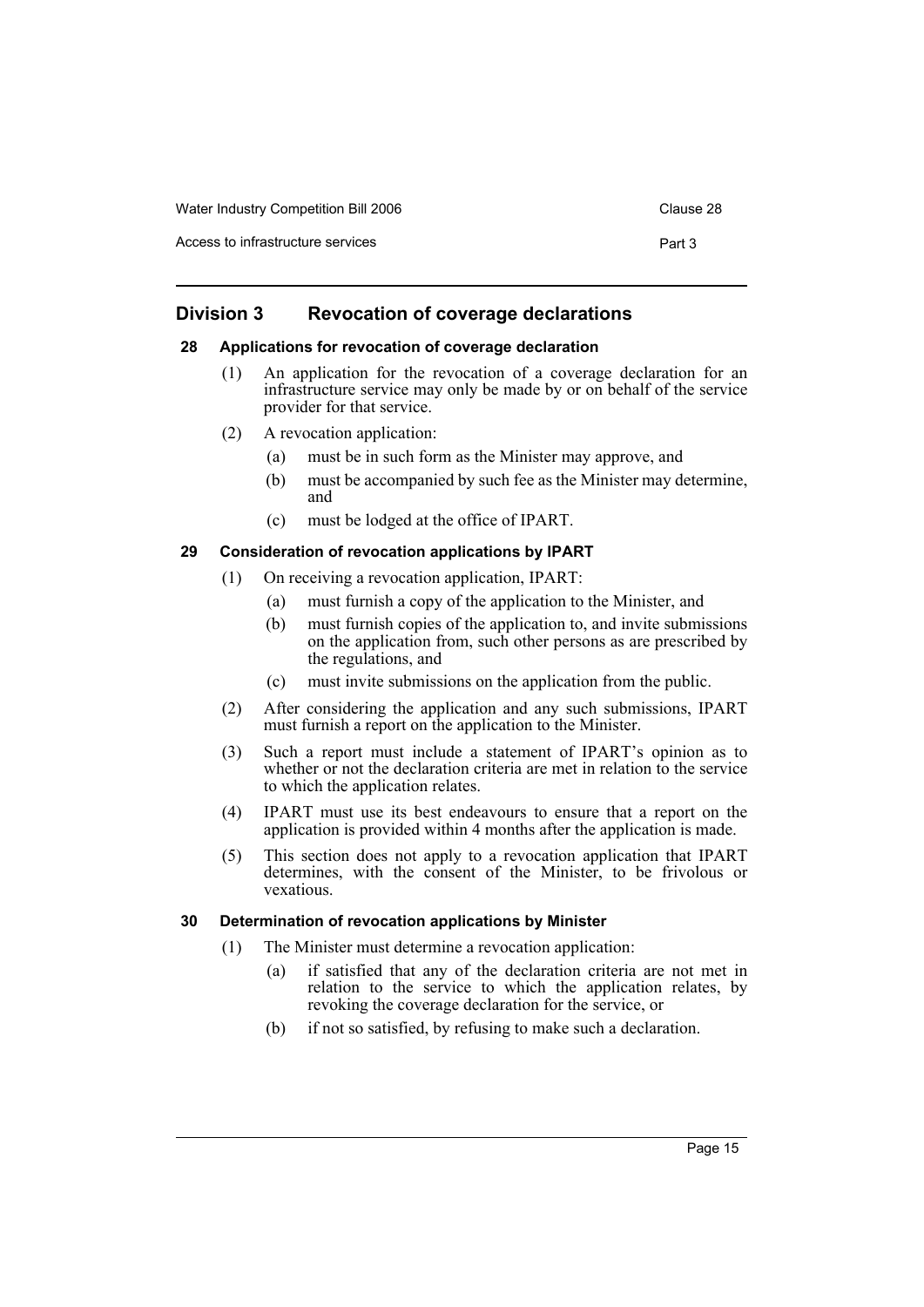#### Clause 31 Water Industry Competition Bill 2006

Part 3 **Access to infrastructure services** 

- (2) The Minister must consider, but is not bound to accept, any advice or recommendation in IPART's report on the application and may, if circumstances so require, seek further advice from IPART in relation to the application.
- (3) A revocation declaration need not be in the terms sought by the revocation application, and may apply to a greater or lesser extent than that so sought.
- (4) The Minister must use his or her best endeavours to ensure that a decision on a revocation application is made within 6 months after the date on which the application was lodged with IPART.
- (5) On making a decision under this section, the Minister must cause notice of the decision, and of the reasons for the decision, to be given to IPART.
- (6) On receiving such notice, IPART must cause the information contained in the notice, together with its report on the revocation application, to be made available to the public on IPART's internet website.
- (7) A revocation declaration takes effect on the day specified in the declaration in that regard.

## <span id="page-20-0"></span>**Division 4 Binding non-coverage declarations**

## <span id="page-20-1"></span>**31 Application of Division**

- (1) This Division applies to infrastructure services to be provided by:
	- (a) proposed water industry infrastructure, being infrastructure (other than a minor extension to existing infrastructure) that is not currently constructed, or
	- (b) existing infrastructure that is not currently used, or
	- (c) existing infrastructure that is currently used otherwise than for the production, treatment, filtration, storage, conveyance or reticulation of water or sewage,

but does not apply to infrastructure services provided by existing water industry infrastructure.

(2) For the purposes of determining a binding non-coverage application, the references to *currently* in subsection (1) are references to the time when the application is made.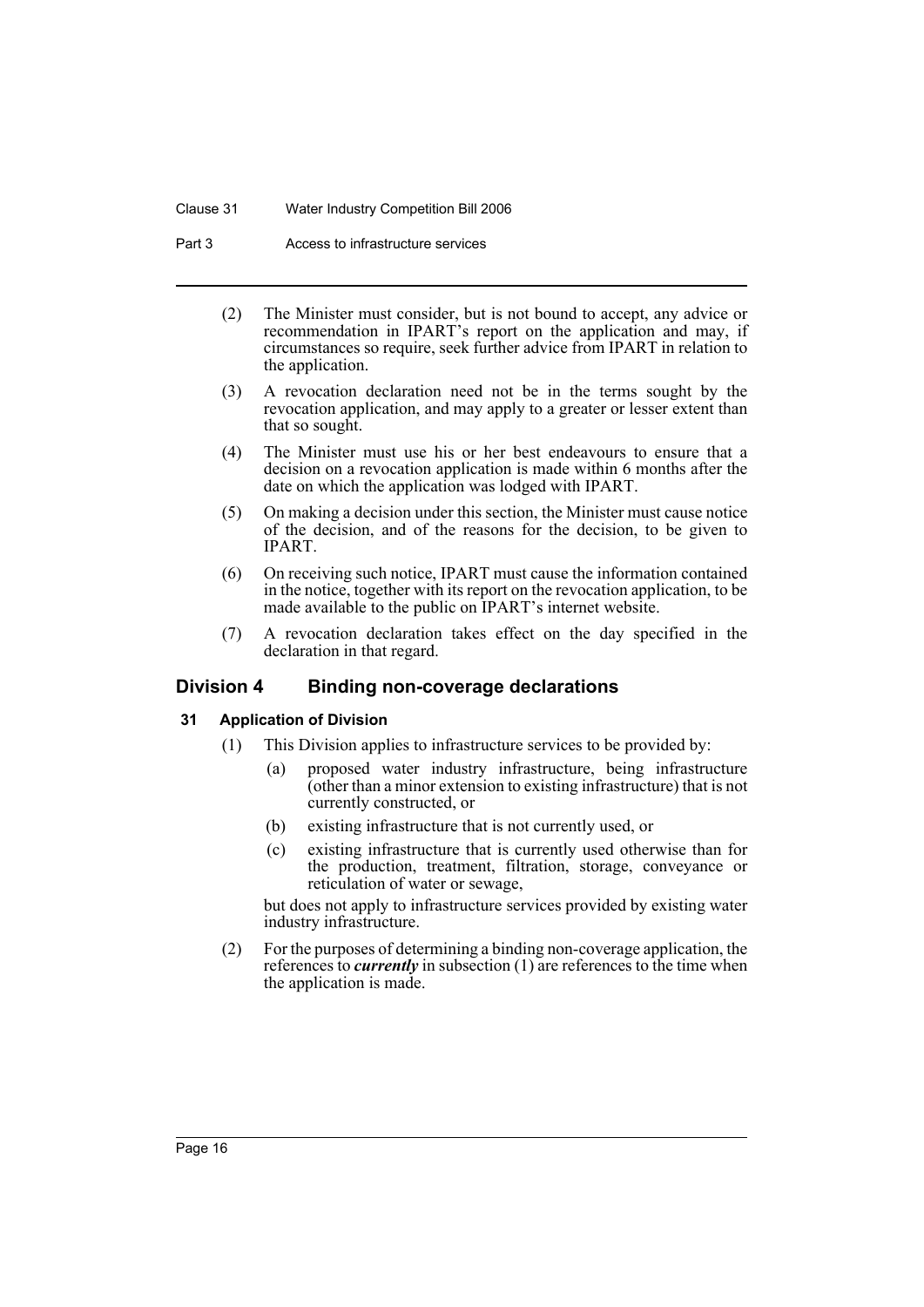| Water Industry Competition Bill 2006 | Clause 32 |
|--------------------------------------|-----------|
| Access to infrastructure services    | Part 3    |

## <span id="page-21-0"></span>**32 Applications for binding non-coverage declaration**

- (1) An application for a binding non-coverage declaration for an infrastructure service:
	- (a) may only be made by or on behalf of the service provider for that service, and
	- (b) may not be made after the water industry infrastructure by means of which the service is to be provided has been commissioned.
- (2) A binding non-coverage application:
	- (a) must be in such form as the Minister may approve, and
	- (b) must be accompanied by such fee as the Minister may determine, and
	- (c) must be lodged at the office of IPART.

# <span id="page-21-1"></span>**33 Consideration of binding non-coverage applications by IPART**

- (1) On receiving a binding non-coverage application, IPART:
	- (a) must furnish a copy of the application to the Minister, and
	- (b) must furnish copies of the application to, and invite submissions on the application from, such other persons as are prescribed by the regulations, and
	- (c) must invite submissions on the application from the public.
- (2) After considering the application and any such submissions, IPART must furnish a report on the application to the Minister.
- (3) Such a report:
	- (a) must include a statement of IPART's opinion as to whether or not the declaration criteria are met in relation to the service to which the application relates, and
	- (b) if IPART's opinion is that any of those criteria are not met, a recommendation as to the terms in which a binding non-coverage declaration should be made and the period for which it should have effect.
- (4) IPART must use its best endeavours to ensure that a report on the application is provided within 4 months after the application is made.
- (5) This section does not apply to:
	- (a) a binding non-coverage application for an infrastructure service that is the subject of a coverage declaration or an access undertaking, or
	- (b) a binding non-coverage application that IPART determines, with the consent of the Minister, to be frivolous or vexatious.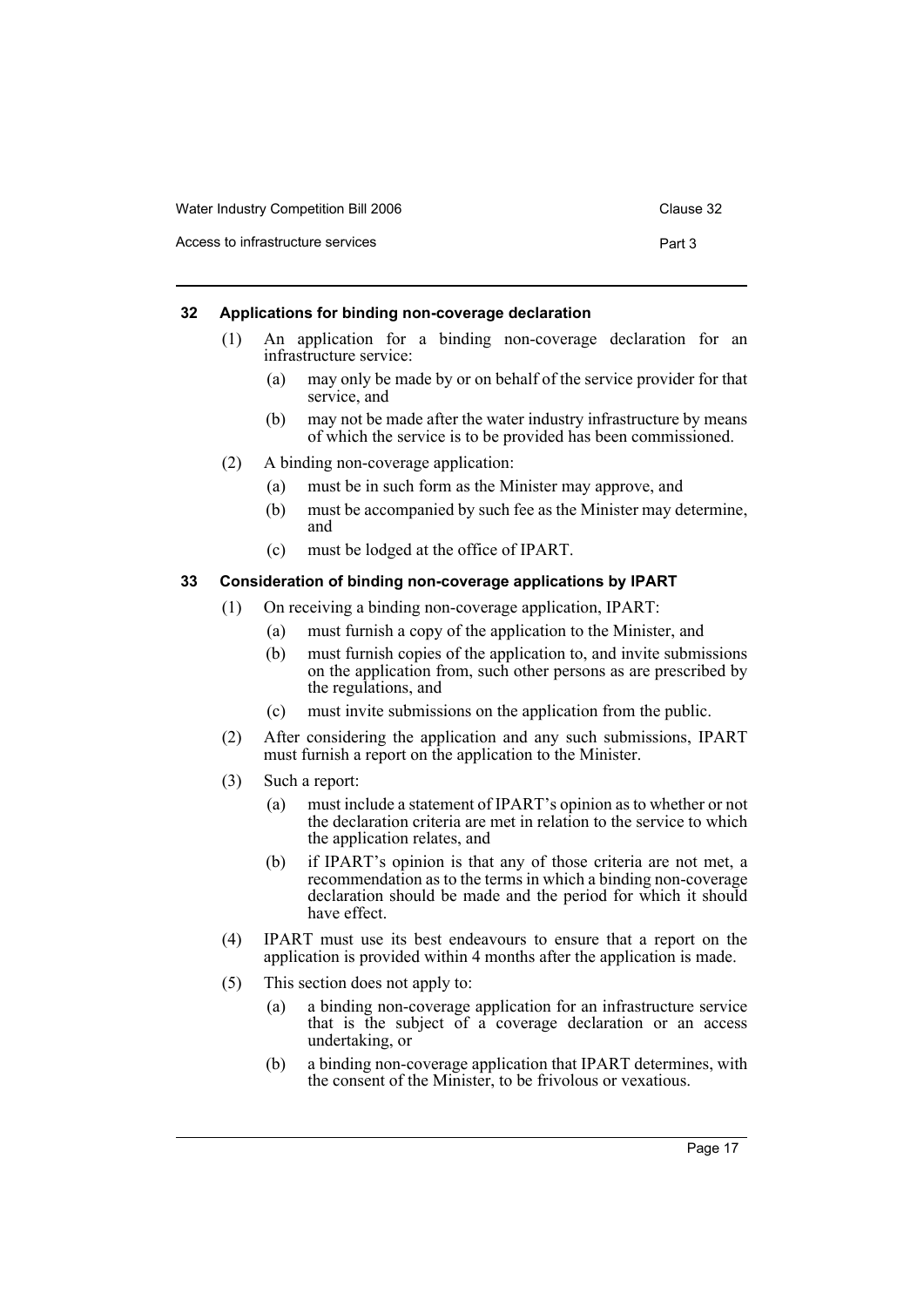#### Clause 34 Water Industry Competition Bill 2006

Part 3 **Access to infrastructure services** 

#### <span id="page-22-0"></span>**34 Determination of binding non-coverage applications by Minister**

- (1) The Minister must determine a binding non-coverage application:
	- (a) if satisfied:
		- (i) that any of the declaration criteria are not met in relation to the service to which the application relates, and
		- (ii) that the service is not the subject of a coverage declaration or an access undertaking,

by making a binding non-coverage declaration in relation to the service, or

- (b) if not so satisfied, by refusing to make such a declaration.
- (2) The Minister must consider, but is not bound to accept, any advice or recommendation in IPART's report on the application and may, if circumstances so require, seek further advice from IPART in relation to the application.
- (3) The Minister must use his or her best endeavours to ensure that a decision on a binding non-coverage application is made within 6 months after the date on which the application was lodged with IPART.
- (4) On making a decision under this section, the Minister must cause notice of the decision, and of the reasons for the decision, to be given to IPART.
- (5) On receiving such notice, IPART must cause the information contained in the notice, together with its report on the binding non-coverage application, to be made available to the public on IPART's internet website.

#### <span id="page-22-1"></span>**35 Period for which binding non-coverage declarations to have effect**

- (1) A binding non-coverage declaration must state the period (not exceeding 10 years) for which it is to have effect.
- (2) Subject to its renewal under section 34, or to its revocation under section 37, a binding non-coverage declaration has effect until the end of that period.
- (3) A binding non-coverage declaration does not have effect in relation to an infrastructure service while the service is the subject of an access undertaking.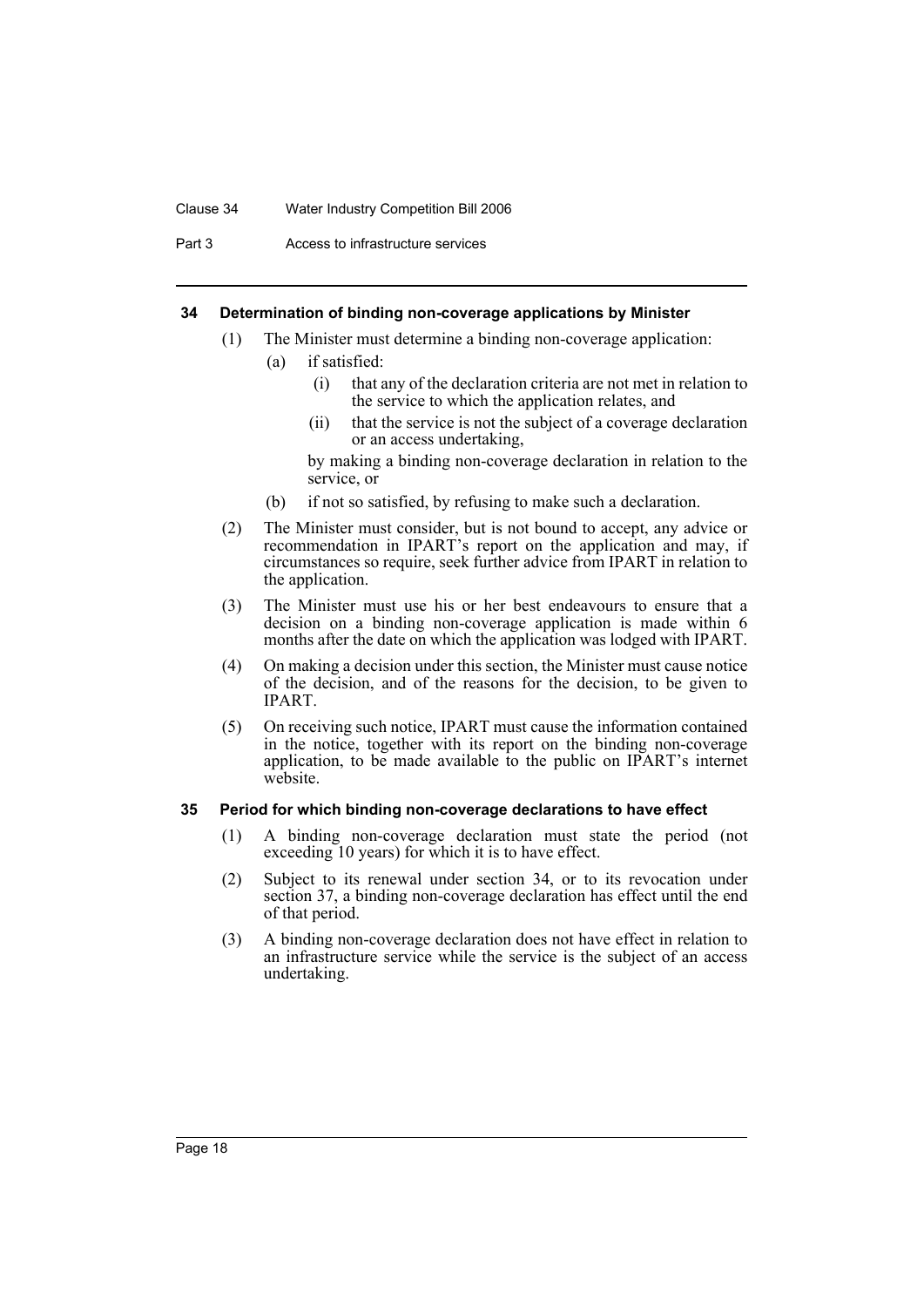| Water Industry Competition Bill 2006 | Clause 36 |
|--------------------------------------|-----------|
| Access to infrastructure services    | Part 3    |

#### <span id="page-23-0"></span>**36 Binding non-coverage declarations have effect only for complying infrastructure**

A binding non-coverage declaration does not have effect unless the water industry infrastructure to which it relates, when used for the storage, conveyance or reticulation of water or sewage:

- (a) has substantially the same capacity, and
- (b) serves substantially the same geographical locations,
- as those specified in the application for the declaration.

#### <span id="page-23-1"></span>**37 Revocation of binding non-coverage declaration**

The Minister may revoke a binding non-coverage declaration:

- (a) if the service provider for the service to which the declaration relates requests the Minister to revoke the declaration, or
- (b) if the application for the declaration contained false or misleading information or failed to contain information that it was required to contain.

# <span id="page-23-2"></span>**Division 5 Access undertakings**

## <span id="page-23-3"></span>**38 Access undertakings**

- (1) A service provider may give IPART an access undertaking with respect to any one or more of its infrastructure services (whether or not it has begun providing them and whether or not they are the subject of coverage declarations).
- (2) An access undertaking is to be in the form of a document that sets out the service provider's arrangements for the provision of access to its infrastructure services.
- (3) Those arrangements must provide for any disputes concerning the provision of access to its infrastructure services to be referred to IPART for resolution in accordance with section 40.
- (4) An access undertaking does not have effect until it has been approved by IPART.
- (5) On receiving an application for approval of an access undertaking, IPART must invite public submissions on the application.
- (6) In deciding whether to approve a service provider's access undertaking, IPART must have regard to the following:
	- (a) the legitimate business interests of the service provider,
	- (b) the public interest, including the public interest in having competition in markets,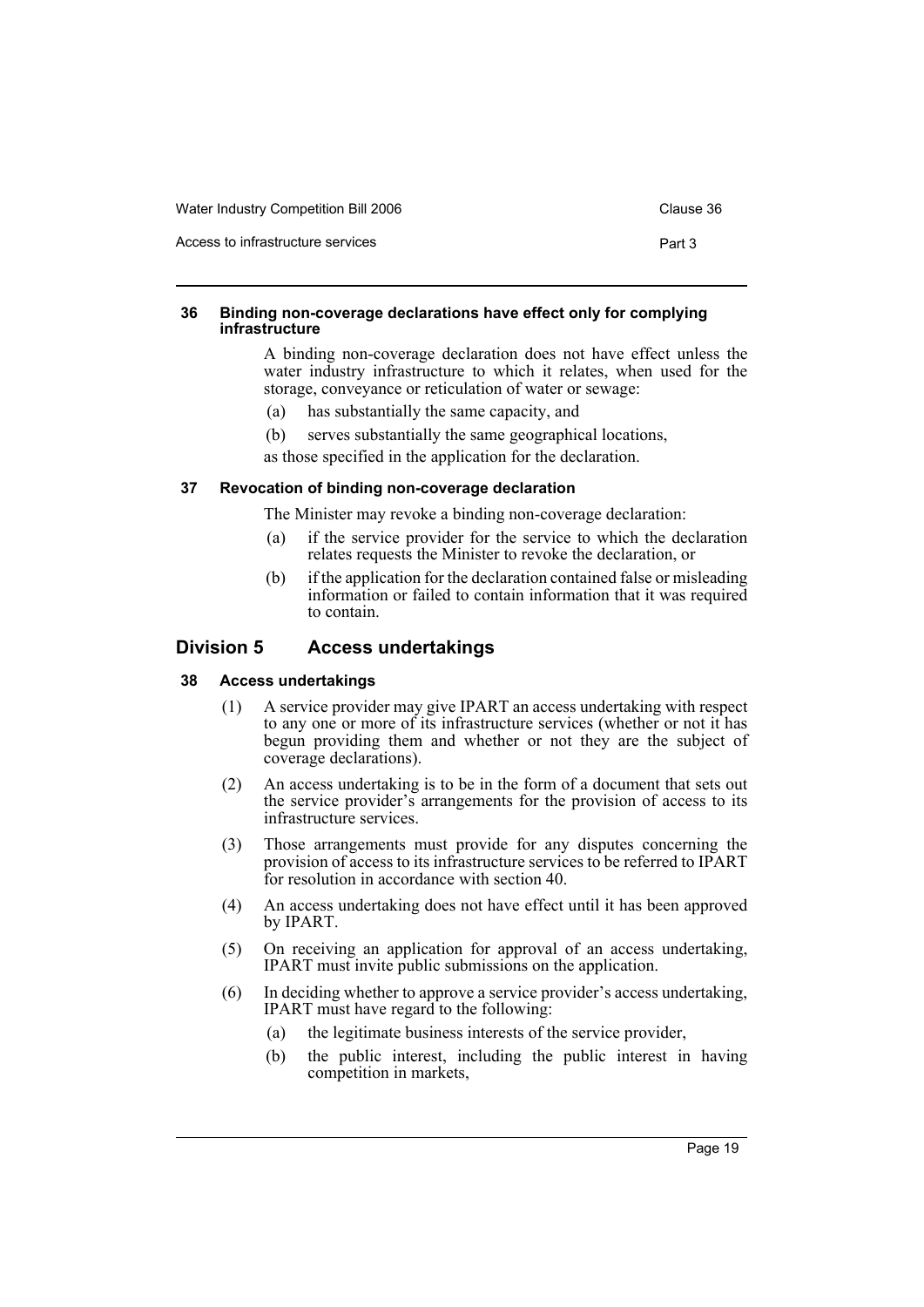#### Clause 39 Water Industry Competition Bill 2006

Part 3 **Access to infrastructure services** 

- (c) the interests of prospective access seekers,
- (d) any other matters that IPART considers relevant.

**Note.** See also section 41 in relation to the application of pricing principles and section 92 in relation to IPART's guidelines as to the exercise of its functions under this section.

- (7) An access undertaking has effect for the period specified in the undertaking in that regard, and may only be varied during that period with the consent of IPART.
- (8) A service provider must keep its access undertakings available for inspection by members of the public, free of charge, during normal office hours.
- (9) It is sufficient compliance with subsection (8) if copies of the access undertakings are made available to the public on the service provider's internet website.
- (10) Copies of an access undertaking are to be made available to members of the public, at cost, during normal office hours.

#### <span id="page-24-0"></span>**Division 6 Access agreements and access determinations**

#### <span id="page-24-1"></span>**39 Access agreements**

- (1) The terms on which a service provider is to provide access to an infrastructure service the subject of a coverage declaration or an access undertaking are to be set out:
	- (a) in an agreement between the service provider and the access seeker, or
	- (b) if no such agreement can be reached, in an access determination.
- (2) A provision of an access agreement is void to the extent to which it purports:
	- (a) to prohibit a service provider from providing a service the subject of a coverage declaration or an access undertaking to any person, whether or not the person is a party to the agreement, or
	- (b) to prohibit a service provider from providing a service the subject of a coverage declaration or an access undertaking to some persons on more advantageous terms than those on which it provides the same service to other persons, or
	- (c) to prohibit or restrict any person from giving information to IPART or the Minister pursuant to any requirement under this or any other Act, or from creating documents for the purpose of recording information for that purpose.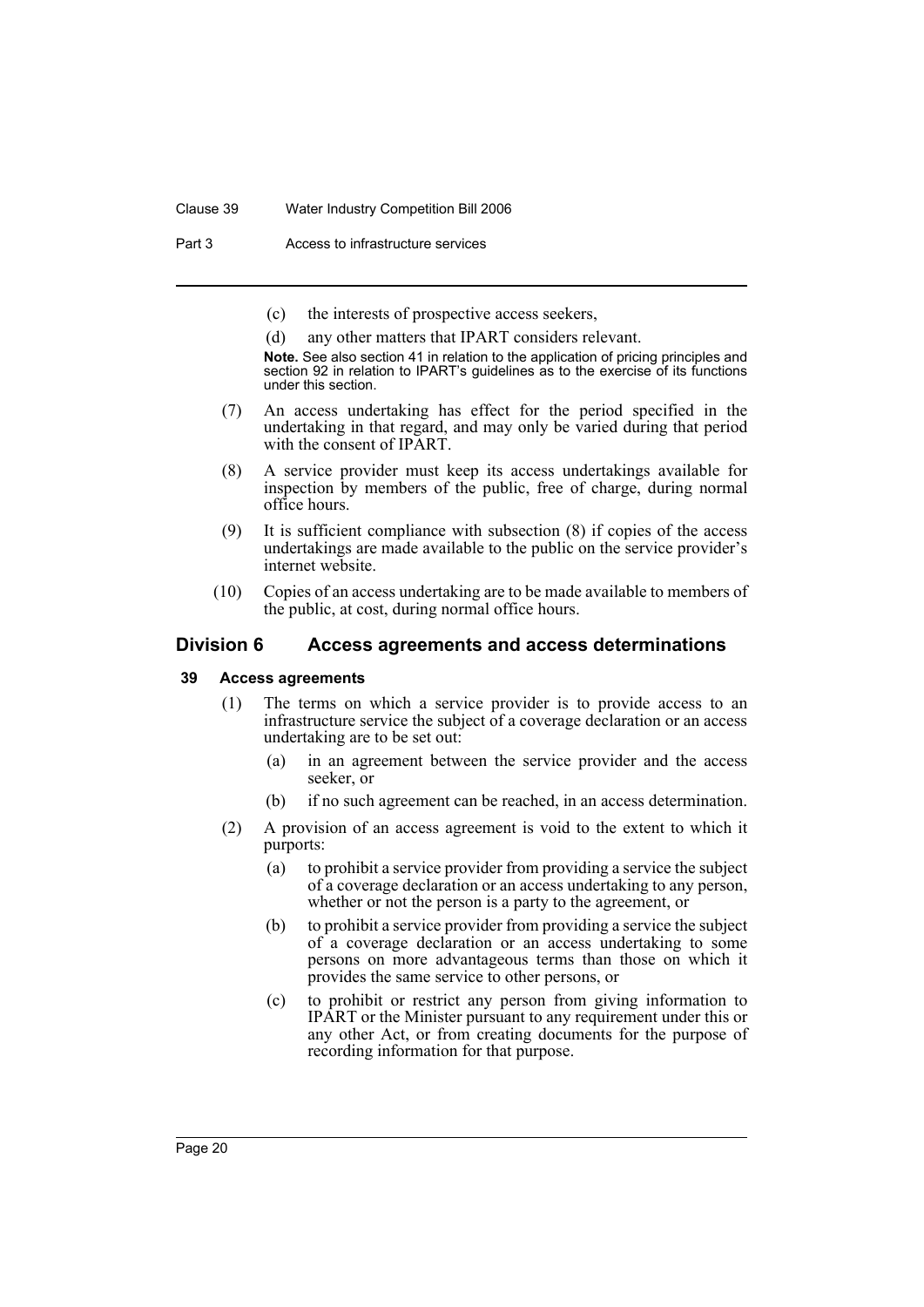| Water Industry Competition Bill 2006 | Clause 40 |
|--------------------------------------|-----------|
| Access to infrastructure services    | Part 3    |

#### <span id="page-25-0"></span>**40 Access determinations**

- (1) If a dispute exists between a service provider and an access seeker:
	- (a) as to the terms on which the access seeker is to be given access (or an increase in access) to a service the subject of a coverage declaration or an access undertaking, or
	- (b) as to any matter arising under an access agreement that provides for a dispute as to that matter to be dealt with in accordance with this section, or

(c) as to any matter arising under a determination under this section, either party to the dispute may apply to IPART for the dispute to be determined by arbitration.

**Note.** Pursuant to section 24B of the *Independent Pricing and Regulatory Tribunal Act 1992* (as applied by subsection (5)), the arbitrator for such a dispute may be IPART or some other person appointed by IPART to arbitrate the dispute.

- (2) IPART may refuse to accept such an application if it is not satisfied that the applicant has, in good faith, attempted to resolve the dispute by negotiation.
- (3) At any time after commencement of proceedings on an application under this section, the arbitrator may require the service provider to cause notice of the proceedings to be given to all other persons to which the service provider provides access to the service concerned.
- (4) Subject to this section and the regulations, the *Commercial Arbitration Act 1984* applies to an arbitration under this section, and to any determination arising from an arbitration under this section, as if a reference in that Act to an award were a reference to a determination under this section.
- (5) Sections 24B–24E of the *Independent Pricing and Regulatory Tribunal Act 1992* apply to an arbitration under this section in the same way as they apply to an arbitration under section 24A of that Act, and so apply as if:
	- (a) a reference in those sections to a government agency were a reference to a service provider, and
	- (b) section 24B (2) and (3) (b) and (c) of that Act were omitted,

except that section 15 of that Act does not apply in relation to any determination arising from an arbitration under this section.

(6) In considering the terms of a proposed determination, the arbitrator must have regard to such matters as are prescribed by the regulations. **Note.** See also section 41 in relation to the application of pricing principles.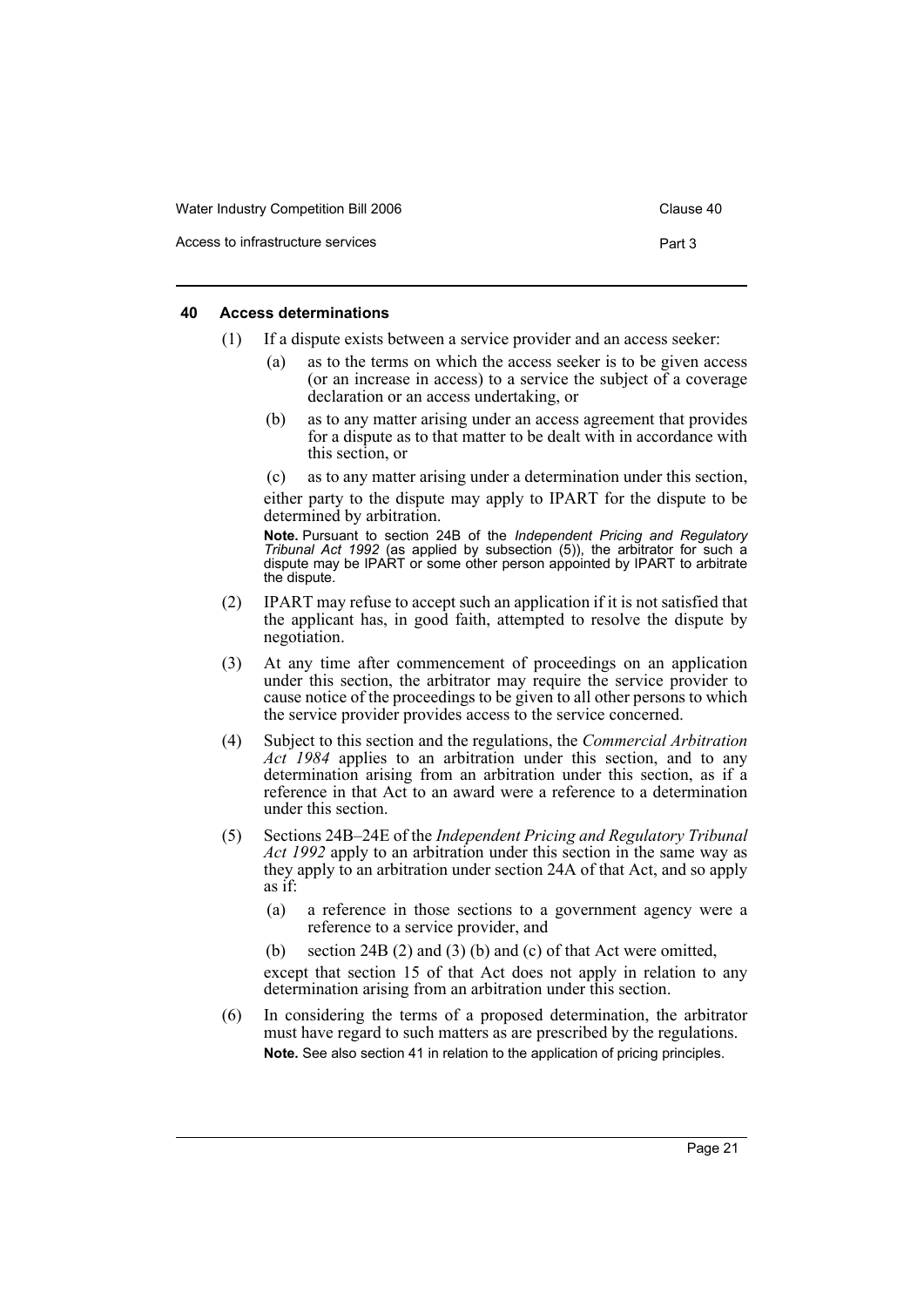#### Clause 41 Water Industry Competition Bill 2006

Part 3 **Access to infrastructure services** 

- (7) Before making a determination, the arbitrator:
	- (a) must cause copies of the proposed determination to be given to each of the parties to the dispute, and
	- (b) must give each of the parties an opportunity to make submissions to the arbitrator in relation to the proposed determination.
- (8) Subject to subsection (9), the arbitrator must use his or her best endeavours to determine the dispute within 6 months after the application for the dispute to be determined was made to IPART.
- (9) If the access seeker seeks access in relation to any activity for which it would require, but does not yet hold, a licence under Part 2:
	- (a) the arbitrator may adjourn proceedings for such time as the arbitrator considers reasonable for the purpose of enabling the access seeker to obtain such a licence, and
	- (b) if the access seeker fails to obtain such a licence within that time, may make a determination refusing the access sought.
- (10) In making a determination under this section:
	- (a) the arbitrator must give effect to any access undertaking to which the service concerned is subject, and
	- (b) the arbitrator must not include in the determination any provision that requires a service provider to do, or not to do, anything that would put it in breach of its obligations under any existing access determination or under this or any other Act or law.
- (11) On making a determination under this section, the arbitrator must cause a notice of the making of the determination (which notice must include a summary of the determination) to be given to IPART.
- (12) On receiving such a notice, IPART must cause the information contained in the notice to be made available to the public on IPART's internet website.

# <span id="page-26-0"></span>**Division 7 Administration of access regime**

## <span id="page-26-1"></span>**41 Pricing principles**

- (1) For the purposes of this Part:
	- (a) IPART must have regard to the pricing principles when deciding whether or not to approve an access undertaking for an infrastructure service, and
	- (b) an arbitrator must have regard to the pricing principles when determining a dispute in relation to the pricing of access to an infrastructure service the subject of a coverage declaration.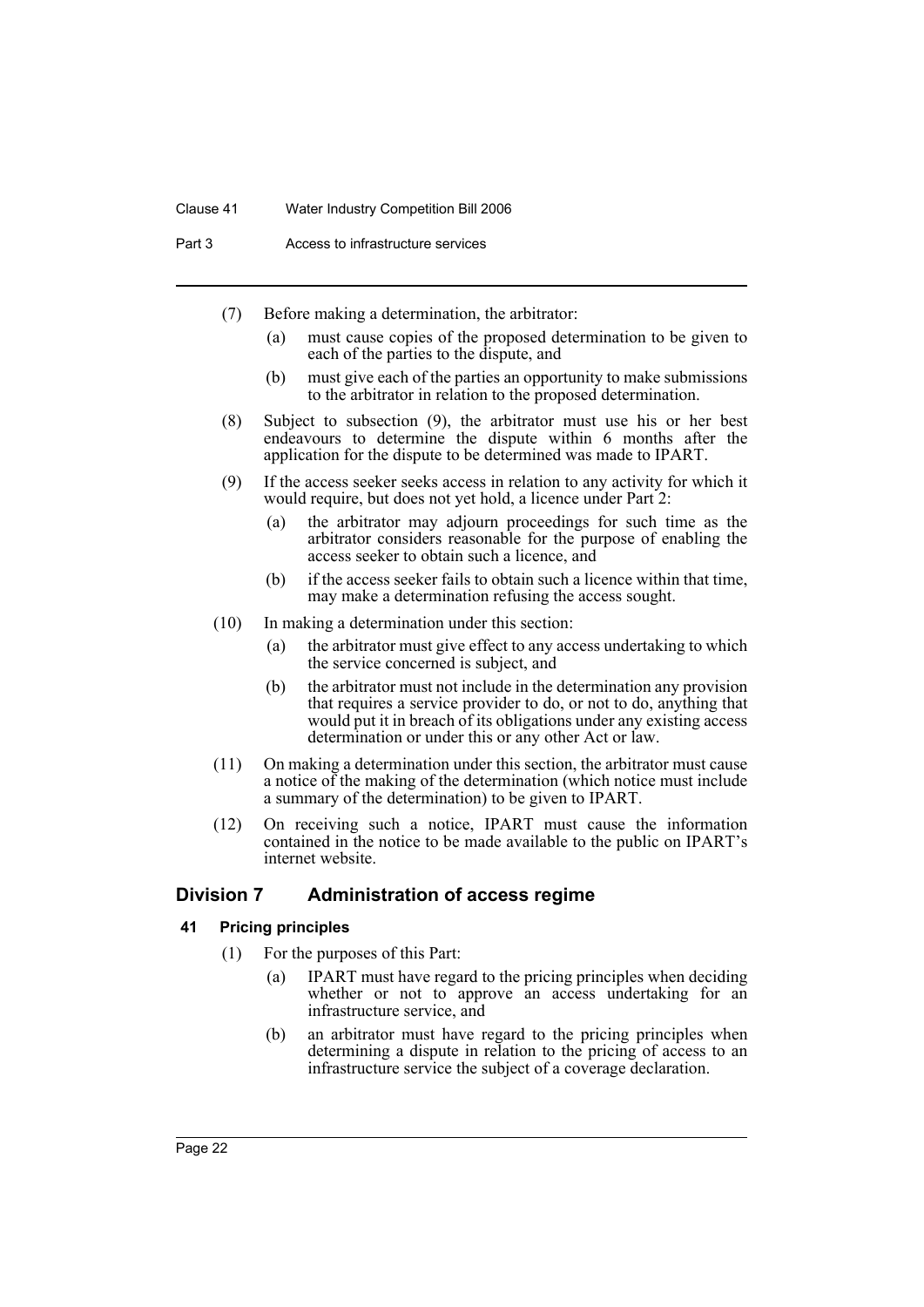| Water Industry Competition Bill 2006 | Clause 42 |
|--------------------------------------|-----------|
| Access to infrastructure services    | Part 3    |

- (2) For the purposes of this section, the *pricing principles* in relation to any infrastructure service are as follows:
	- (a) the price of access should generate expected revenue for the service that is at least sufficient to meet the efficient costs of providing access to the service, and include a return on investment commensurate with the regulatory and commercial risks involved,
	- (b) the price of access should allow multi-part pricing and price discrimination when it aids efficiency,
	- (c) the price of access should not allow a vertically integrated service provider to set terms and conditions that discriminate in favour of its downstream operations, except to the extent to which the cost of providing access to other operators is higher,
	- (d) the price of access should provide incentives to reduce costs or otherwise improve productivity.
- (3) These principles must be implemented in a manner that is consistent with any relevant pricing determinations for the supply of water and the provision of sewerage services, including (where applicable) the maintenance of "postage stamp pricing" (that is, a system of pricing in which the same kinds of customers within the same area of operations are charged the same price for the same service).

## <span id="page-27-0"></span>**42 Service providers to have approved cost allocation manuals**

- (1) Within 3 months after an infrastructure service becomes the subject of a coverage declaration, the service provider:
	- (a) must keep separate accounts for such of its infrastructure services as are the subject of the declaration, and
	- (b) must submit a cost allocation manual to IPART in relation to that infrastructure.
- (2) A cost allocation manual must be in the form of a document that, in accordance with any rules under subsection (3), sets out the basis on which the service provider proposes to establish and maintain accounts for those of its infrastructure services as are the subject of a coverage declaration.
- (3) The Minister may from time to time, by order published in the Gazette, establish rules for the preparation of cost allocation manuals.
- (4) IPART may approve a service provider's cost allocation manual as submitted, or may require the service provider to amend it and resubmit it for approval.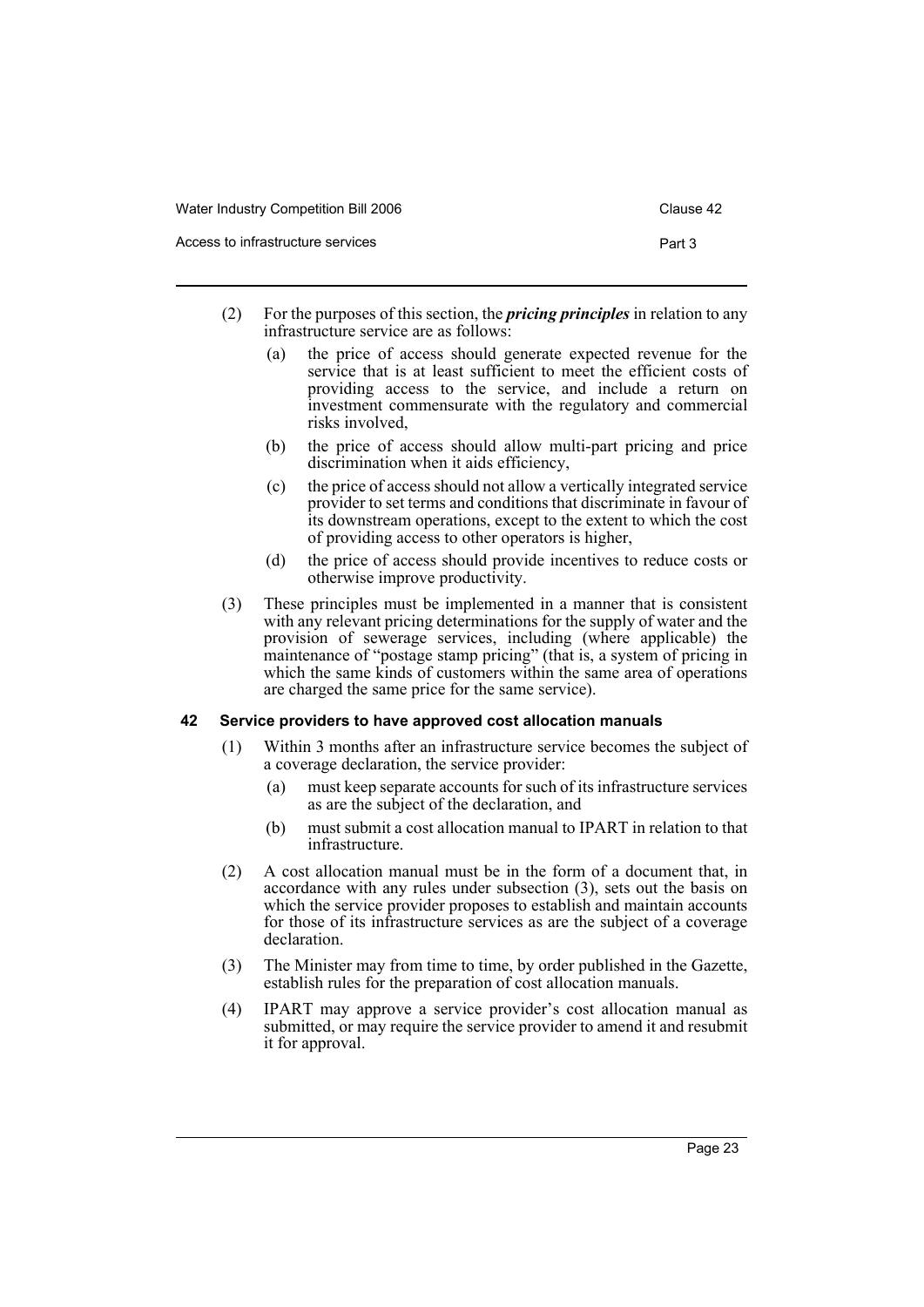#### Clause 43 Water Industry Competition Bill 2006

Part 3 **Access to infrastructure services** 

- (5) On and from the expiry of 3 months from the date on which IPART approves a service provider's cost allocation manual in relation to infrastructure services the subject of a coverage declaration, the service provider must ensure that costs are allocated between each of those services, and between those services and its other activities, in accordance with the manual.
- (6) A cost allocation manual may only be varied with the consent of IPART.
- (7) A service provider must keep its cost allocation manual available for inspection by members of the public, free of charge, during normal office hours.
- (8) It is sufficient compliance with subsection (7) if a copy of the cost allocation manual is made available to the public on the service provider's internet website.
- (9) Copies of the cost allocation manual are to be made available to members of the public, at cost, during normal office hours.
- (10) A service provider must not fail to comply with the requirements of this section.

Maximum penalty: 500 penalty units (in the case of a corporation) and 50 penalty units (in any other case).

## <span id="page-28-0"></span>**43 Hindering access to certain services**

(1) The provider or a user of a service the subject of a coverage declaration or an access undertaking, or a body corporate related to the provider or a user of the service, must not engage in conduct for the purpose of preventing or hindering any other person from obtaining or exercising rights of access to the service.

Maximum penalty: 500 penalty units (in the case of a corporation) and 50 penalty units (in any other case).

- (2) A person may be taken to have engaged in conduct for the purpose referred to in subsection (1) even though, after all the evidence has been considered, the existence of that purpose is ascertainable only by inference from the conduct of the person or from other relevant circumstances.
- (3) Subsection (2) does not limit the manner in which the purpose of a person may be established for the purposes of subsection (1).
- (4) In this section, a *user* of a service includes a person who has a right to use the service.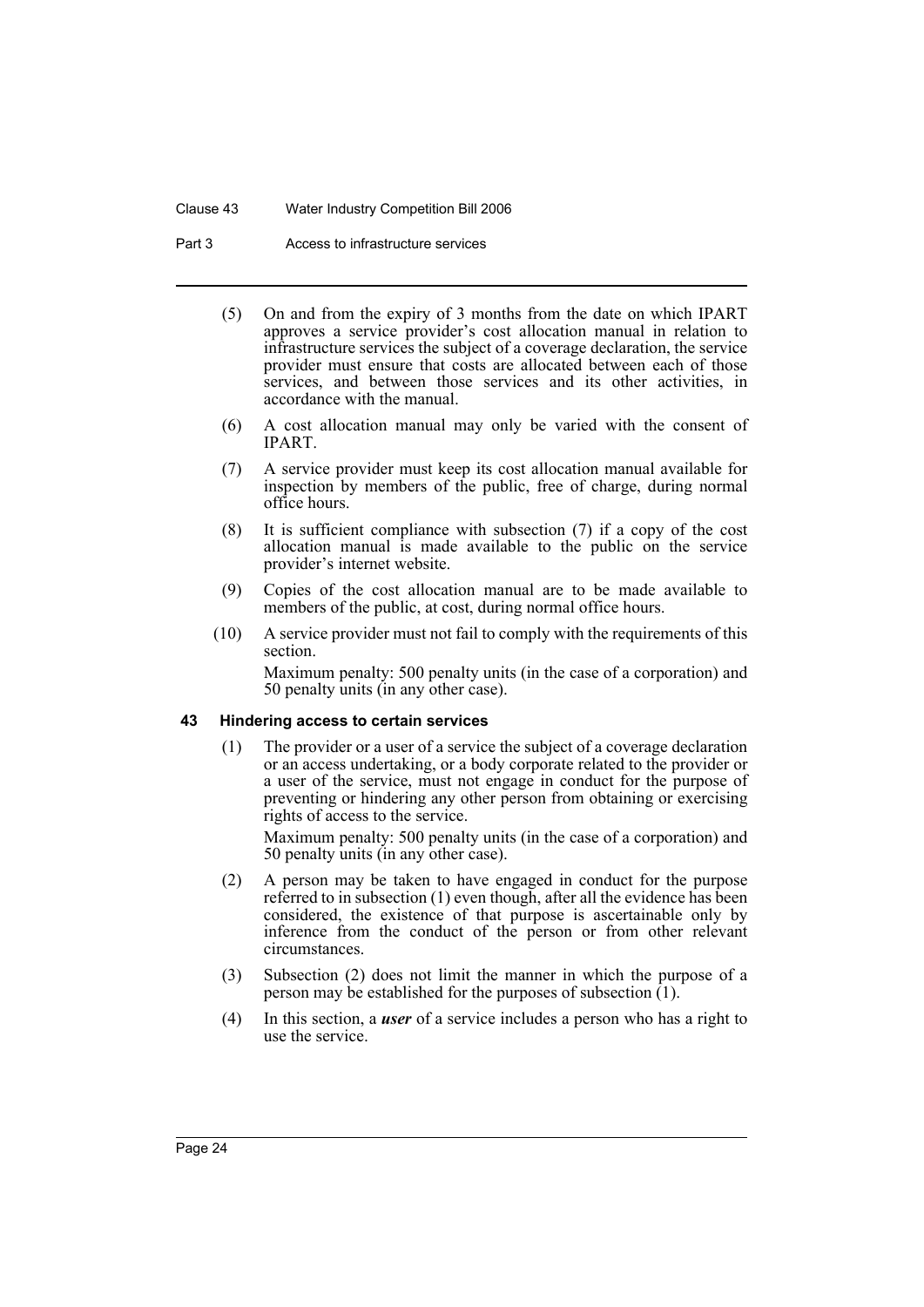| Water Industry Competition Bill 2006 | Clause 44 |
|--------------------------------------|-----------|
| Access to infrastructure services    | Part 3    |

## <span id="page-29-0"></span>**44 Register of infrastructure services**

- (1) IPART is to maintain a register of:
	- (a) infrastructure services the subject of coverage declarations, and
	- (b) infrastructure services the subject of binding non-coverage declarations, and
	- (c) infrastructure services the subject of access undertakings.
- (2) The regulations may make provision with respect to the manner and form in which the register is to be kept and the nature of the information to be included in the register.
- (3) IPART must keep the register available for inspection by members of the public, free of charge, during normal office hours.
- (4) It is sufficient compliance with subsection (3) if a copy of the register is made available to the public on IPART's internet website.
- (5) Copies of entries in the register are to be made available to members of the public, at cost, during normal office hours.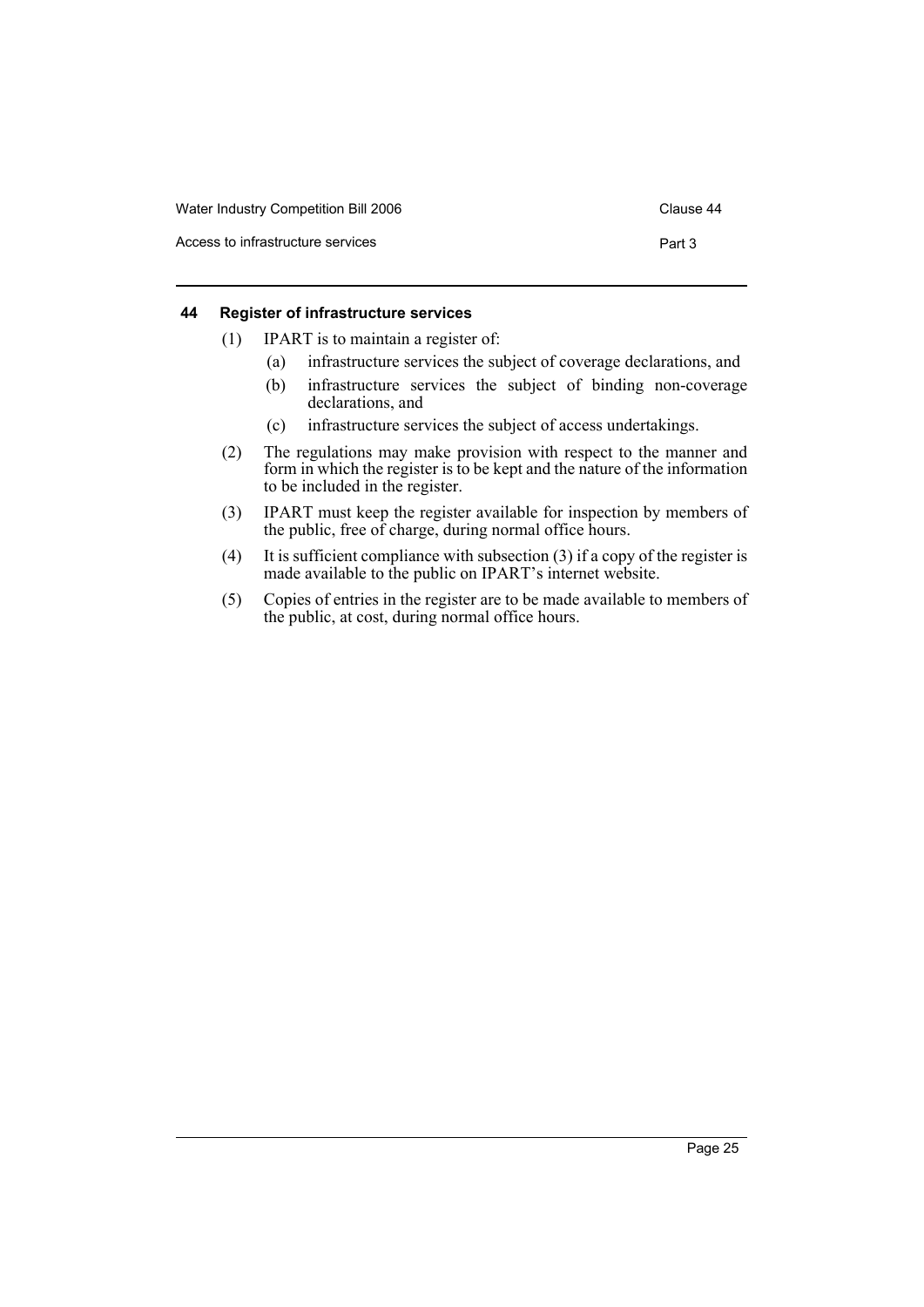#### Clause 45 Water Industry Competition Bill 2006

Part 4 Sewer mining

# <span id="page-30-0"></span>**Part 4 Sewer mining**

#### <span id="page-30-1"></span>**45 Application of Part**

- This Part applies to sewerage infrastructure whose service provider:
	- (a) has lodged with IPART a notice:
		- (i) that sets out the service provider's policy as to whether, and on what terms, it will permit sewer miners to draw from the contents of the infrastructure, and
		- (ii) that indicates that the service provider is willing to allow disputes as to its granting or refusal of such permission to be referred to IPART for arbitration, and
	- (b) has not subsequently lodged with IPART any notice that indicates that the service provider is no longer willing to allow such disputes to be so referred.

#### <span id="page-30-2"></span>**46 Sewer mining determinations**

- (1) If a dispute exists between a service provider and a sewer miner:
	- (a) as to the terms of any agreement under which the sewer miner is to be permitted to draw from the contents of the service provider's sewerage infrastructure, or
	- (b) as to any matter arising under an agreement referred to in paragraph (a) that provides for a dispute as to that matter to be dealt with in accordance with this section, or
	- (c) as to any matter arising under a determination under this section,

either party to the dispute may apply to IPART for the dispute to be determined by arbitration.

- (2) The dispute may be dealt with by IPART or by such other person as IPART may nominate to arbitrate the dispute.
- (3) At any time after commencement of proceedings on an application under this section, the arbitrator may require the service provider to cause notice of the proceedings to be given to other persons permitted to draw from the contents of the service provider's sewerage infrastructure.
- (4) Subject to this section and the regulations, the *Commercial Arbitration Act 1984* applies to an arbitration under this section, and to any determination arising from an arbitration under this section, as if a reference in that Act to an award were a reference to a determination under this section.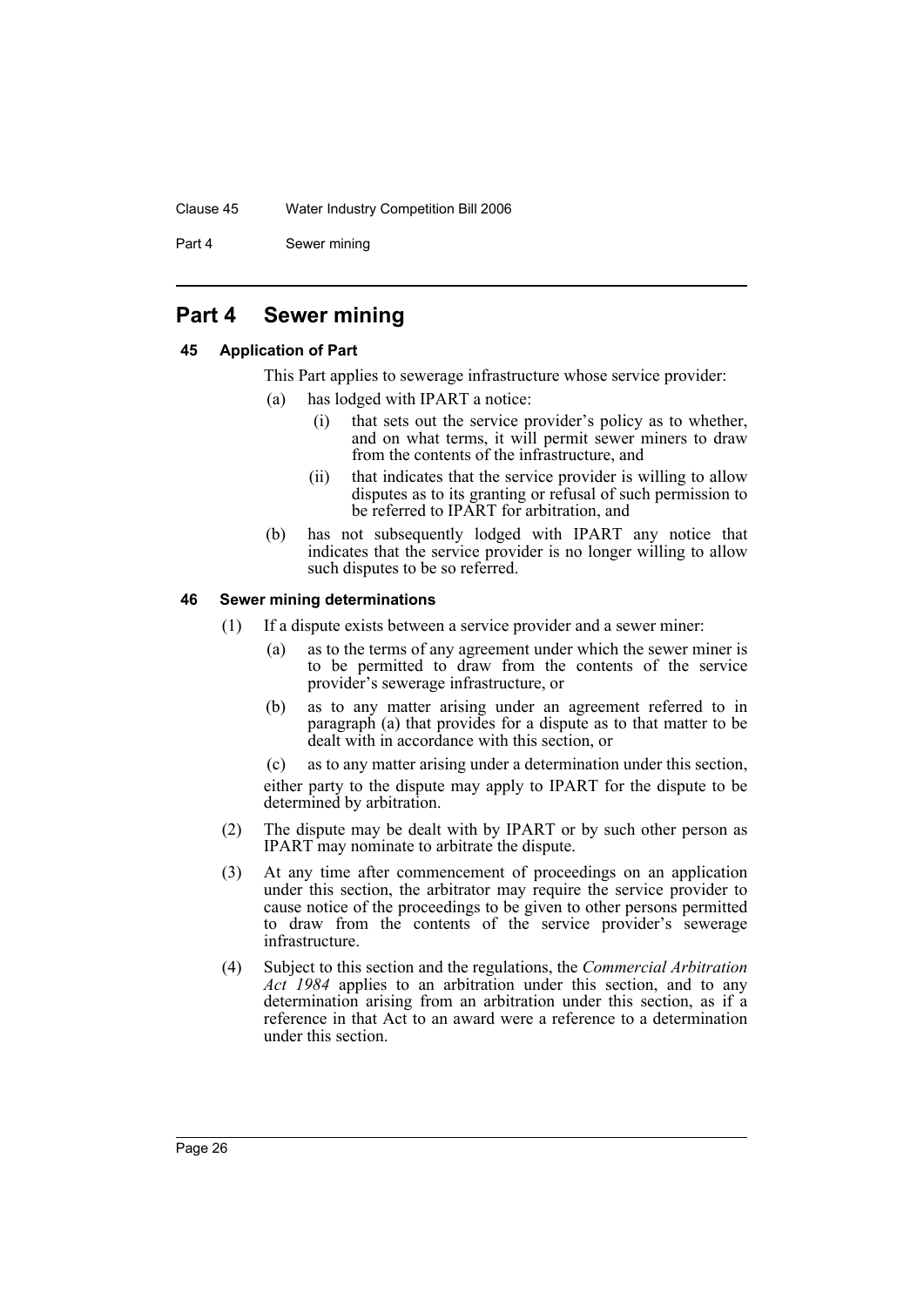| Water Industry Competition Bill 2006 | Clause 46 |
|--------------------------------------|-----------|
| Sewer mining                         | Part 4    |

- (5) In considering the terms of a proposed determination, the arbitrator:
	- (a) must give effect to the service provider's policy with respect to the granting of permission to draw from the contents of its sewerage infrastructure, and
	- (b) subject to paragraph (a), must have regard to such matters as are prescribed by the regulations.
- (6) Before making a determination, the arbitrator:
	- (a) must cause copies of the proposed determination to be given to each of the parties to the dispute, and
	- (b) must give each of the parties an opportunity to make submissions to the arbitrator in relation to the proposed determination.
- (7) The arbitrator must use his or her best endeavours to determine the dispute within 6 months after the application for the dispute to be determined is made to IPART.
- (8) On making a determination under this section, the arbitrator must cause a notice of the determination (which notice must include a summary of the determination) to be given to IPART.
- (9) On receiving such a notice, IPART must cause the information contained in the notice to be made available to the public on IPART's internet website.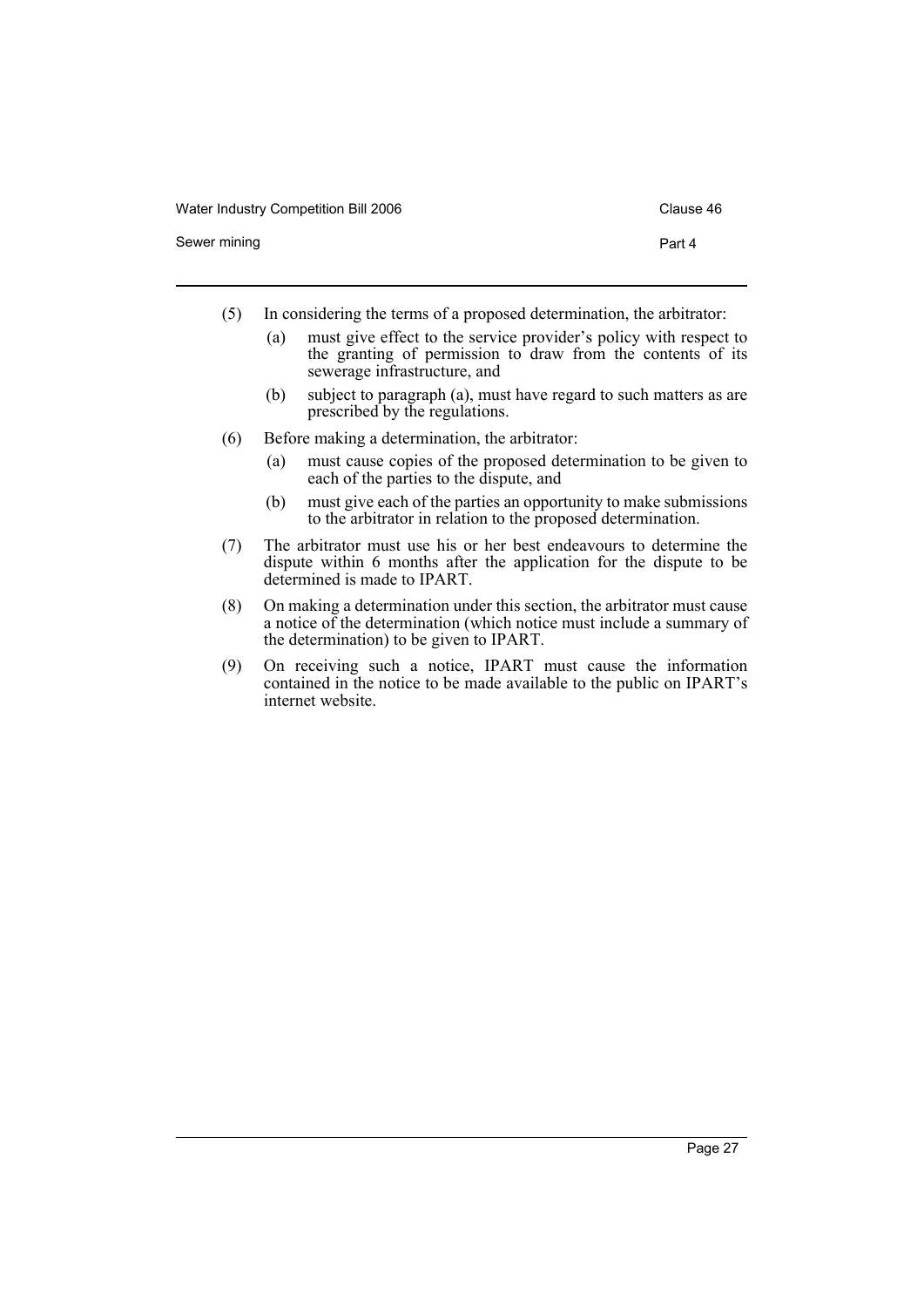#### Clause 47 Water Industry Competition Bill 2006

Part 5 Operation of water retail market

# <span id="page-32-0"></span>**Part 5 Operation of water retail market**

# <span id="page-32-1"></span>**Division 1 Resolution of disputes between small retail customers and licensed retail suppliers**

# <span id="page-32-2"></span>**47 Internal review of certain decisions disputed by small retail customers**

- (1) A small retail customer may apply to a licensed retail supplier for a review of the retail supplier's decision in relation to any matter arising under a water supply or sewerage service contract or any other matter prescribed by the regulations for the purposes of this subsection.
- (2) The regulations:
	- (a) may establish the procedures for making an application and for dealing with an application, and
	- (b) may impose conditions on retail suppliers' licences relating to the provision and implementation of procedures for dealing with an application, and
	- (c) may treat a failure to make a decision within a specified period as a decision of a particular kind.
- (3) An application is to be made and dealt with free of charge to the applicant.

## <span id="page-32-3"></span>**48 Review of decisions under approved ombudsman scheme**

- (1) A small retail customer, and any other person of a class prescribed by the regulations, may apply to the ombudsman for review of a decision in a dispute or complaint to which the scheme relates.
- (2) Except as provided by the scheme or by the regulations, a person does not have a right of review under this section in respect of a decision for which a review may be sought under section 47 unless the decision has been the subject of review under that section.
- (3) A review under this section is to be free of charge to small retail customers and to other persons of such classes as are prescribed by the regulations.
- (4) This section does not limit or otherwise affect the jurisdiction of the Consumer, Trader and Tenancy Tribunal.
- (5) The ombudsman may decline to deal with a matter if it has been, is being or should be dealt with by another person or tribunal or there are, in the ombudsman's opinion, not sufficient grounds for further investigation.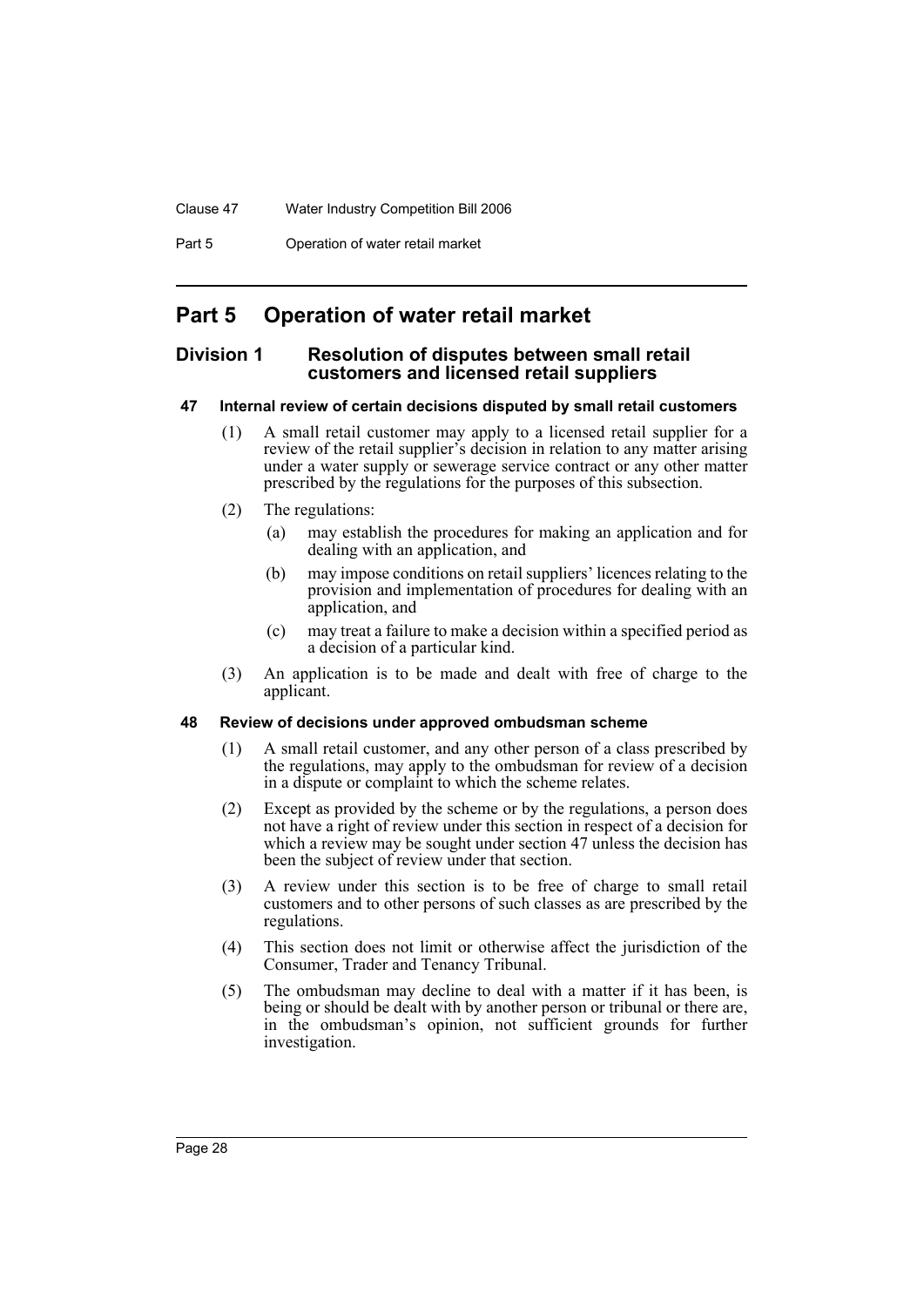| Water Industry Competition Bill 2006 | Clause 49 |
|--------------------------------------|-----------|
| Operation of water retail market     | Part 5    |

(6) Without limiting subsection (5), the ombudsman may deal with a matter by making arrangements for it to be referred to another person or tribunal.

## <span id="page-33-0"></span>**49 Approved ombudsman scheme**

- (1) The Minister may approve an ombudsman scheme for the purposes of this Act, being a scheme that provides for the appointment of an ombudsman to deal with:
	- (a) disputes and complaints under water supply or sewerage service contracts entered into with small retail customers, and
	- (b) any other disputes and complaints of such classes (whether or not under water supply or sewerage service contracts referred to in paragraph (a)) as are prescribed by the regulations.
- (2) Before approving such a scheme, the Minister must be satisfied that the scheme meets the following objectives:
	- (a) that all licensed retail suppliers that are required to be members of the scheme are members of the scheme, have agreed to be bound by decisions of the ombudsman under the scheme and, as members, are so bound,
	- (b) that the scheme has satisfactory arrangements in place to deal with all disputes and complaints referred to in subsection (1),
	- (c) that the ombudsman will be able to operate independently of all licensed retail suppliers in exercising functions under the scheme,
	- (d) that the scheme will be accessible to small retail customers and other persons prescribed by the regulations,
	- (e) that membership of the scheme will be accessible to all potential members and will provide appropriate representation for all members in relation to the scheme's governing body,
	- (f) that, without limiting any other application of the scheme, the scheme will apply to all disputes and complaints arising under water supply or sewerage service contracts,
	- (g) that the scheme will operate expeditiously and without cost to small retail customers and to other persons of such classes as are prescribed by the regulations,
	- (h) that the scheme will allow small retail customers to choose whether or not they wish to be bound by determinations under the scheme,
	- (i) that the scheme will satisfy best practice benchmarks for schemes of a similar kind, both in terms of its constitution and procedure and in terms of its day to day operations,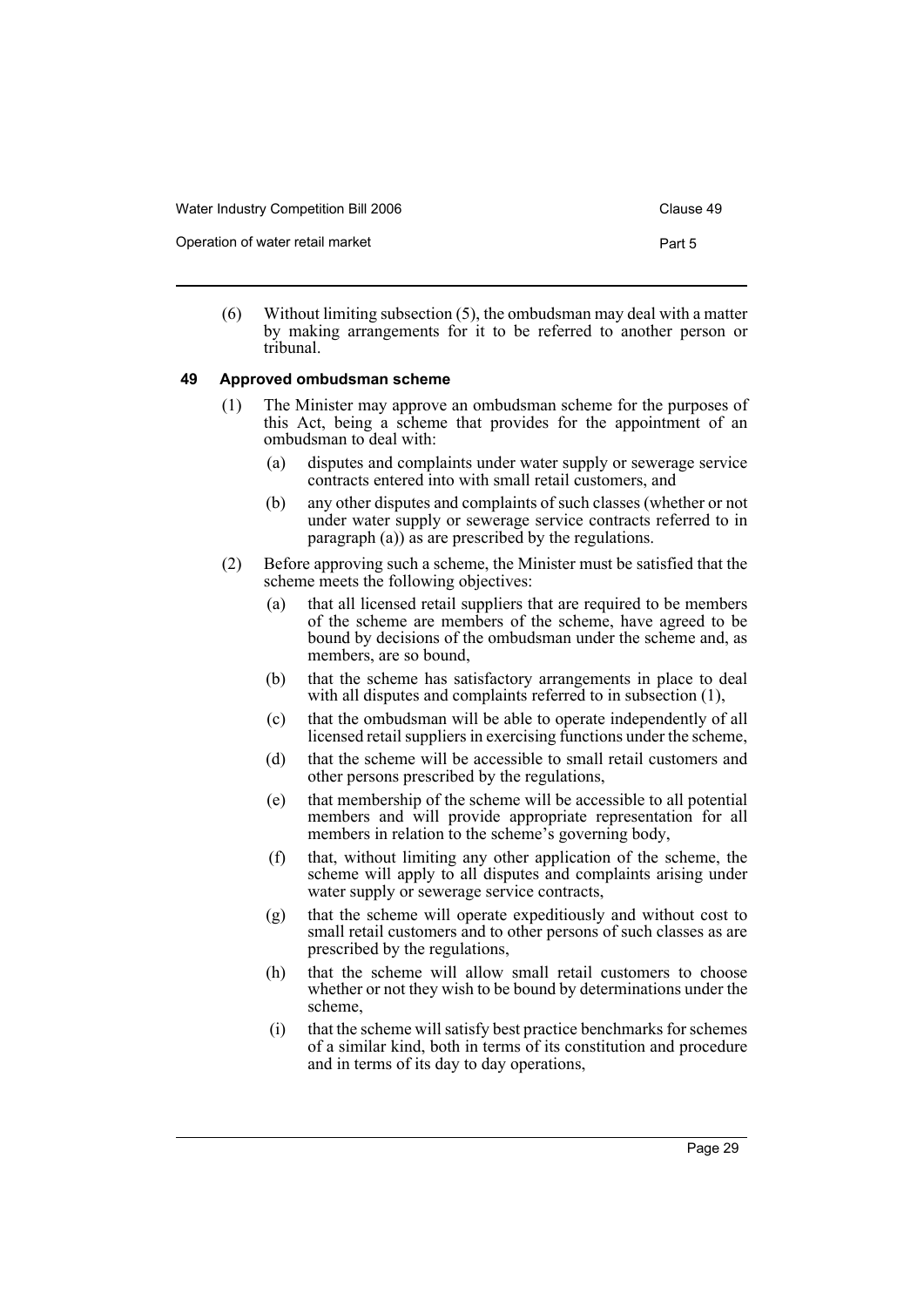#### Clause 50 Water Industry Competition Bill 2006

Part 5 Operation of water retail market

- (j) that the scheme will provide for a monetary limit on claims covered by the scheme of an amount or amounts approved by the Minister,
- (k) that the scheme will maintain the capacity of the ombudsman, where appropriate, to refer disputes or complaints to other forums,
- (l) that the scheme will require the ombudsman to inform the Minister of substantial breaches of this Act or the regulations, or the conditions of a licence, of which the ombudsman becomes aware,
- (m) such other objectives as are prescribed by the regulations.
- (3) A scheme may treat a failure to make a decision within a specified period as a decision of a particular kind.
- (4) The Minister may at any time revoke an approval under this section.
- (5) If the regulations prescribed a dispute or complaint involving a person other than a licensed retail supplier as a dispute or complaint to which an approved scheme may apply, the regulations may make it an offence for the person to fail to comply with a decision of the ombudsman under the scheme.
- (6) Notice of any approval given by the Minister under this section, and of the revocation of any such approval, is to be published in the Gazette.
- (7) Subject to this section, the same scheme may be approved for the purposes of both this Act and any other Act or law.

#### <span id="page-34-0"></span>**50 Licence conditions relating to approved ombudsman scheme**

It is a condition of a retail supplier's licence under which a licensed retail supplier supplies water to small retail customers that:

- (a) the retail supplier must be a member of an approved ombudsman scheme, and
- (b) the retail supplier is bound by, and must comply with, any decision of the ombudsman under the scheme relating to a dispute or complaint involving the retail supplier and a small retail customer.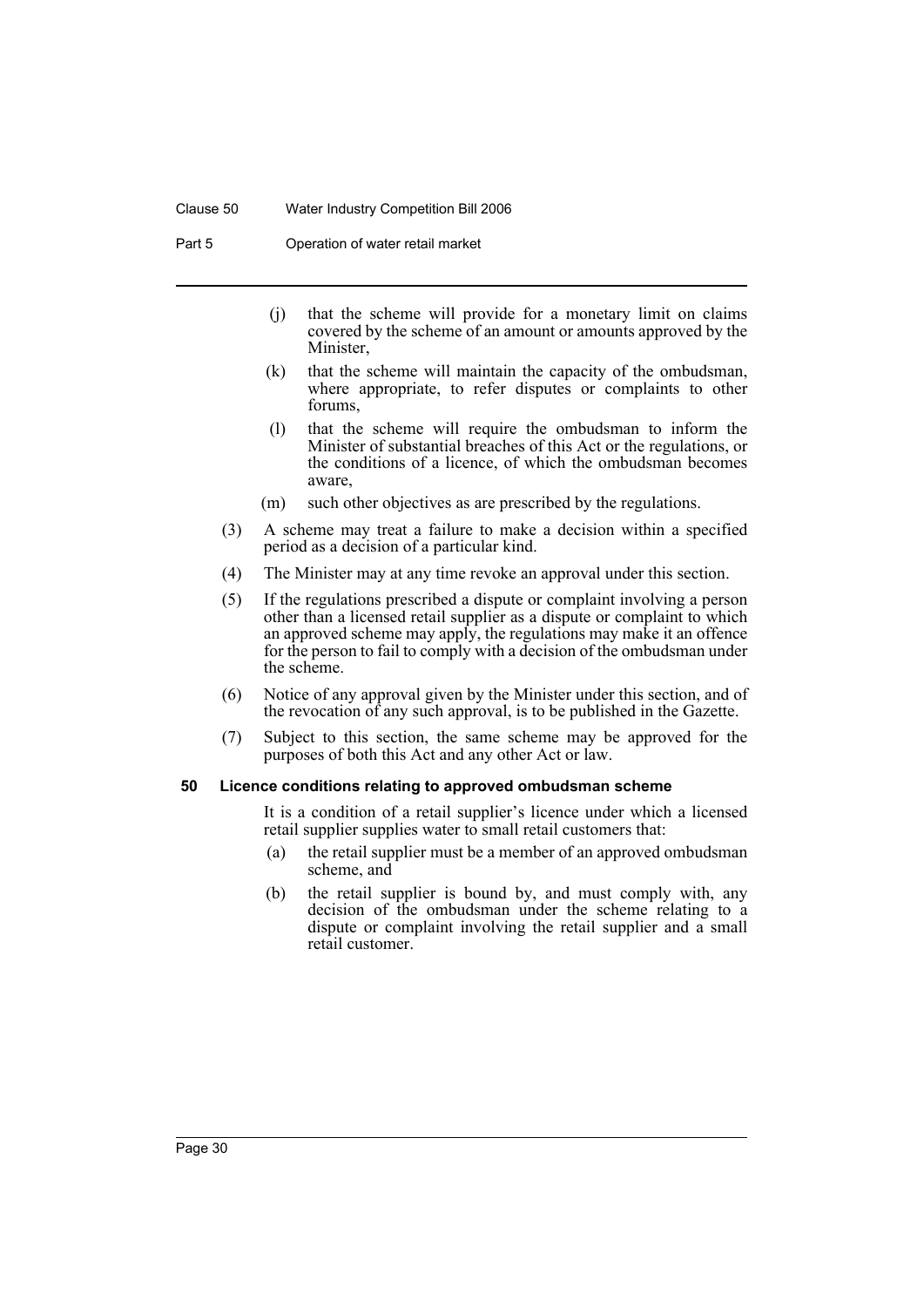| Water Industry Competition Bill 2006 | Clause 51 |
|--------------------------------------|-----------|
| Operation of water retail market     | Part 5    |

# <span id="page-35-0"></span>**Division 2 Monopoly suppliers**

#### <span id="page-35-1"></span>**51 Declaration of monopoly suppliers**

- (1) The Minister may, by order published in the Gazette, declare that a specified licensed retail supplier or licensed network operator is a monopoly supplier in relation to:
	- (a) a specified water supply or sewerage service, and
	- (b) a specified area, and
	- (c) a specified class of customers.
- (2) Such a declaration may only be made in relation to a service if the Minister is satisfied:
	- (a) that it is a service:
		- (i) for which there are no other suppliers to provide competition in the part of the market concerned, and
		- (ii) for which there is no contestable market by potential suppliers in the short term in that part of the market, and
	- (b) in the case of a water supply service for recycled water, that connection of land to that service is required by or under some other Act,

and must be revoked if the Minister ceases to be satisfied as to any of those matters.

#### <span id="page-35-2"></span>**52 Pricing determinations for monopoly services**

- (1) The Minister may refer either or both of the following matters to IPART for investigation and report:
	- (a) the determination of the pricing for any service in respect of which a declaration is in force under section 51,
	- (b) a periodic review of pricing policies in respect of any such service.
- (2) The provisions of Part 3 of the *Independent Pricing and Regulatory Tribunal Act 1992* in relation to government monopoly services apply to and in respect of a matter referred to IPART under this section in the same way as they apply to and in respect of a matter referred to IPART under section 12 of that Act.
- (3) It is a condition of any licence held by a monopoly supplier that the supplier must comply with IPART's determination in relation to a matter so referred.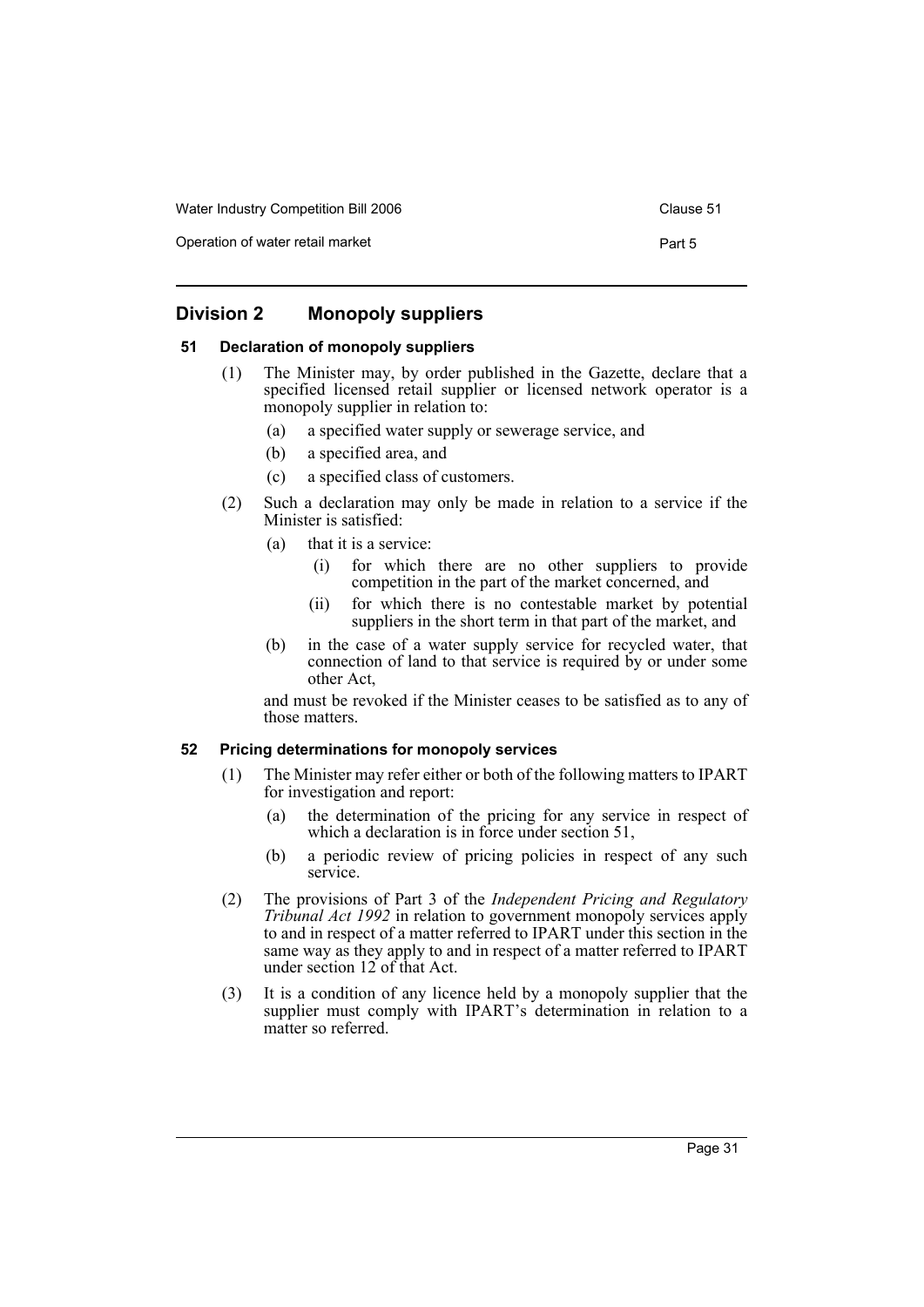Clause 53 Water Industry Competition Bill 2006

Part 5 Operation of water retail market

#### **53 Obligations of monopoly suppliers**

- (1) It is a condition of a licence held by a monopoly supplier for any water supply or sewerage service that the supplier must, in accordance with the declaration for that service, supply that service to any eligible premises to which the owner of the premises requests the supplier to provide that service.
- (2) In this section, *eligible premises*, in relation to a water supply or sewerage service, means premises to which water industry infrastructure by means of which the service is provided is available.

# **Division 3 Retailers of last resort**

# **54 Declaration of retailers of last resort**

The Minister may, by order published in the Gazette, declare that a specified person (whether a licensed retail supplier or a public water utility) is the retailer of last resort in relation to the supply of water or the provision of sewerage services within the whole or any specified part of its area of operations.

# **55 Preparation of contingency plans**

- (1) As soon as practicable after a person becomes a retailer of last resort, the person must, in accordance with the regulations, submit for the Minister's approval a contingency plan setting out the arrangements that are in place to ensure that it can meet its obligations as a retailer of last resort.
- (2) The Minister may approve a contingency plan as submitted, or may require the retailer of last resort to amend it and resubmit it for approval.
- (3) A contingency plan may only be varied with the consent of the Minister.
- (4) In the case of a retailer of last resort that is a licensed retail supplier:
	- (a) submission of a contingency plan in accordance with subsection (1), and
	- (b) maintenance of the arrangements set out in its contingency plan, are conditions of the retail supplier's licence.

# **56 Minister may declare supply failure**

- (1) The Minister may, by order in writing served on:
	- (a) a licensed retail supplier, and
	- (b) the relevant retailer of last resort,

declare a supply failure in relation to the licensed retail supplier.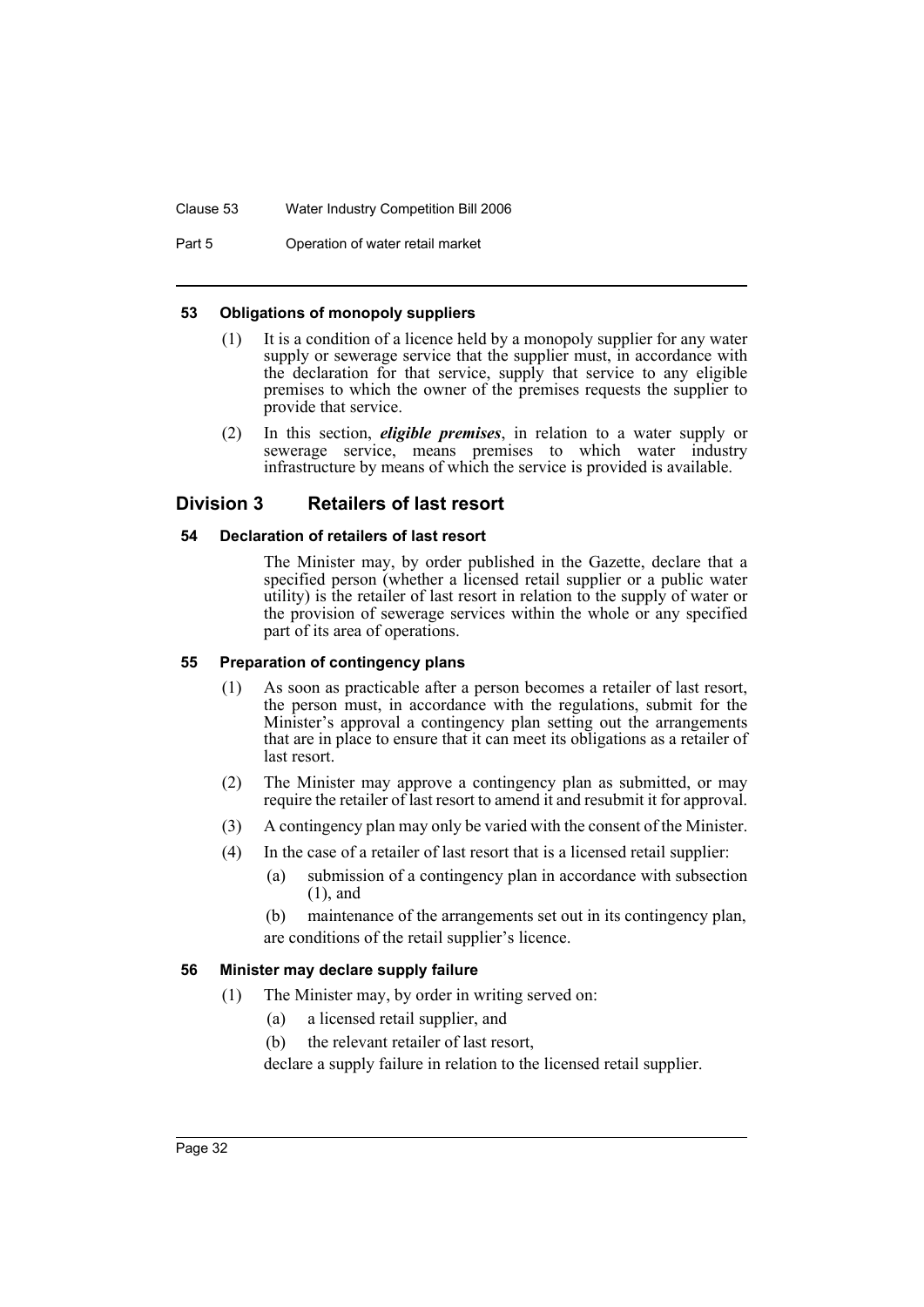| Water Industry Competition Bill 2006 | Clause 57 |
|--------------------------------------|-----------|
| Operation of water retail market     | Part 5    |

(2) Such an order may not be given except in such circumstances as are prescribed by the regulations.

# **57 Effect of declaration of supply failure**

- (1) Subject to the regulations and the terms of the order:
	- (a) the licensed retail supplier, on being served with such an order, must cease supplying water or providing sewerage services to those customers specified by the order, and
	- (b) a retailer of last resort, on being served with such an order, must commence supplying water or providing sewerage services to such of those customers as are within the area in respect of which it is the retailer of last resort, and
	- (c) those customers become, in relation to the supply of water or the provision of sewerage services, the customers of the relevant retailer of last resort.
- (2) In the case of a retailer of last resort that is a licensed retail supplier, compliance with such an order is a condition of the retail supplier's licence.
- (3) Each such customer and the relevant retailer of last resort are taken to have entered into a special circumstances contract in such terms as are prescribed by the regulations for the purposes of this section.
- (4) Subsection (3) does not apply in circumstances in which section 36 (4) of the *Hunter Water Act 1991*, section 553A (2) of the *Local Government Act 1993* or section 55 (3B) of the *Sydney Water Act 1994* applies.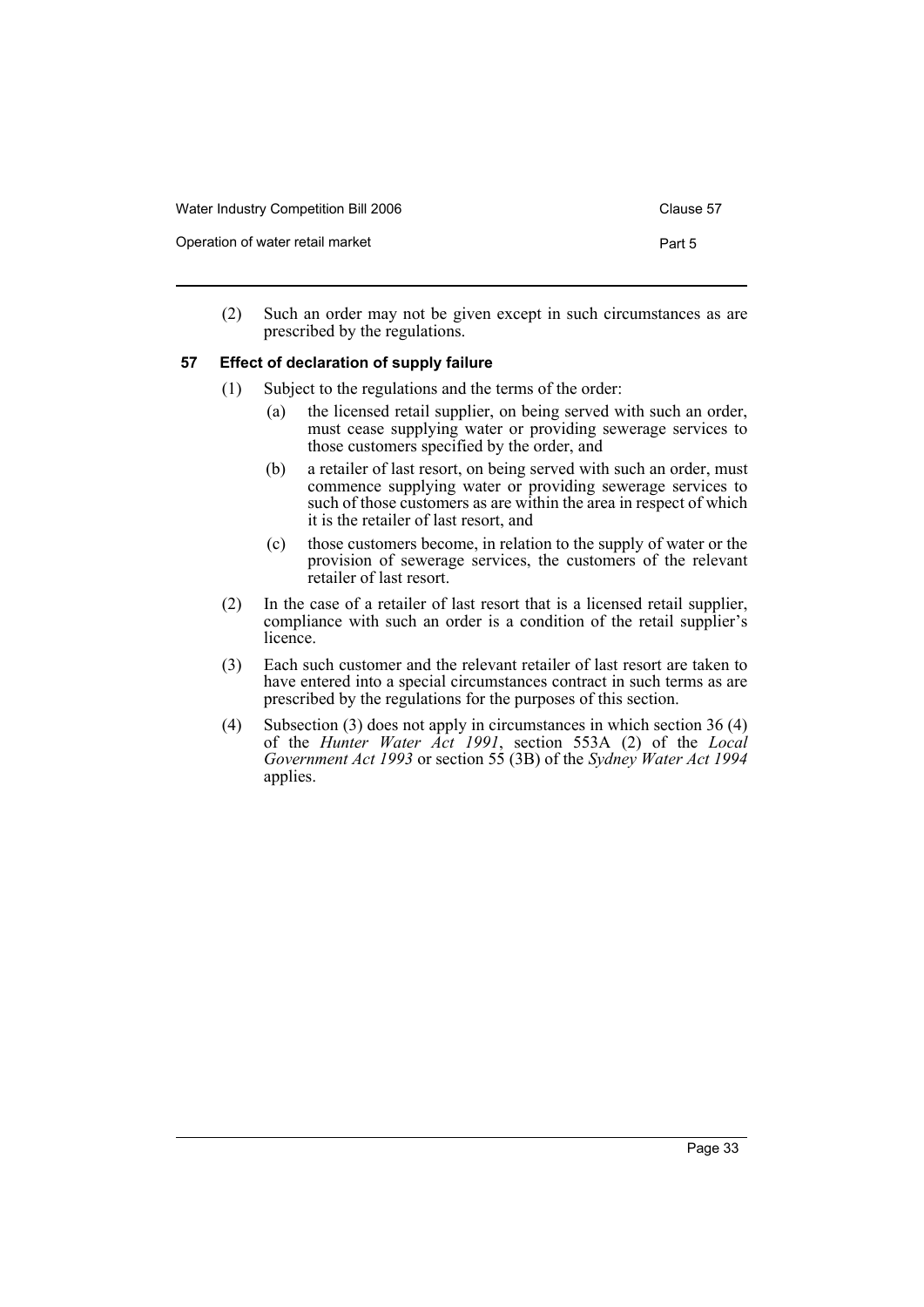# Clause 58 Water Industry Competition Bill 2006

# **Part 6 Work relating to water industry infrastructure**

# **58 Erection and placement of water industry infrastructure**

- (1) This section applies to work connected with the erection, installation, extension, alteration, maintenance or removal of any water industry infrastructure.
- (2) For the purposes of this Act, a licensed network operator:
	- (a) may carry out work to which this section applies, and
	- (b) in particular, may carry out any such work in or under a public road or public reserve.
- (3) No such work (other than routine connections, repairs or maintenance work) may be carried out unless the network operator:
	- (a) has given the local council or roads authority notice of the proposal to carry out the work, and
	- (b) has given the local council or roads authority a reasonable opportunity (being at least 40 days from the date on which the notice was given) to make submissions to the network operator in relation to the proposal, and
	- (c) has given consideration to any such submissions.
- (4) Subsection (3) does not apply to the carrying out of any such work to cope with emergencies.
- (5) Work to which this section applies is exempt from the requirement for an approval under the *Local Government Act 1993*.
- (6) Section 138 of the *Roads Act 1993* does not apply to or in respect of anything done, or to be done, pursuant to this section.

#### **59 Damage to public roads and public reserves to be made good**

- (1) If a public road or public reserve is damaged:
	- (a) by a leakage from, or a bursting of, a licensed network operator's water industry infrastructure, or
	- (b) by any work carried out by a licensed network operator,

the local council or roads authority may require the network operator to make good the damage without delay.

(2) If the network operator fails to carry out appropriate work in accordance with any such requirement, the local council or roads authority may carry out the work itself.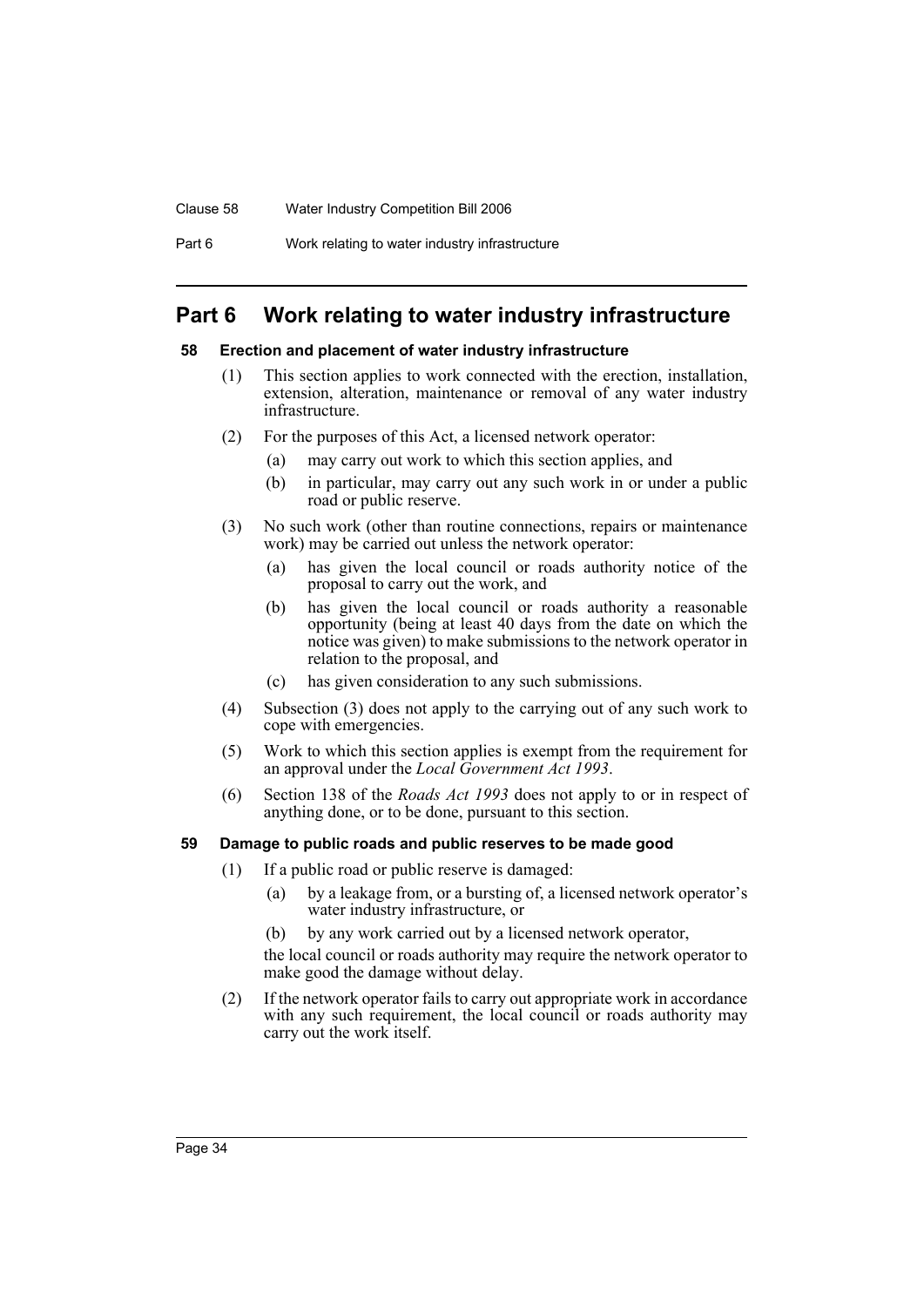| Water Industry Competition Bill 2006           | Clause 60 |
|------------------------------------------------|-----------|
| Work relating to water industry infrastructure | Part 6    |

(3) The cost of carrying out the work may be recovered by the local council or roads authority in a court of competent jurisdiction as a debt owed to it by the network operator.

# **60 Interference with water industry infrastructure by trees**

- (1) If a licensed network operator has reasonable cause to believe that a tree is destroying, damaging or interfering with the network operator's water industry infrastructure, the network operator may, by written notice, require the owner of the land on which the tree is situated, within a reasonable period specified in the notice, to remove the tree, including all roots of the tree that are or may be destroying, damaging or interfering with that infrastructure.
- (2) The network operator must reimburse the owner for the reasonable expenses of any action taken by the owner under this section unless the network operator establishes that:
	- (a) after the water industry infrastructure was first constructed, an owner or occupier planted the tree, or caused or permitted the tree to be planted, in, on or near the infrastructure in circumstances in which the owner or occupier should have known that destruction of, damage to or interference with the infrastructure would result, or
	- (b) the water industry infrastructure is located, within the land on which the tree has been planted, on land that was the subject of an easement in favour of the network operator (or a predecessor of the network operator) or an easement for water supply or sewerage purposes when the tree was planted.
- (3) An owner given notice under this section may, with the consent of the network operator and without destroying, damaging or interfering with the network operator's water industry infrastructure, take steps, other than removal of the tree, to eliminate the cause of the destruction of, damage to or interference with that infrastructure and any reasonable expectation of the destruction, damage or interference occurring in the future.
- (4) No compensation is payable by the network operator to a person for the expenses of taking steps under subsection (3).
- (5) If, in circumstances other than those referred to in subsection (3), an owner fails to comply with a notice under this section within the period specified in the notice or within any extension of that period allowed by the network operator in writing, the network operator may remove the tree at its own expense.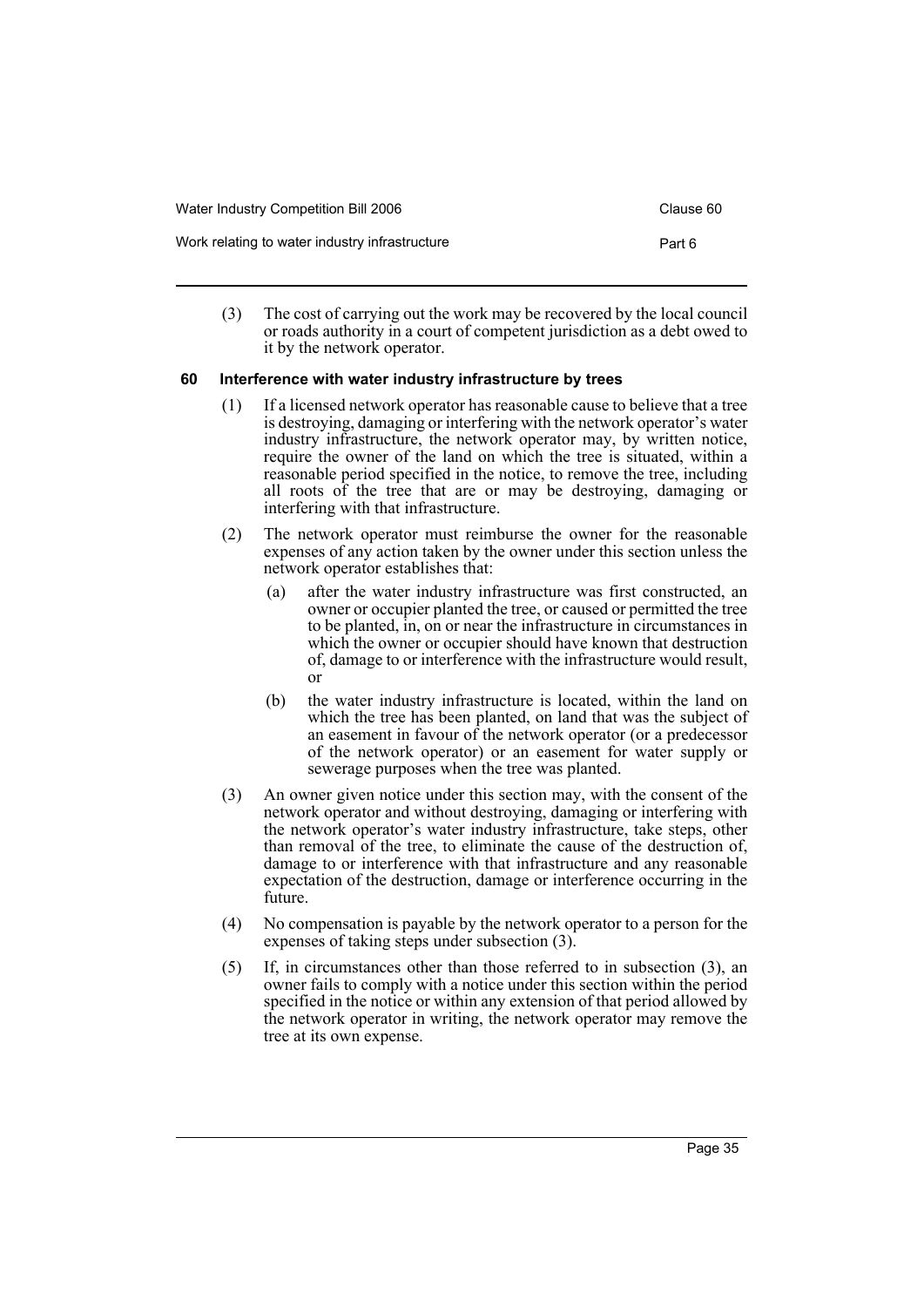#### Clause 61 Water Industry Competition Bill 2006

Part 6 Work relating to water industry infrastructure

- (6) The network operator may recover from an owner the cost of removing a tree under subsection  $(5)$ , but only if the network operator establishes:
	- (a) that the tree was planted during the ownership of that owner, and
	- (b) that:
		- (i) an owner or occupier should have known that the planting of the tree would result in the destruction of, damage to or interference with the water industry infrastructure concerned, or
		- (ii) the tree was planted on land that was then the subject of an easement in favour of the network operator (or a predecessor of the network operator) or an easement for water supply or sewerage purposes.
- (7) This section applies despite the existence of any tree preservation order or environmental planning instrument, but does not apply to any tree that is the subject of or is within an area that is the subject of:
	- (a) an interim heritage order, or a listing on the State Heritage Register, under the *Heritage Act 1977*, or
	- (b) an order in force under section 136 of the *Heritage Act 1977*, or
	- (c) an interim protection order under the *National Parks and Wildlife Act 1974*, or
	- (d) a protection conferred by any similar law.
- (8) Nothing done by an owner of land in compliance with a notice under this section, or by a licensed network operator under subsection (5), constitutes an offence against any law under which a tree preservation order or environmental planning instrument relating to the land is made.
- (9) In this section, *tree* includes shrub or other plant.

#### **61 Obstruction of water mains and sewer mains**

- (1) This section applies if a licensed network operator has reasonable cause to believe that any of its water mains or sewer mains could be damaged, destroyed or adversely affected by any nearby structure or thing that, since the water mains or sewer mains were laid, has been erected or installed on a public road or public reserve.
- (2) In those circumstances, the network operator:
	- (a) may serve a written notice on the person having control of the structure or thing requiring that person to modify or remove it, or
	- (b) in an emergency, may, at its own expense, modify or remove the structure or thing itself.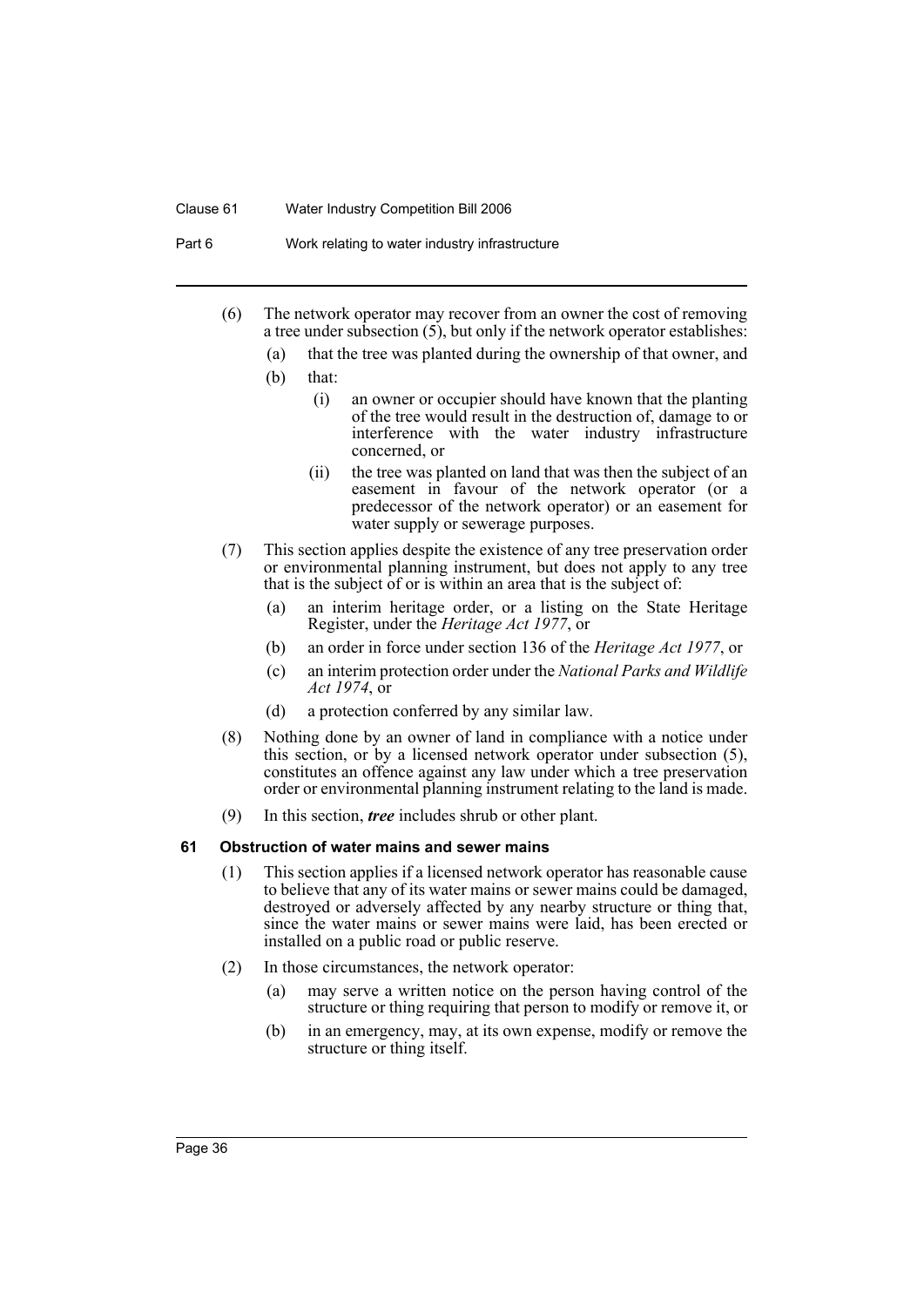| Water Industry Competition Bill 2006           | Clause 62 |
|------------------------------------------------|-----------|
| Work relating to water industry infrastructure | Part 6    |

- (3) A notice served on a person under subsection (2) (a):
	- (a) must specify the work to be carried out, and
	- (b) must specify a reasonable time within which the work is to be carried out.
- (4) If the person fails to carry out the work in accordance with the notice, the network operator may carry out the work itself.
- (5) The cost of:
	- (a) carrying out the work referred to in the notice, and
	- (b) repairing any damage done to the water main or sewer main by the structure or thing,

may be recovered by the network operator in a court of competent jurisdiction as a debt owed to it by the person.

- (6) A licensed network operator may apply for an injunction to prevent a structure or thing being placed in, on or near any of its water mains or sewer mains.
- (7) A licensed network operator may take action under this section even if the person having control of the structure or thing owns or occupies the land in, on or over which the water main or sewer main is situated.
- (8) In the circumstances referred to in subsection (7):
	- (a) the network operator is liable to the owner of the structure or thing for any loss or damage suffered by the owner as a consequence of the work referred to in subsection (4), and
	- (b) the costs referred to in subsection (5) are not recoverable under that subsection,

unless the existence, in its present position, of the structure or thing concerned contravenes the terms of any easement, agreement or other authority that supports the presence of the water main or sewer main in, on or over the land.

# **62 Altering position of conduits**

- (1) A licensed network operator may serve a written notice on a person if:
	- (a) the network operator needs an alteration to be made in the position of a conduit owned by the person, and
	- (b) the alteration would not permanently damage the conduit or adversely affect its operation.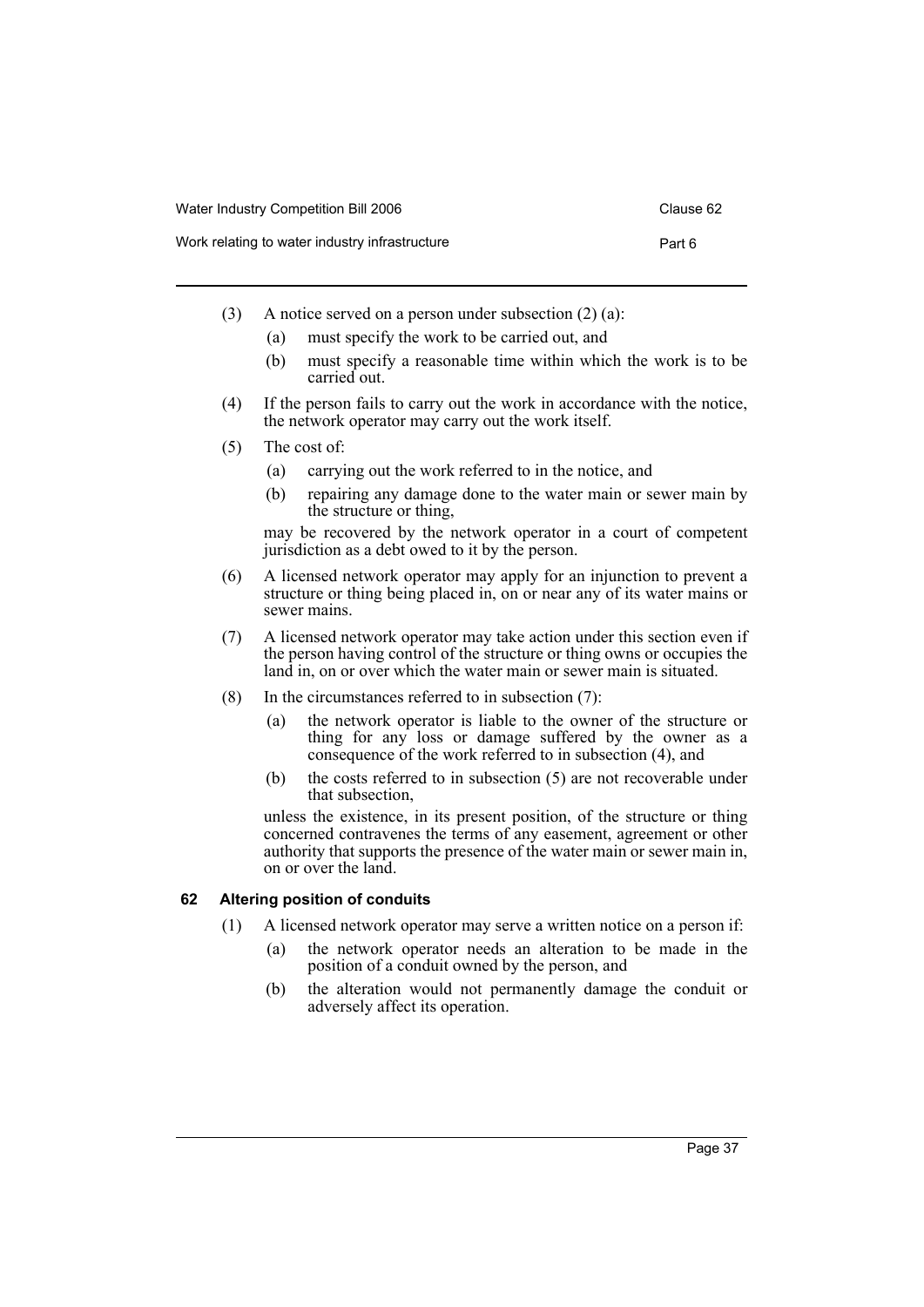#### Clause 63 Water Industry Competition Bill 2006

Part 6 Work relating to water industry infrastructure

#### (2) The notice:

- (a) must specify the work to be carried out, and
- (b) must specify a reasonable time within which the work is to be carried out, and
- (c) must include an undertaking by the network operator to pay the reasonable cost of carrying out the work.
- (3) If the work is not carried out as required by the notice, the network operator may carry out the work in a manner that does not permanently damage the conduit or adversely affect its operation.
- (4) In this section, *conduit* means anything that is in or under a public road or public reserve (or any other land on which no building or other structure is located) and is used for the conveyance of a substance, energy or signals.

#### **63 Charges for placement of water industry infrastructure**

No annual or other periodic or special charge is payable by a licensed network operator to a local council or roads authority in respect of any water industry infrastructure located in a public reserve or public road or in respect of the space in a public reserve or public road that is occupied by any such infrastructure.

#### **64 Ownership of water industry infrastructure**

- (1) A licensed network operator is the owner of its water industry infrastructure, whether or not the land in, on or over which it is situated is owned by the network operator.
- (2) A licensed network operator's water industry infrastructure is not to be taken in execution of any judgment against a person other than the network operator under any process of a court.

# **65 Meter readers**

- (1) A licensed network operator or licensed retail supplier may appoint any of its employees or agents as a meter reader.
- (2) Each meter reader so appointed must be issued with an identity certificate containing the following:
	- (a) the name of the meter reader,
	- (b) the name of the network operator or retail supplier,
	- (c) a passport-style photograph of the meter reader's face,
	- (d) a statement to the effect that, pursuant to this Act, the meter reader is authorised to read meters on behalf of the network operator or retail supplier.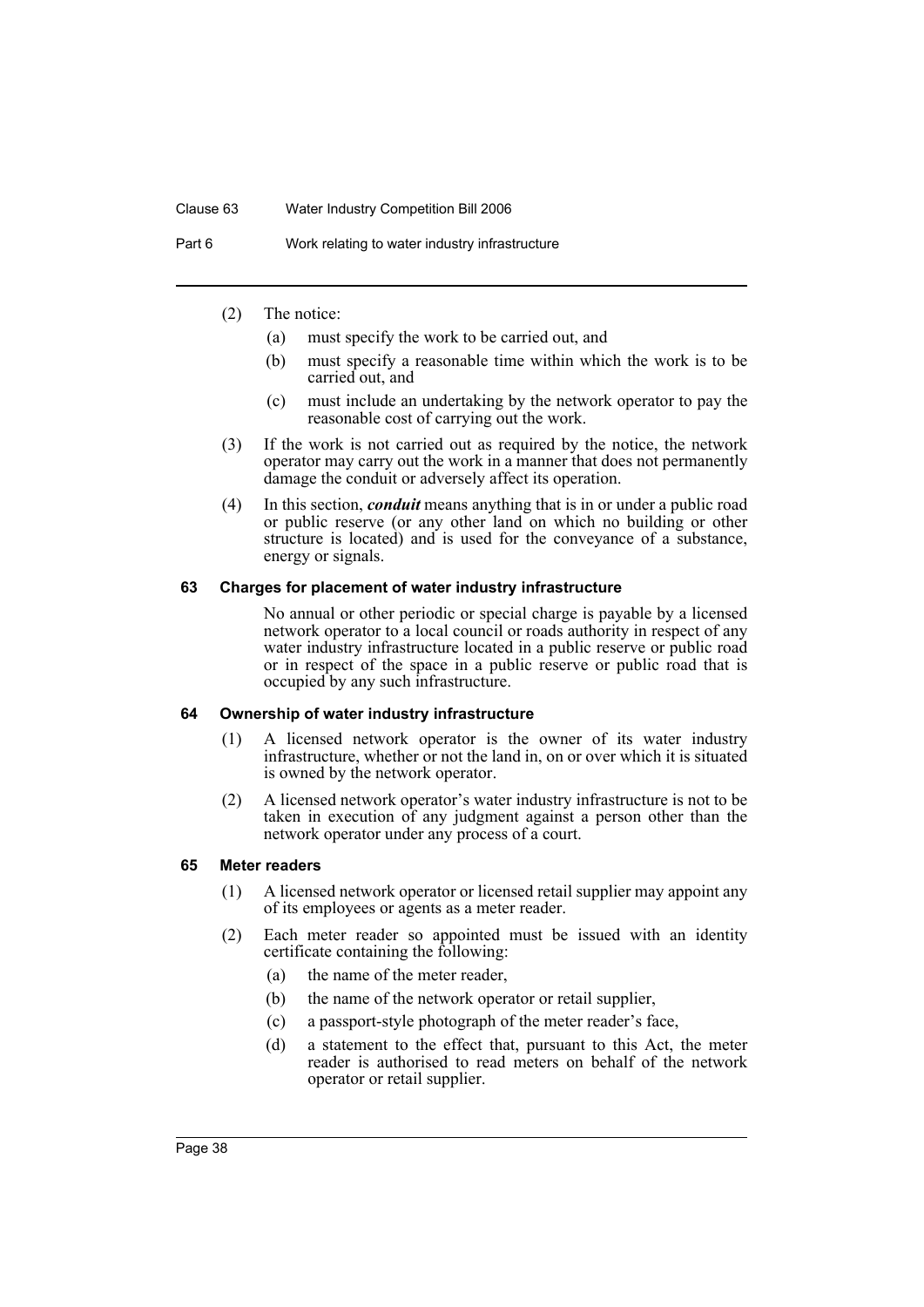| Water Industry Competition Bill 2006           | Clause 65 |
|------------------------------------------------|-----------|
| Work relating to water industry infrastructure | Part 6    |

- (3) A meter reader so appointed may, during normal business hours, enter any premises for the purpose of reading a meter that measures:
	- (a) water supplied from water mains that are controlled by the network operator or by means of which the retail supplier supplies water to those premises, or
	- (b) sewage discharged into sewer mains that are controlled by the network operator or by means of which the retail supplier provides sewerage services to those premises.
- (4) On request by any person who appears to be in occupation of the premises, a meter reader so appointed must produce his or her identity certificate for inspection.

Maximum penalty: 10 penalty units.

(5) This section does not authorise a meter reader to enter such part of a building as is being used for residential purposes except with the consent of the occupier.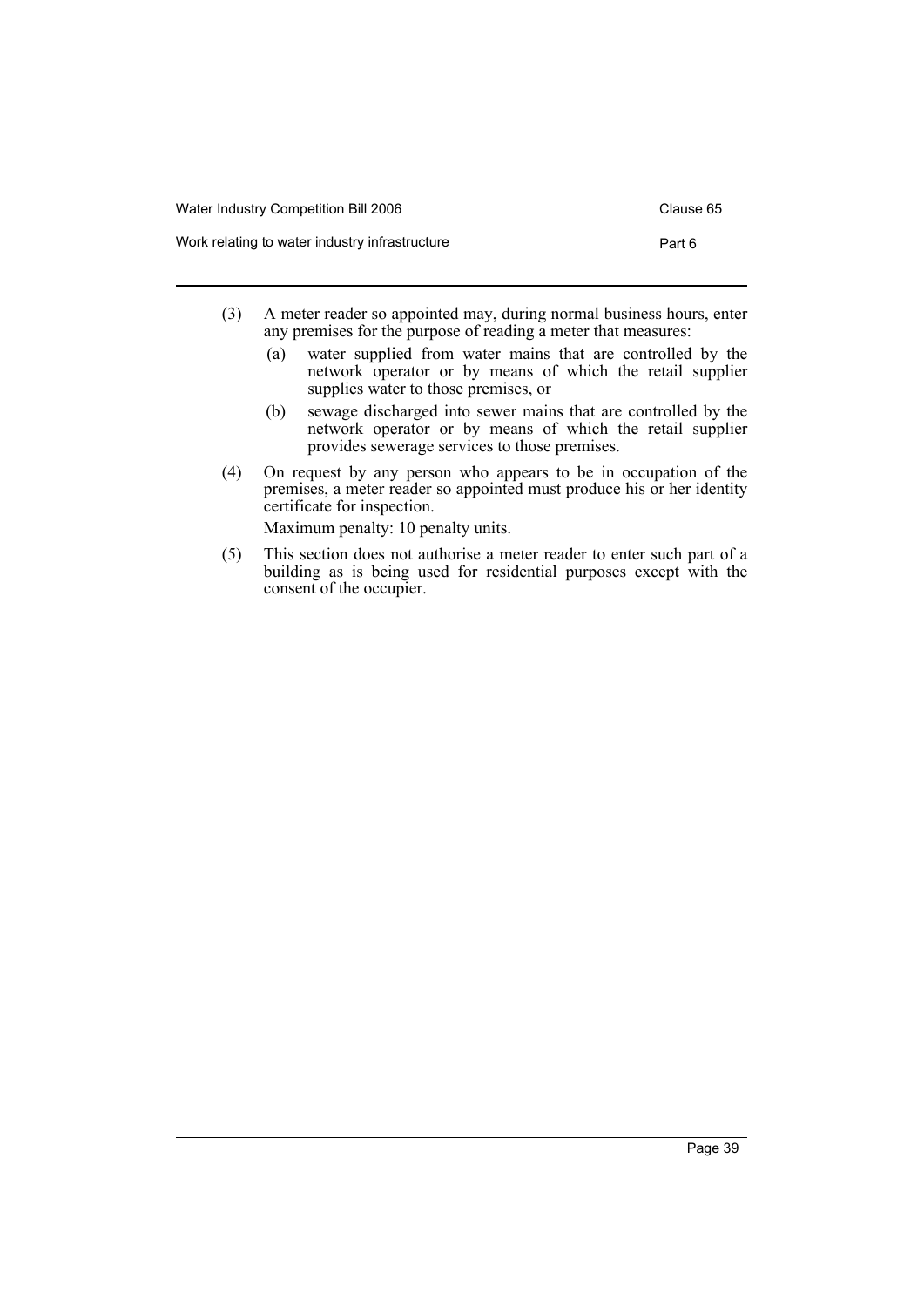#### Clause 66 Water Industry Competition Bill 2006

Part 7 **Offences** 

# **Part 7 Offences**

# **Division 1 Offences**

# **66 Exposure of underground pipes**

A person must not, by opening any ground, expose a licensed network operator's water industry infrastructure:

- (a) without lawful excuse, or
- (b) without having given the network operator at least 2 days' written notice of intention to open the ground.

Maximum penalty: 100 penalty units (in the case of a corporation) and 20 penalty units (in any other case).

#### **67 Interference with water industry infrastructure**

A person must not interfere with a licensed network operator's water industry infrastructure unless authorised to do so by the network operator.

Maximum penalty: 200 penalty units (in the case of a corporation) and 50 penalty units (in any other case).

#### **68 Interference with meters**

A person must not alter or otherwise interfere with a meter that is connected to a licensed network operator's water main or sewer main, or to any seal attached to such a meter, unless authorised to do so by the network operator.

Maximum penalty: 200 penalty units (in the case of a corporation) and 50 penalty units (in any other case).

#### **69 Unauthorised connections**

A person must not connect any pipe or fitting to a licensed network operator's water main or sewer main unless authorised to do so by the network operator.

Maximum penalty: 200 penalty units (in the case of a corporation) and 50 penalty units (in any other case).

#### **70 Unauthorised increase in capacity of connections**

A person must not increase the capacity of an existing connection to a licensed network operator's water main or sewer main unless authorised to do so by the network operator.

Maximum penalty: 200 penalty units (in the case of a corporation) and 50 penalty units (in any other case).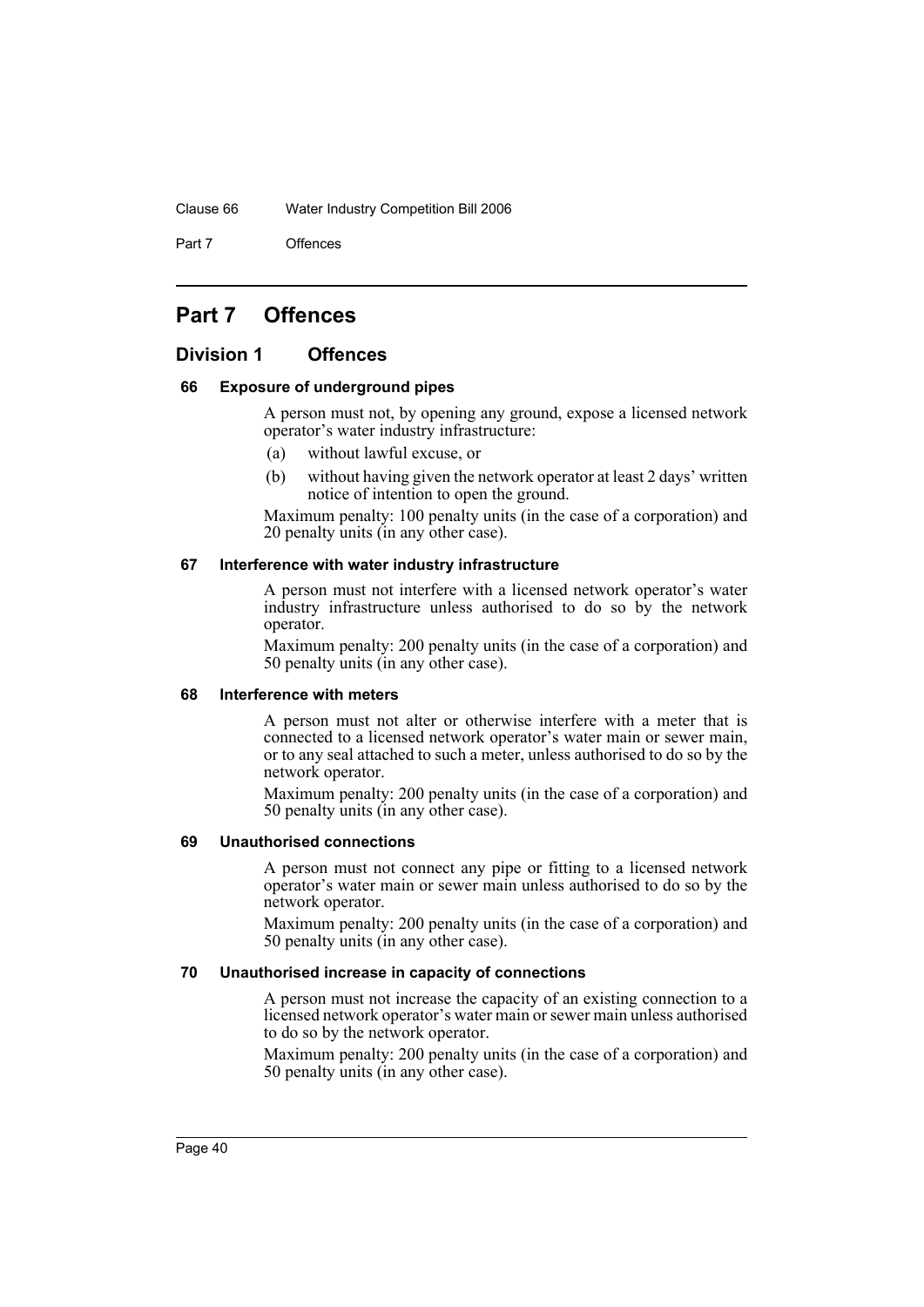Water Industry Competition Bill 2006 Clause 71

Offences **Part 7** 

#### **71 Offence to discharge into drains and sewers**

A person must not discharge any substance into a licensed network operator's stormwater drain or sewer main unless authorised to do so under an arrangement with the network operator or a licensed retail supplier.

Maximum penalty: 100 penalty units (or 200 penalty units in the case of a corporation).

#### **72 Unauthorised use of water**

A person must not take, waste, divert, consume or use any water conveyed by a licensed network operator's water infrastructure unless authorised to do so under an arrangement with the network operator or a licensed retail supplier.

Maximum penalty: 200 penalty units (in the case of a corporation) and 50 penalty units (in any other case).

# **73 Unlicensed plumbing and drainage work**

- (1) A person must not do any kind of plumbing work intended for direct or indirect connection with a licensed network operator's water main, or any kind of drainage work intended for direct or indirect connection to a licensed network operator's sewer main, unless the person:
	- (a) holds an endorsed contractor licence or a supervisor certificate in force under the *Home Building Act 1989* authorising the holder to do that kind of work, or
	- (b) does the work under the immediate supervision of the holder of a licence or certificate referred to in paragraph (a), or
	- (c) holds a tradesperson certificate in force under the *Home Building Act 1989* authorising the holder to do that work under supervision and does that work under the general supervision of the holder of a licence or certificate referred to in paragraph (a).

Maximum penalty: 100 penalty units.

(2) The regulations may make provision for or with respect to any plumbing work or drainage work, including the standards for and supervision of any such work and the grant of permission by a licensed network operator for the performance of any such work.

# **Division 2 Powers of inspectors**

#### **74 Inspectors**

(1) The Minister may appoint inspectors for the purposes of this Act or of any specified provision of this Act.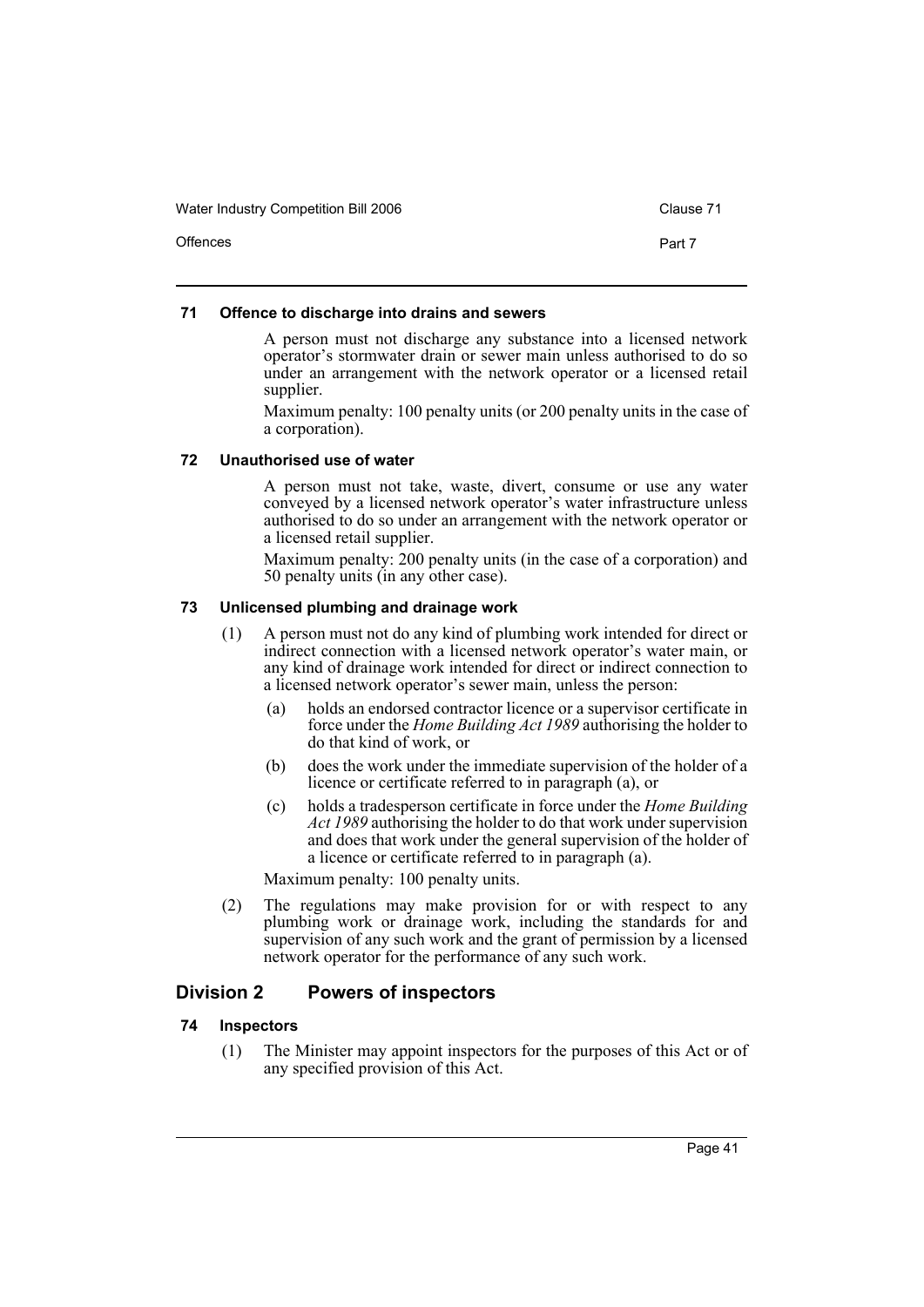#### Clause 75 Water Industry Competition Bill 2006

Part 7 **Offences** 

- (2) Each inspector must be issued with an identity certificate containing the following:
	- (a) the name of the inspector,
	- (b) a passport-style photograph of the inspector's face,
	- (c) a statement to the effect that the inspector is authorised to enter premises for the purpose of this Act.
- (3) Subject to any conditions to which his or her appointment as an inspector is subject, an inspector may, during normal business hours, enter any premises for the purpose of ascertaining whether an offence against this Act or the regulations, or a contravention of the conditions of a licence, has been committed.
- (4) On request by any person who appears to be in occupation of the premises, an inspector must produce his or her identity certificate for inspection.

Maximum penalty: 10 penalty units.

(5) This section does not authorise an inspector to enter such part of a building as is being used for residential purposes except with the consent of the occupier or under the authority of a warrant of entry.

# **75 Notice of entry**

- (1) Before an inspector exercises a power of entry under this Division, the inspector must give the owner or occupier of the land written notice of the intention to enter the land.
- (2) The notice must specify the day on which the inspector intends to enter the land and must be given before that day.
- (3) This section does not require notice to be given:
	- (a) if entry to the land is made with the consent of the owner or occupier of the land, or
	- (b) if entry is required in an emergency.

### **76 Use of force**

- (1) Reasonable force may be used for the purpose of gaining entry to any land (other than such part of a building as is being used for residential purposes) under a power conferred by this Division, but only if authorised by the Minister in accordance with this section.
- (2) The authority:
	- (a) must be in writing, and
	- (b) must be given in respect of the particular entry concerned, and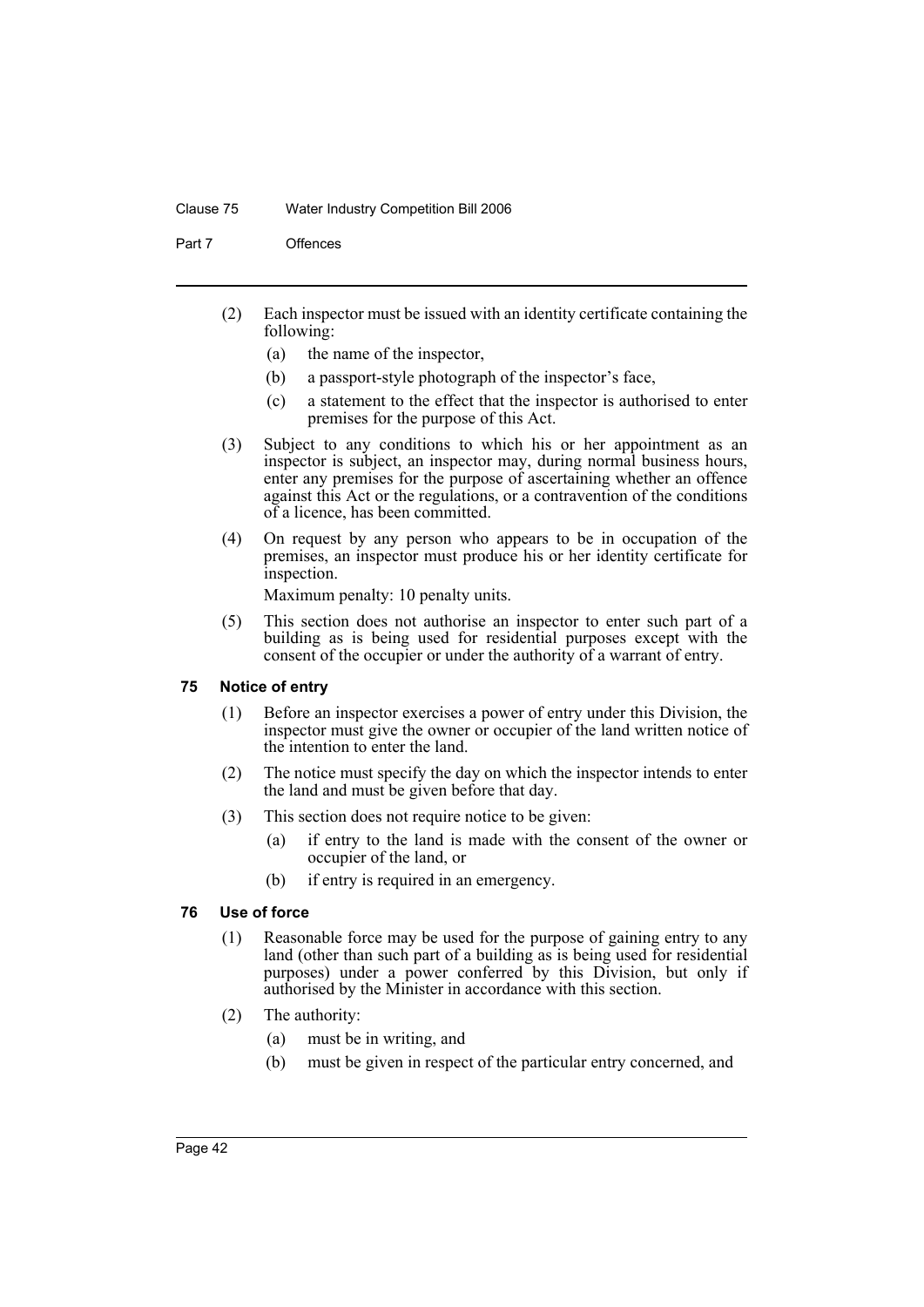Water Industry Competition Bill 2006 Clause 77

Offences **Part 7** 

(c) must specify the circumstances that must exist before force may be used.

# **77 Notification of use of force or urgent entry**

- (1) An inspector:
	- (a) who uses force for the purpose of gaining entry to land, or
	- (b) who enters land in an emergency without giving written notice to the owner or occupier of the land,

must promptly advise the Minister of that fact.

(2) The Minister must give notice of the entry to such persons or authorities as appear to the Minister to be appropriate in the circumstances.

# **78 Care to be taken**

- (1) In the exercise of a power under this Division, an inspector must do as little damage as possible.
- (2) As far as practicable, entry onto fenced land is to be made through an existing opening in the enclosing fence or, if entry through an existing opening is not practicable, through a new opening.
- (3) Any new opening is to be properly closed when the need for entry ceases.
- (4) If, in the exercise of a power under this Division, any pit, trench, hole or bore is made, the inspector:
	- (a) must fence it, and keep it securely fenced, so long as it remains open or not sloped down, and
	- (b) must, without unnecessary delay, close it, fill it or slope it down.

# **79 Compensation**

An inspector must pay compensation to the owner of any land in respect of which a power has been exercised under this Division for any loss or damage arising from the exercise of the power, but is not so liable to the extent to which the loss or damage arises from work done for the purposes of an inspection that reveals that the owner has contravened this Act or the regulations.

# **80 Warrants of entry**

(1) An inspector may apply to an authorised officer for a warrant of entry if of the opinion that it is necessary for an inspector to enter and inspect any land (including any building used for residential purposes) for the purposes of this Act.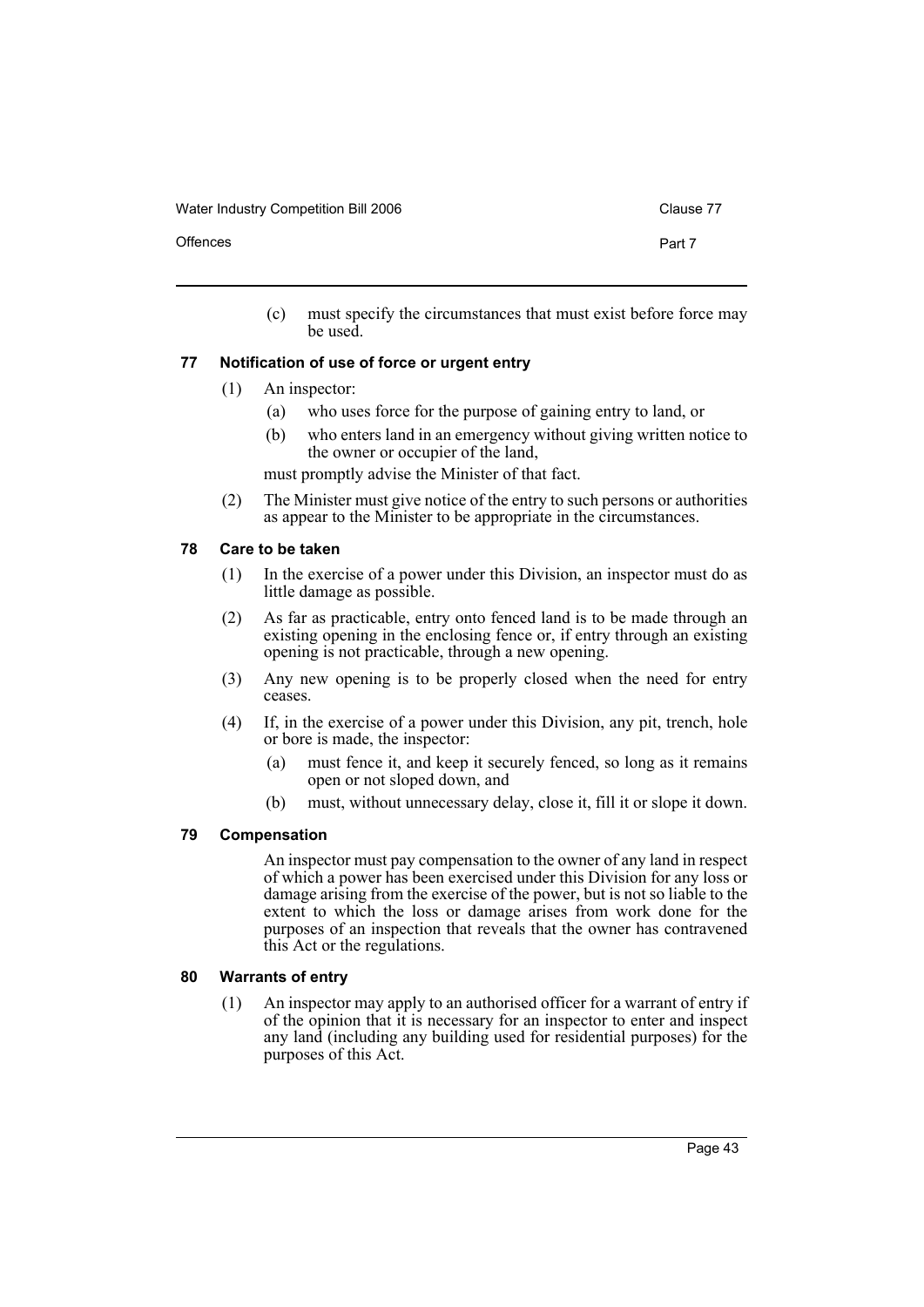#### Clause 81 Water Industry Competition Bill 2006

Part 7 **Offences** 

- (2) An authorised officer to whom such an application is made may, if satisfied that there are reasonable grounds for doing so, issue a warrant of entry authorising an inspector named in the warrant to enter and inspect the land for the purposes of this Act.
- (3) Division 4 of Part 5 of the *Law Enforcement (Powers and Responsibilities) Act 2002* applies to a warrant of entry under this section in the same way as it applies to a search warrant under that Act.
- (4) In this section, *authorised officer* has the same meaning as it has in the *Law Enforcement (Powers and Responsibilities) Act 2002*.

# **81 Obstruction of inspectors**

A person must not:

- (a) prevent an inspector from exercising the inspector's functions under this Act, or
- (b) hinder or obstruct an inspector in the exercise of any such function, or
- (c) impersonate an inspector.

Maximum penalty: 200 penalty units (in the case of a corporation) and 50 penalty units (in any other case).

# **Division 3 General**

# **82 Penalty notices**

- (1) An authorised official may serve a penalty notice on a person if it appears to the official that the person has committed an offence against this Act or the regulations, being an offence prescribed by the regulations.
- (2) A penalty notice is a notice to the effect that, if the person served does not wish to have the matter determined by a court, the person may pay, within the time and to the person specified in the notice, the penalty prescribed by the regulations for the offence if dealt with under this section.
- (3) A penalty notice may be served personally or by post.
- (4) If the amount of the penalty prescribed for the alleged offence is paid under this section, no person is liable to any further proceedings for the alleged offence.
- (5) Payment under this section is not an admission of liability for the purposes of, and does not affect or prejudice, any civil claim, action or proceeding arising out of the same occurrence.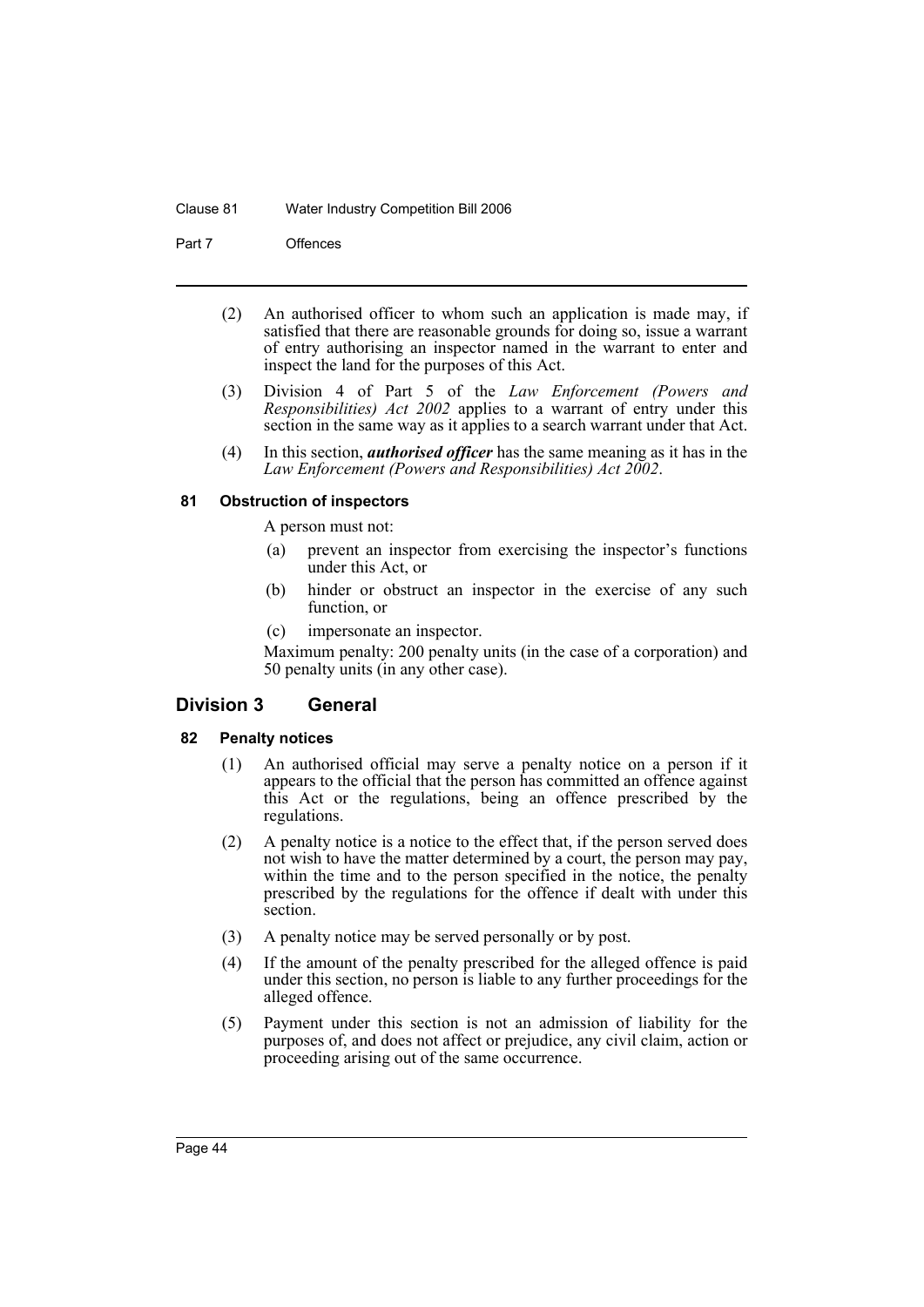| Water Industry Competition Bill 2006 | Clause 83 |
|--------------------------------------|-----------|
|--------------------------------------|-----------|

| <b>Offences</b> | Part 7 |
|-----------------|--------|
|-----------------|--------|

- (6) The regulations:
	- (a) may prescribe an offence for the purposes of this section by specifying the offence or by referring to the provision creating the offence, and
	- (b) may prescribe the amount of penalty for the offence if dealt with under this section, and
	- (c) may prescribe different amounts of penalty for different offences or classes of offences.
- (7) The amount of penalty prescribed under this section for an offence may not exceed the maximum amount of penalty that could be imposed for the offence by a court.
- (8) This section does not limit the operation of any other provision of, or made under, this or any other Act relating to proceedings which may be taken in respect of offences.
- (9) In this section, *authorised official* means a person appointed in writing by the Minister as an authorised official for the purposes of this section.

#### **83 Court may order disconnection and discontinuance of water supply**

- (1) A court that finds a person guilty of an offence under section 66–72 may make either or both of the following orders:
	- (a) an order that the premises to which the offence relates be disconnected from the water mains of the licensed network operator concerned,
	- (b) an order that the supply of water to those premises be restricted or discontinued.
- (2) An order under this section has effect regardless of the provisions of any contract or other arrangement.

### **84 Court may order payment for stolen water**

- (1) A court that finds a person guilty of an offence under section 72 of unlawfully causing water to be taken, wasted, diverted, consumed or used may make an order directing the person to pay to the licensed network operator or licensed retail supplier concerned such amount as the court considers appropriate for the water so taken, wasted, diverted, consumed or used.
- (2) Such an order:
	- (a) may be made by a court on its own motion, or on the application of the network operator or retail supplier, at any time within 6 months after the date of the finding, and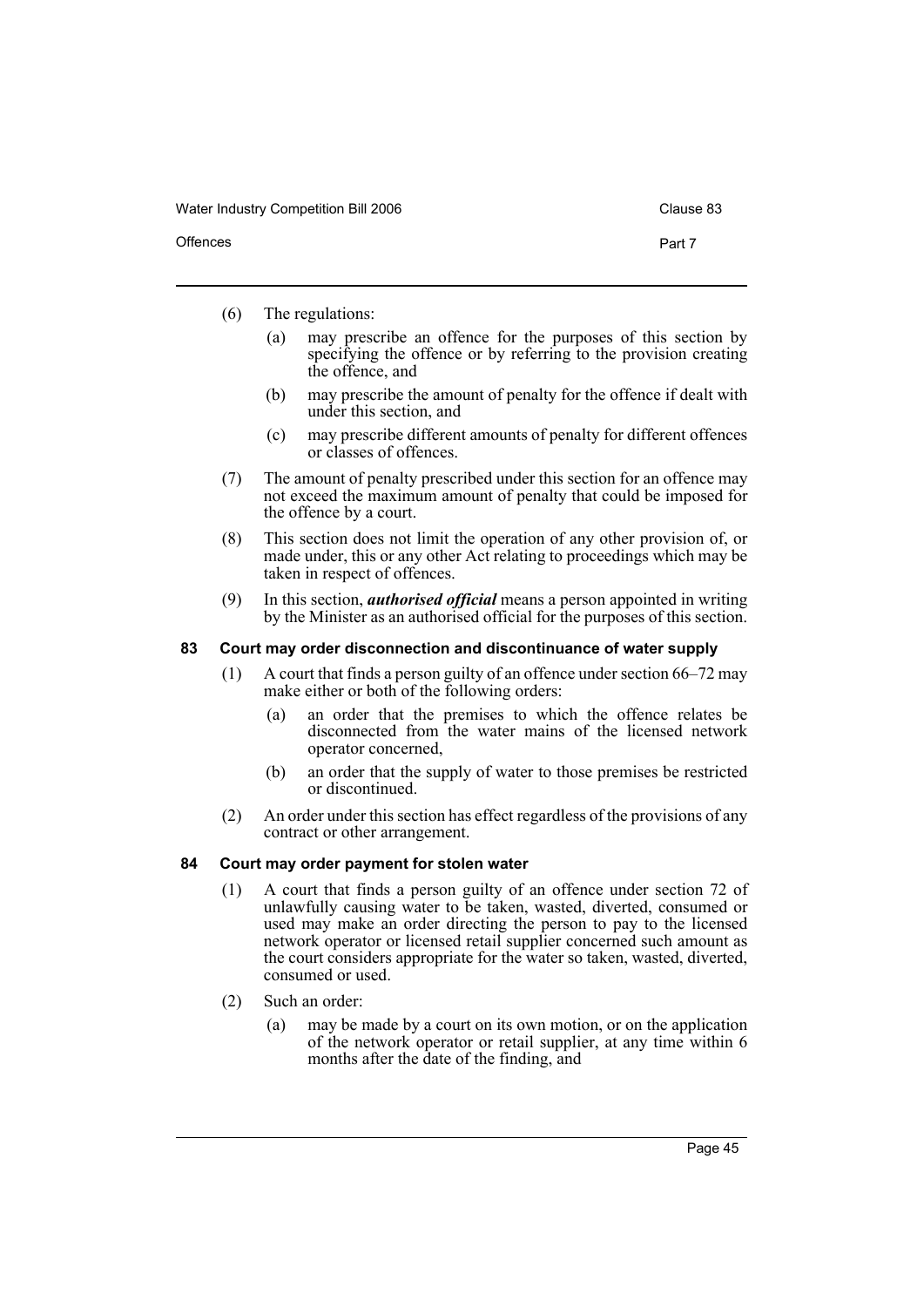#### Clause 84 Water Industry Competition Bill 2006

Part 7 Offences

- (b) if made by a Local Court, may be enforced in a Local Court exercising jurisdiction under Part 7 of the *Local Courts Act 1982*.
- (3) Part 8 of the *Civil Procedure Act 2005* applies to and in respect of an order under this section that is made by a Local Court as if:
	- (a) the order were a judgment of a Local Court in civil proceedings, and
	- (b) the amount ordered to be paid were a judgment debt, and
	- (c) the person against whom the order is made were a judgment debtor, and
	- (d) the person in whose favour the order is made were a judgment creditor.
- (4) The remedy provided by this section is an alternative to any other remedy that may be available apart from this section.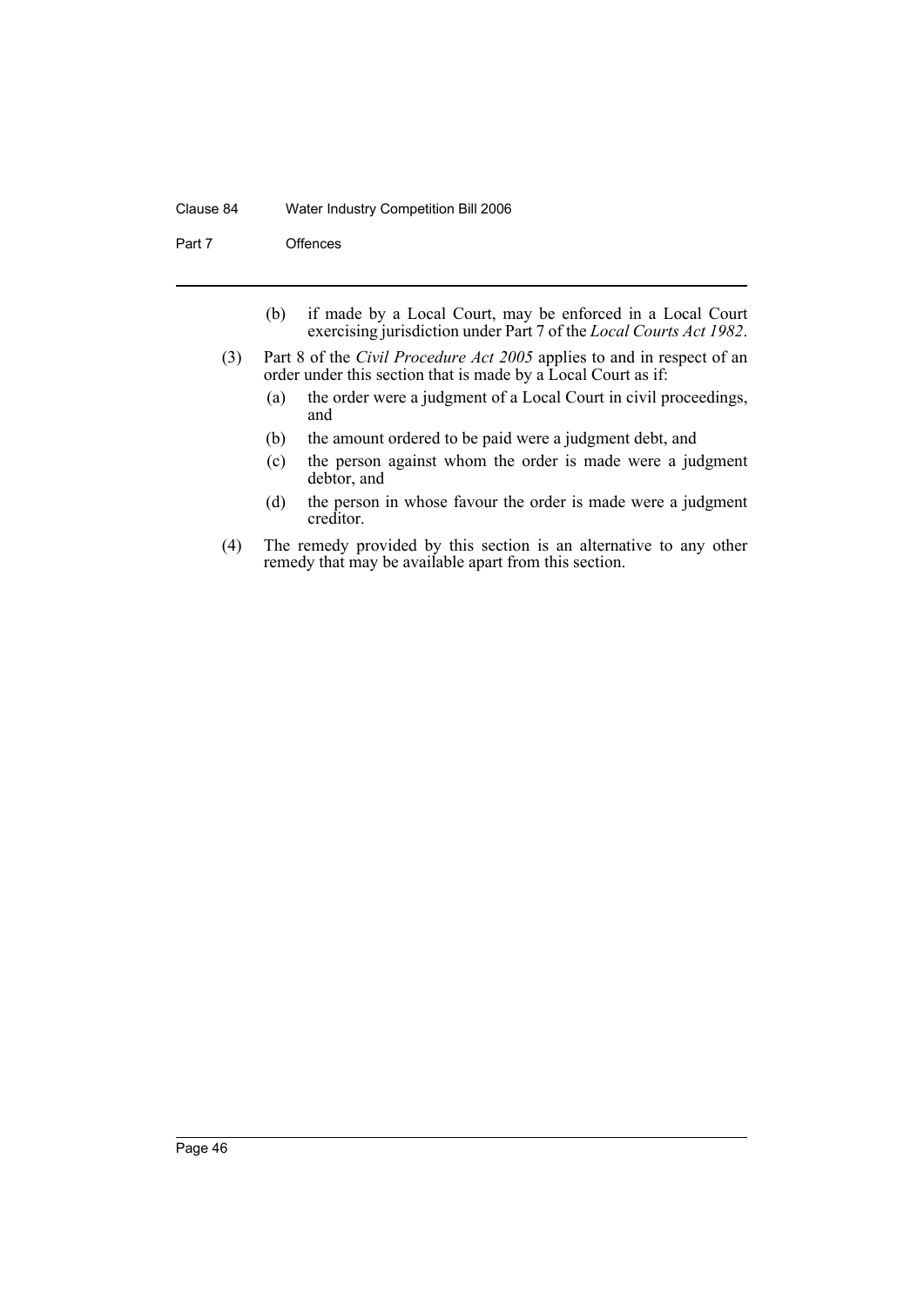Water Industry Competition Bill 2006 Clause 85

Functions of IPART Part 8

# **Part 8 Functions of IPART**

# **Division 1 Licence auditing functions**

# **85 Licence auditing functions**

- (1) IPART's functions under this Division are to monitor, and to report to the Minister on, the extent to which licensed network operators and licensed retail suppliers comply, or fail to comply, with the conditions imposed on the licences held by them.
- (2) In particular, IPART is to review each licence at intervals of not more than 5 years, and at such other times as the Minister may direct, with the first 5-year review commencing on the fifth anniversary of the granting of the licence.
- (3) A report with respect to such a review may include recommendations as to the variation or revocation of existing licence conditions or the imposition of new licence conditions.

# **86 Recovery of IPART's costs**

- (1) Each licensee is required to pay to the Treasurer the cost (as certified by IPART) involved in and in connection with carrying out IPART's functions under this Division in relation to the licensee.
- (2) Without limitation, a licence may include terms and conditions relating to the determination of the cost of carrying out those functions.

#### **87 Power to direct licensees to keep records and furnish information**

For the purposes of monitoring and reporting under this Division, IPART may, by notice in writing served on a licensee, require the licensee:

- (a) to keep specified records, including any documents specified in the notice, and
- (b) to furnish specified information to IPART.

# **88 Failure to keep records or furnish information**

- (1) A person must not, without reasonable excuse, refuse or fail to comply with a notice served under section 87.
- (2) Without limitation, it is a reasonable excuse for the purposes of subsection (1) that to comply with the notice might tend to incriminate a natural person or make the person liable to any forfeiture or penalty.
- (3) A person must not give to IPART any information that the person knows to be false or misleading in a material particular (unless the person informs IPART of that fact).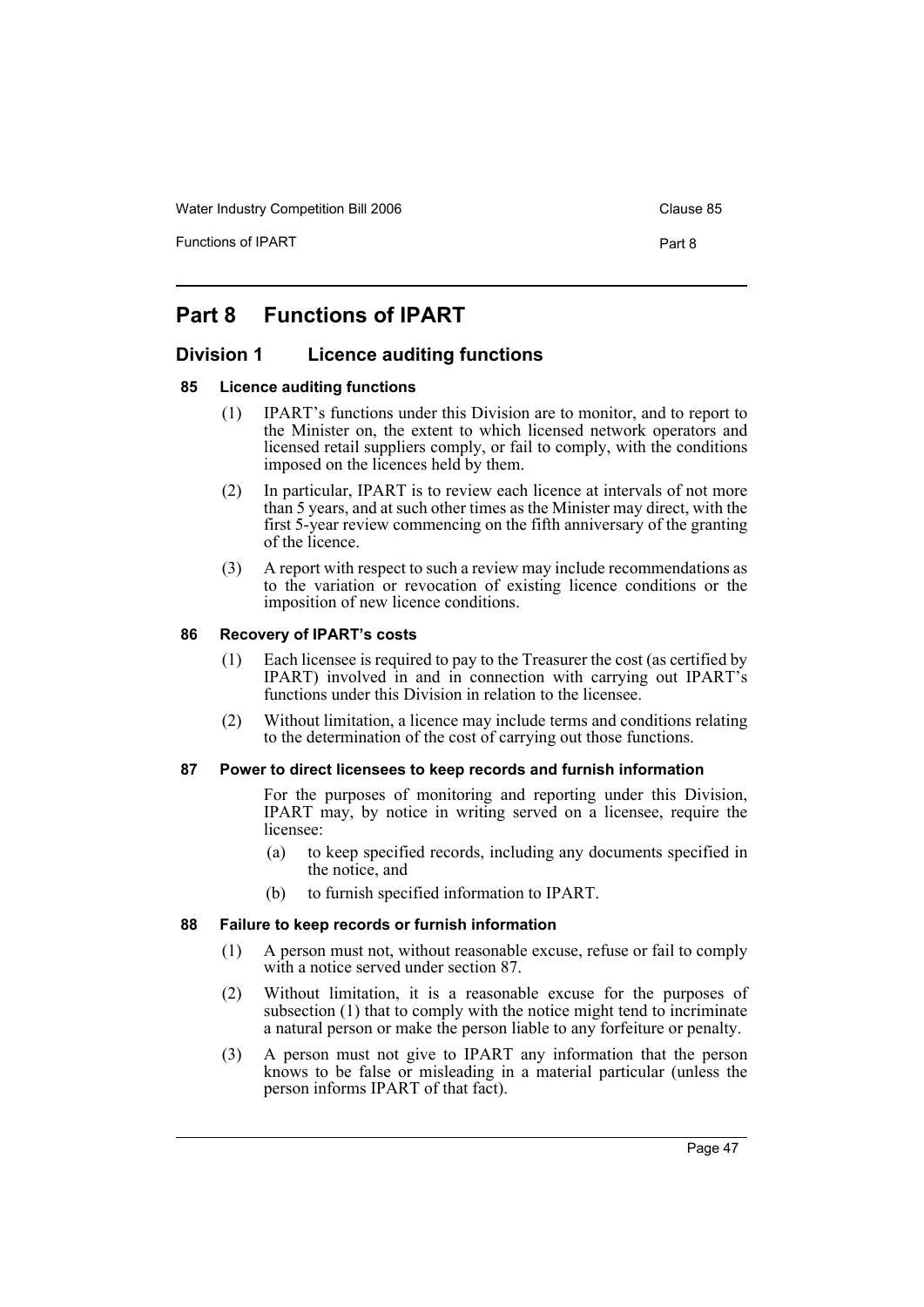#### Clause 89 Water Industry Competition Bill 2006

Part 8 **Functions of IPART** 

(4) A person must not take any action that detrimentally affects the employment of another person, or threaten to do so, because that other person has assisted IPART in any investigation. Maximum penalty: 100 penalty units or imprisonment for 6 months, or both.

# **89 Annual reports**

- (1) As soon as practicable after 30 June (but on or before 31 October) in each year, IPART must prepare and forward to the Minister a report on the extent to which licensees have complied, or failed to comply, with the conditions imposed on their licences during the 12 months ending on 30 June in that year.
- (2) The Minister must lay the report or cause it to be laid before both Houses of Parliament as soon as practicable after receiving the report.

# **Division 2 Regulatory functions**

# **90 Regulatory functions**

- (1) IPART's regulatory functions under this Division are:
	- (a) the functions conferred on it by Part 2, and
	- (b) the functions conferred on it by Part 3, and
	- (c) the functions conferred on it by section 46, and
	- (d) the functions conferred on it by section 52, and
	- (e) such of IPART's other functions under this Act as are prescribed by the regulations for the purposes of this section.
- (2) Part 4B of the *Independent Pricing and Regulatory Tribunal Act 1992* applies in relation to IPART's regulatory functions under this Act.

# **Division 3 Miscellaneous**

# **91 Investigations by IPART**

- (1) IPART may conduct investigations for the purpose of enabling it to exercise its functions under this Act.
- (2) Subject to this section, and except to the extent to which the regulations otherwise provide, the provisions of Division 7 of Part 3 of the *Independent Pricing and Regulatory Tribunal Act 1992* apply to an investigation under this section in the same way as they apply to an investigation under that Act.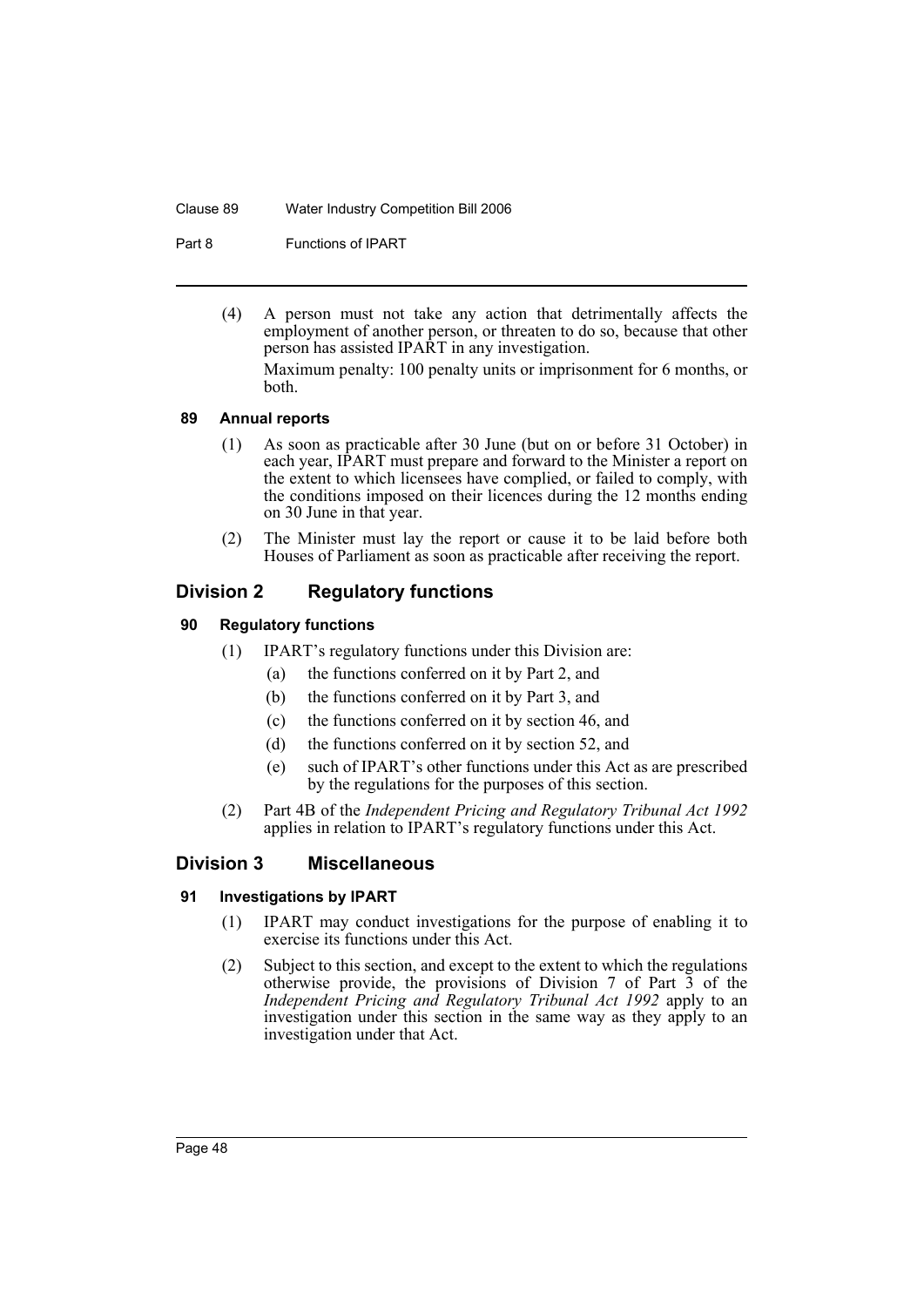Water Industry Competition Bill 2006 Clause 92

Functions of IPART Part 8

(3) Section 21 (1) of the *Independent Pricing and Regulatory Tribunal Act 1992* does not apply so as to require IPART to hold any hearing for the purposes of an investigation under this section.

# **92 IPART guidelines**

- (1) IPART may issue guidelines as to the manner in which it exercises its functions under this Act.
- (2) IPART must keep the guidelines available for inspection by members of the public, free of charge, during normal office hours.
- (3) It is sufficient compliance with subsection  $(2)$  if a copy of the guidelines is made available to the public on IPART's internet website.
- (4) Copies of the guidelines are to be made available to members of the public, at cost, during normal office hours.

#### **93 Exclusion of Part 3, Division 3, of Independent Pricing and Regulatory Tribunal Act 1992**

Division 3 of Part 3 of the *Independent Pricing and Regulatory Tribunal Act 1992* does not apply to or in respect of a service provider's infrastructure services.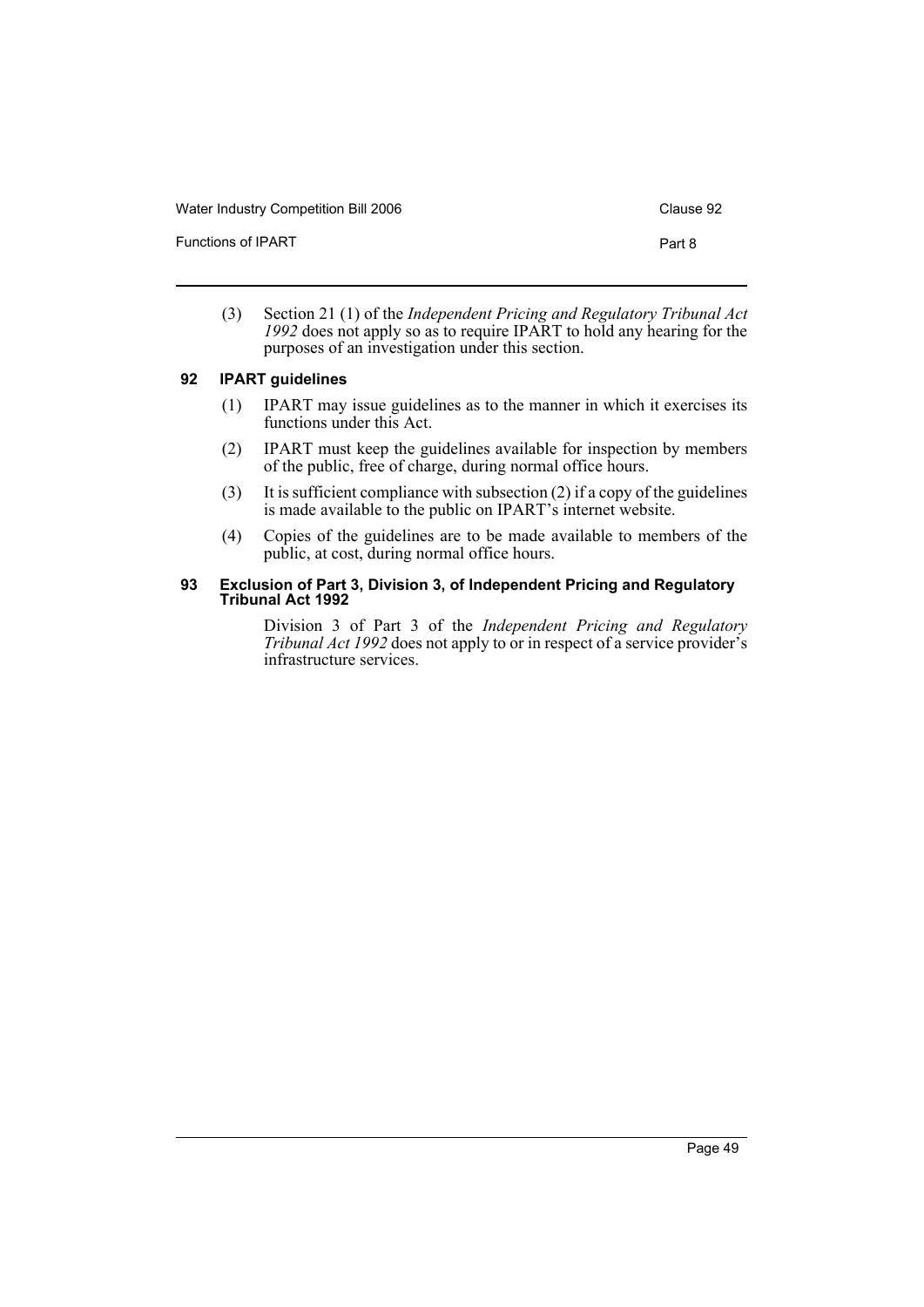#### Clause 94 Water Industry Competition Bill 2006

Part 9 Miscellaneous

# **Part 9 Miscellaneous**

# **94 Delegation of functions**

- (1) The Minister and the Director-General may delegate to any person any of their functions under this Act, other than this power of delegation.
- (2) Despite subsection (1), the Director-General may sub-delegate to any person any function that has been delegated to the Director-General by the Minister, but only if the terms of the delegation authorise its sub-delegation.

**Note.** See also section 49 of the *Interpretation Act 1987* in relation to the delegation of functions.

#### **95 Service of documents**

- (1) A document that by this Act or the regulations is required to be served on a person may be served:
	- (a) on an individual, by delivering it to the individual personally or by sending it by post to (or leaving it in the individual's letterbox at) the person's place of residence or business, and
	- (b) on a corporation, by sending it by post to (or leaving it in the corporation's letterbox at) the corporation's registered office within the meaning of the *Corporations Act 2001* of the Commonwealth.
- (2) This section does not affect any other law governing the service of documents.

# **96 Exclusion of personal liability**

Any matter or thing done or omitted to be done by the Minister, the Director-General or an inspector, or by any person acting under the direction of the Minister or the Director-General, does not, if the matter or thing was done or omitted to be done in good faith for the purpose of executing this Act, subject that person personally to any action, liability, claim or demand.

#### **97 Offences by corporations**

- (1) If a corporation contravenes, whether by act or omission, any provision of this Act or the regulations, each person who is a director of the corporation or who is concerned in the management of the corporation is taken to have contravened the same provision, unless the person satisfies the court that:
	- (a) the corporation contravened the provision without the person's actual, imputed or constructive knowledge, or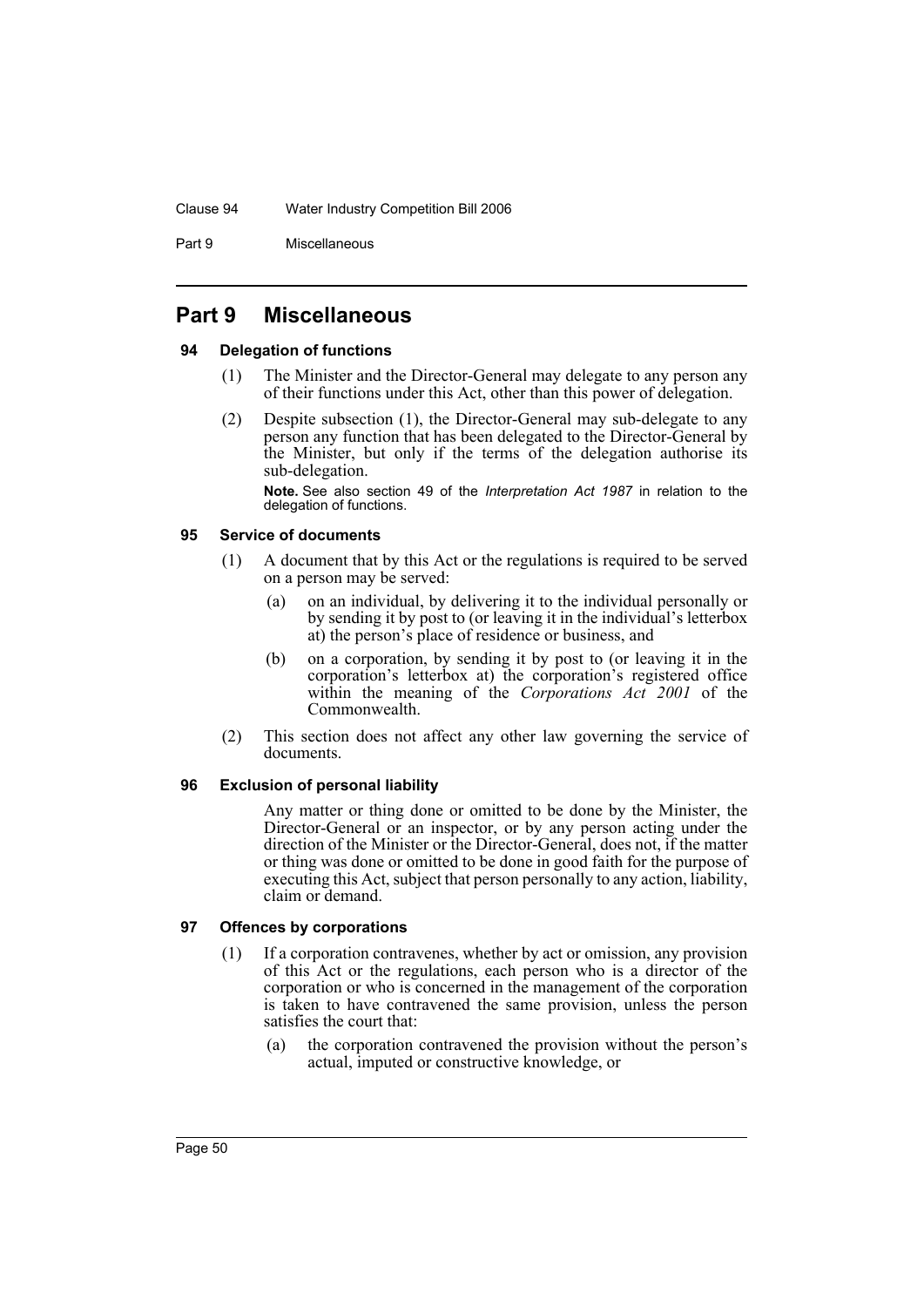- (b) the person was not in a position to influence the conduct of the corporation in relation to its contravention of the provision, or
- (c) the person, if in such a position, used all due diligence to prevent the corporation's contravention of the provision.
- (2) A person may be proceeded against and convicted in respect of such a contravention pursuant to this section whether or not the corporation has been proceeded against or convicted in respect of that contravention.
- (3) Nothing in this section affects a corporation's liability for an offence committed by the corporation against this Act or the regulations.
- (4) Without limiting any other law or practice regarding the admissibility of evidence, evidence that an officer, employee or agent of a corporation (while acting in his or her capacity as such) had, at any particular time, a particular intention, is evidence that the corporation had that intention.

#### **98 Proceedings for offences**

- (1) Proceedings for an offence against this Act or the regulations may be dealt with:
	- (a) summarily before a Local Court, or
	- (b) before the Supreme Court in its summary jurisdiction.
- (2) If proceedings are brought before a Local Court, the maximum monetary penalty that the Local Court may impose for the offence is 100 penalty units (in the case of a corporation) and 50 penalty units (in any other case), despite any higher maximum monetary penalty provided in respect of the offence.

#### **99 Recovery of monetary penalties**

Any unpaid fee, charge or other amount owed to the Minister or to IPART, and any monetary penalty imposed on a licensee by the Minister or by IPART, may be recovered in any court of competent jurisdiction as a debt due to the Crown.

# **100 Evidentiary certificates**

A certificate that is issued by the Director-General and that states that, on a specified date or during a specified period:

- (a) a specified person was or was not a licensee under a specified licence or under a licence of a specified kind, or
- (b) a specified person's licence was or was not in specified terms, or
- (c) a specified person's licence was or was not subject to specified conditions, or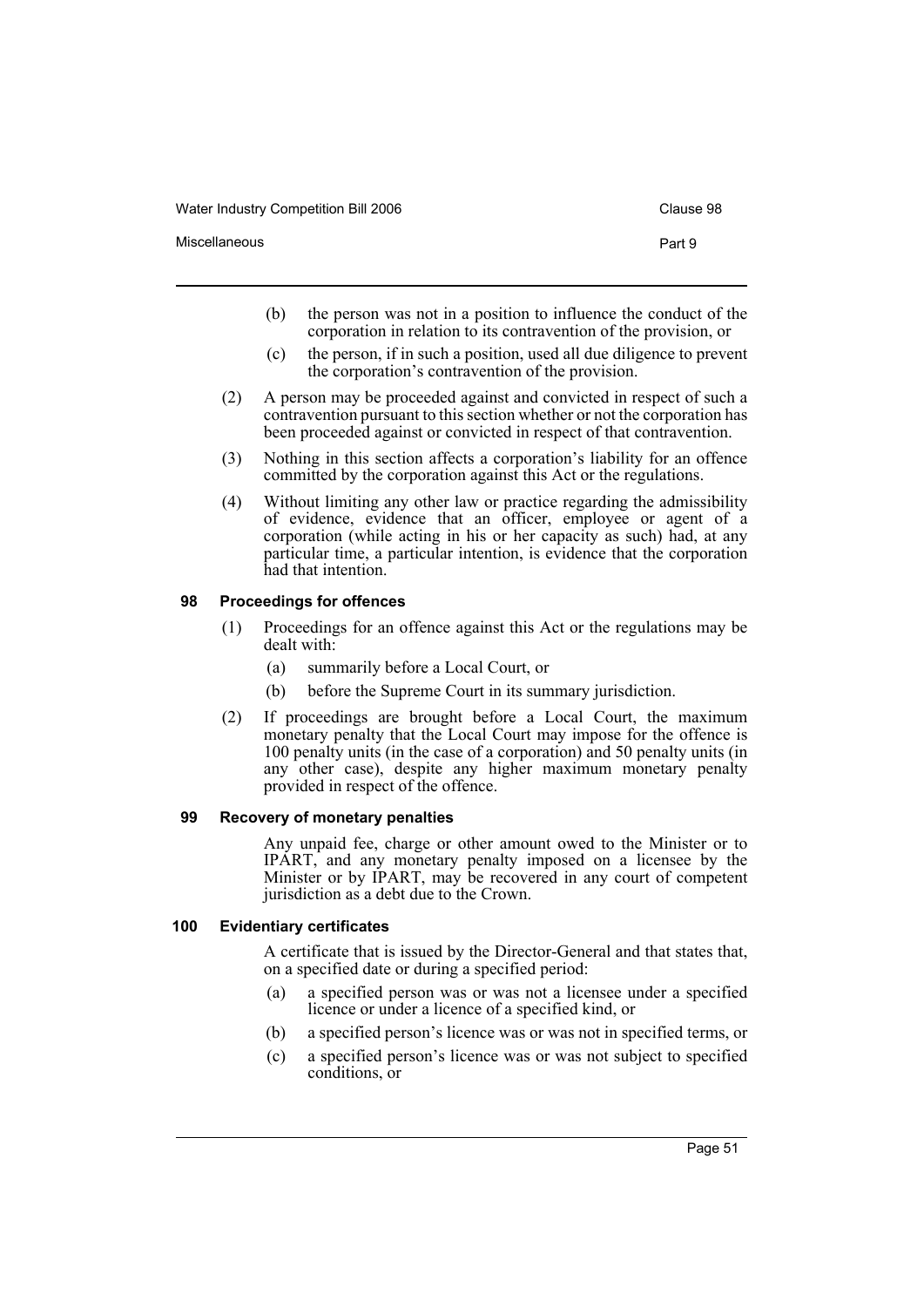#### Clause 101 Water Industry Competition Bill 2006

Part 9 Miscellaneous

(d) a specified person's licence was or was not suspended or cancelled,

is admissible in legal proceedings as evidence of the matters so stated.

# **101 Regulations**

- (1) The Governor may make regulations not inconsistent with this Act, for or with respect to any matter that by this Act is required or permitted to be prescribed or that is necessary or convenient to be prescribed for carrying out or giving effect to this Act.
- (2) In particular, the regulations may make provision for or with respect to the matters set out in Schedule 2.
- (3) A regulation may create an offence punishable by a penalty not exceeding 250 penalty units (in the case of a corporation) and 100 penalty units (in any other case).
- (4) A regulation may apply, adopt or incorporate the provisions of any standard, code or specification, either as in force as at a particular day or as in force for the time being.

#### **102 Amendment of other Acts**

Each Act specified in Schedule 3 is amended as set out in that Schedule.

#### **103 Savings, transitional and other provisions**

Schedule 4 has effect.

# **104 Review of Act**

- (1) The Minister is to review this Act to determine whether the policy objectives of the Act remain valid and whether the terms of the Act remain appropriate for securing those objectives.
- (2) The review is to be undertaken as soon as possible after the period of 5 years from the date of assent to this Act.
- (3) A report on the outcome of the review is to be tabled in each House of Parliament within 12 months after the end of the period of 5 years.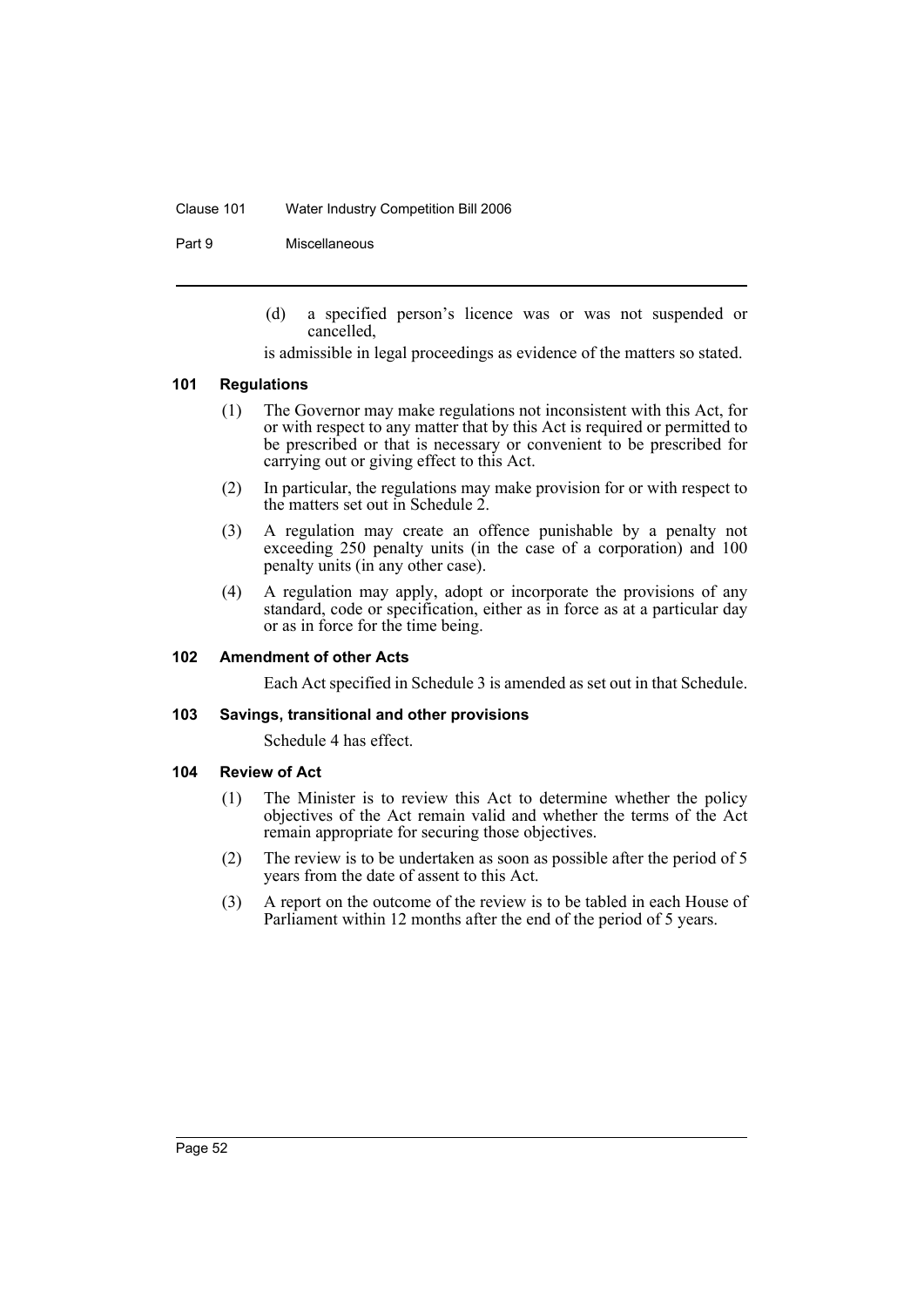Scheduled areas Schedule 1

# **Schedule 1 Scheduled areas**

(Section 22)

The area of operations of the Sydney Water Corporation, as referred to in section 10 of the *Sydney Water Act 1994*

The area of operations of the Hunter Water Corporation, as referred to in section 16 of the *Hunter Water Act 1991*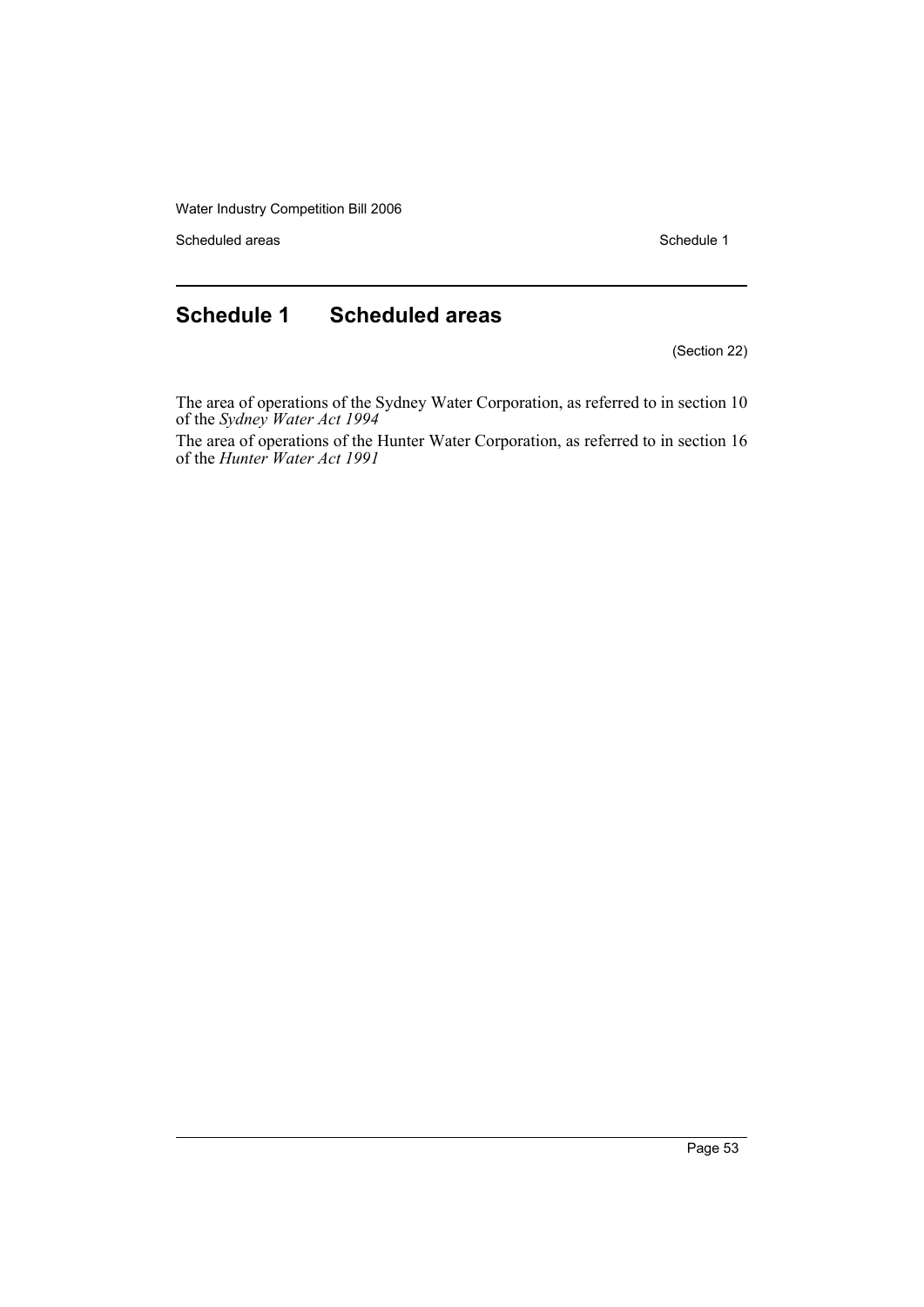Schedule 2 Regulation-making powers

# **Schedule 2 Regulation-making powers**

(Section 101)

# **1 Water quality and public health**

Matters relating to water quality and public health, including the following:

- (a) the production, treatment, storage and conveyance of water,
- (b) the treatment, storage and conveyance of sewage,
- (c) the assessment of risks to water quality and the treatment of water or sewage to avert such risks,
- (d) the implementation of water quality guidelines.

#### **2 Construction and maintenance of water industry infrastructure**

Matters relating to the construction and maintenance of water industry infrastructure, including the following:

- (a) the design, construction, maintenance and renewal of water and sewage pipes and associated equipment,
- (b) the construction, alteration, extension, maintenance, repair and operation of water industry infrastructure,
- (c) the procedures to be followed in preparing for, and dealing with, accidents and emergencies,
- (d) the development and implementation by licensed network operators of plans to ensure the safe operation and renewal of water industry infrastructure,
- (e) the development and implementation by licensed network operators of plans to ensure the safe connection of premises to water industry infrastructure,
- (f) the development and implementation by licensed network operators of plans to ensure that:
	- (i) the supply of water and sewage by means of their water industry infrastructure is reliable, and
	- (ii) the water and sewage so supplied is of an appropriate quality,

including contingency plans in the event of the network operator becoming unable to carry out the activities authorised by its licence.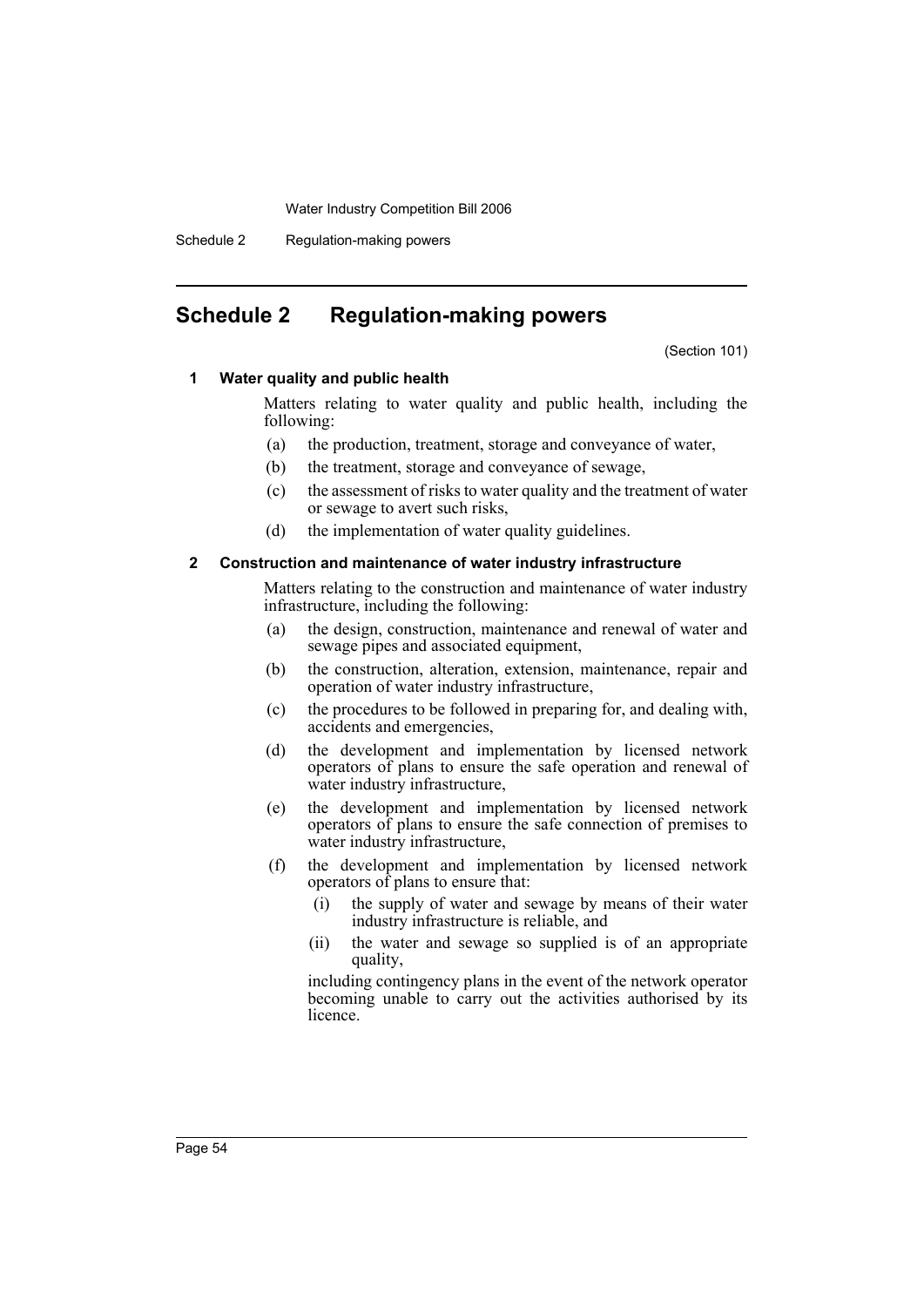Regulation-making powers **Schedule 2** and the set of the set of the set of the set of the set of the set of the set of the set of the set of the set of the set of the set of the set of the set of the set of the set of the

#### **3 Consumer protection**

Matters relating to consumer protection, including the following:

- (a) water supply or sewerage service contracts,
- (b) the establishing of marketing codes of conduct in relation to the supply of water and the provision of sewerage services,
- (c) the development of payment plans for those suffering financial hardship,
- (d) the debt collection procedures to be observed by licensed retail suppliers in relation to amounts owed by customers in connection with the supply of water,
- (e) the procedures to be followed when customers switch from one supplier of water to another, including procedures with respect to the transfer of information,
- (f) the standards of service to be provided to customers by licensed network operators and licensed retail suppliers in connection with the supply of water and the provision of sewerage services,
- (g) the procedures to be followed in relation to planning for failures in water supply, including procedures for identifying the existence of such failures and for arranging alternative water supplies in the event of such failures,
- (h) the installation, examination and testing of water and sewage meters,
- (i) the circumstances under which water supply or sewage collection may be refused or discontinued,
- (j) the regulation of ancillary market participants in their conduct of ancillary market activities,
- (k) the procedures to be adopted by licensed network operators and licensed retail suppliers for the resolution of customer complaints,
- (l) the obligations of persons who obtain or receive information about customers or prospective customers with respect to the collection, keeping, disclosure or other use of that information and the inclusion of such obligations in water supply or sewerage service contracts.

#### **4 Access to infrastructure services**

Matters relating to access to infrastructure services, including the following:

(a) the meeting of time limits in connection with the administration of this Act,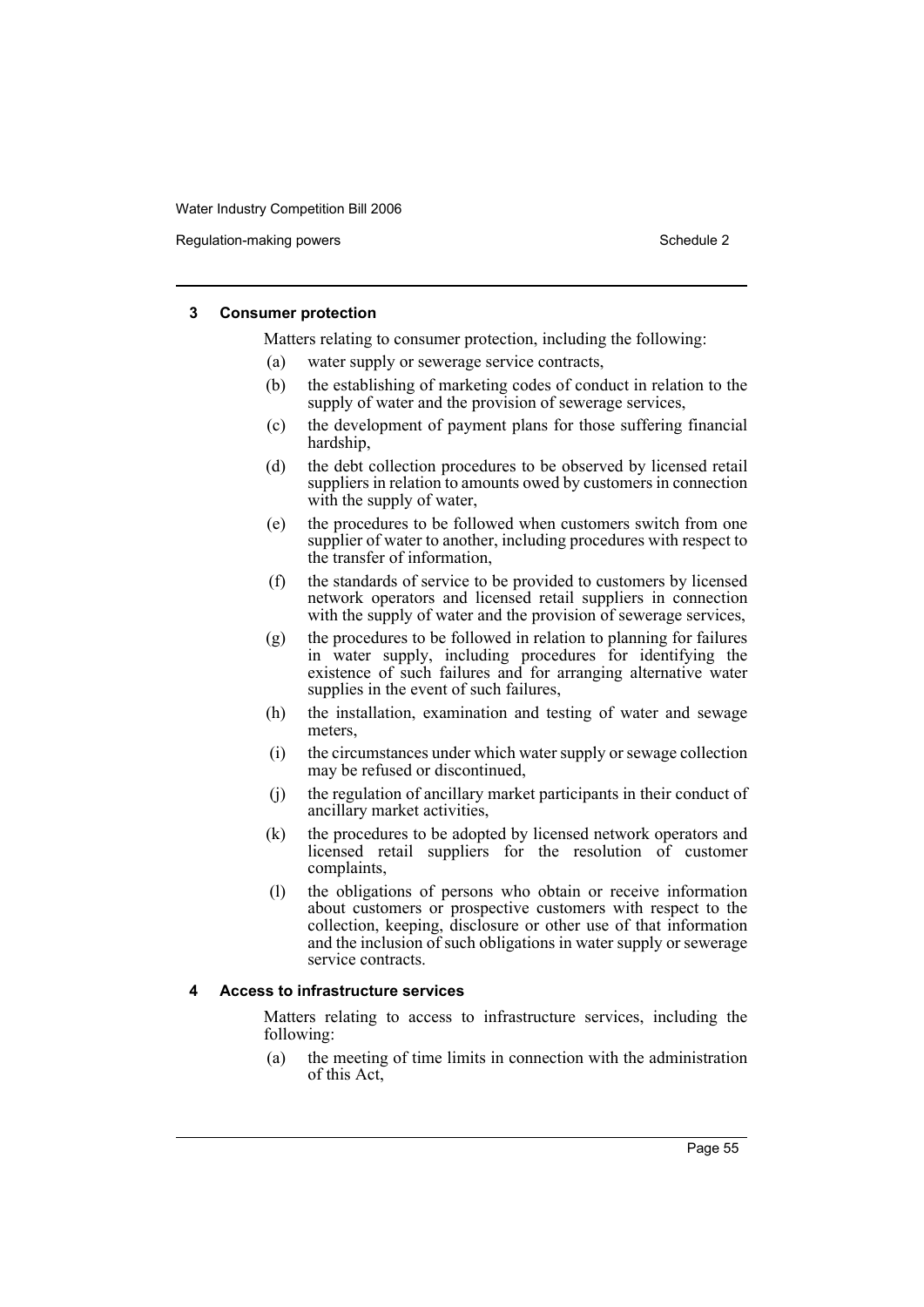Schedule 2 Regulation-making powers

- (b) the rights and obligations of persons when negotiating access to an infrastructure service the subject of a coverage declaration or an access undertaking,
- (c) arbitrators' functions in relation to the conduct of arbitrations for the purposes of this Act,
- (d) standard terms for inclusion in access agreements and access determinations,
- (e) the obligations that may be imposed on a service provider pursuant to an access undertaking or access determination,
- (f) the awarding of costs in relation to arbitrations conducted for the purposes of this Act,
- (g) the circumstances in which variations of an infrastructure service, or alterations or extensions of the water industry infrastructure by means of which an infrastructure service is provided, affect the operation of any coverage declaration or binding non-coverage declaration to which the service is subject.

# **5 Administration**

Matters relating to administration, including the following:

- (a) the conduct of investigations by IPART for the purposes of this Act,
- (b) the keeping, provision and publishing of records, information and statistics in relation to:
	- (i) the operation of water mains and the supply of water, and
	- (ii) the operation of sewer mains and the collection of sewage, and
	- (iii) the operation of stormwater drains and the collection of stormwater, and
	- (iv) water quality, and
	- (v) the operation of water treatment processes, and
	- (vi) the environmental impact arising from the construction, maintenance and operation of water industry infrastructure and other activities carried out pursuant to a licence,
- (c) the manner in which, and the period for which, information must be made available on internet websites pursuant to the requirements of this Act.

# **6 Other matters**

Other matters, including the following:

(a) the carrying out of plumbing work and drainage work,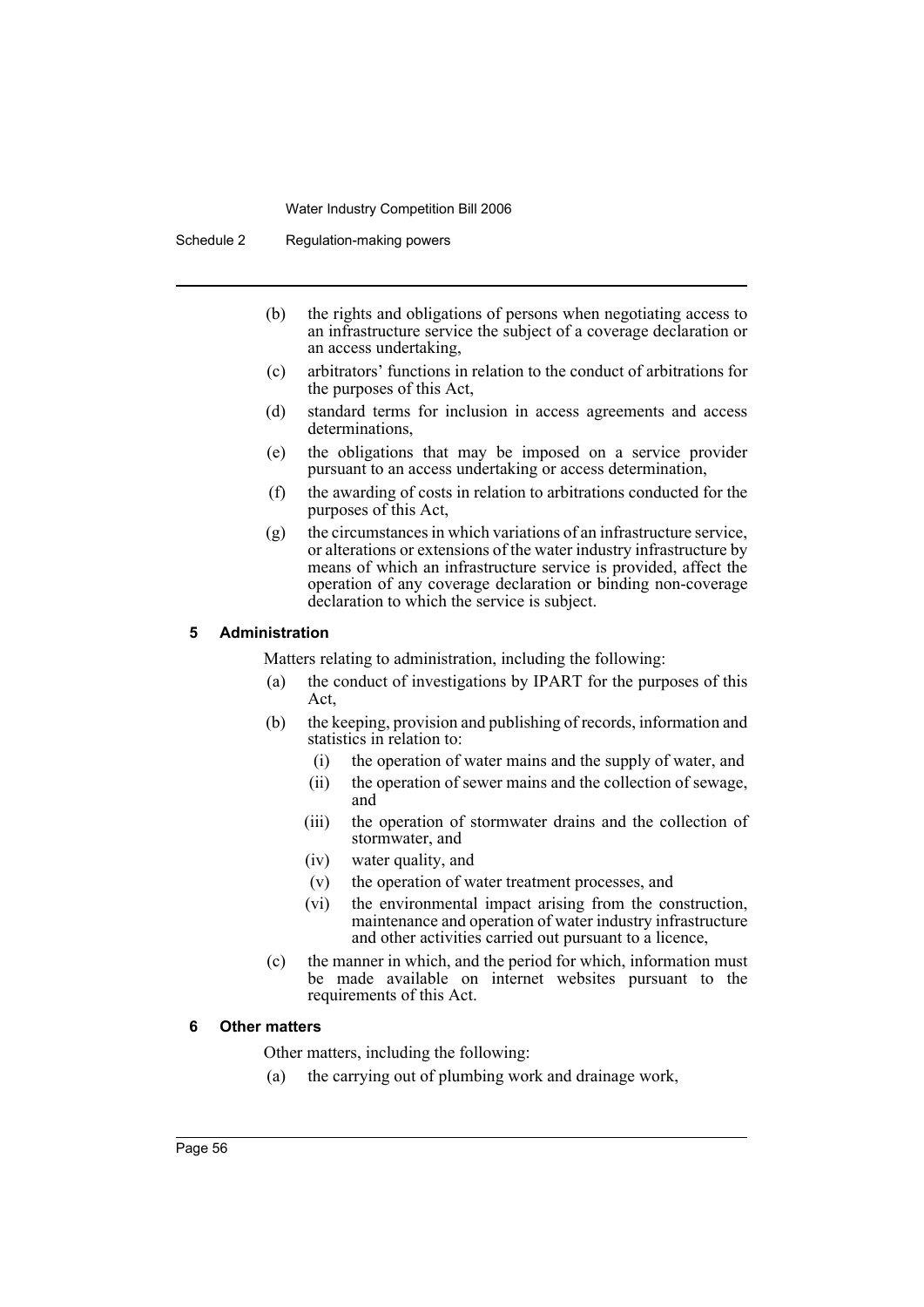Regulation-making powers **Schedule 2** and the set of the Schedule 2

- (b) the use of water for fire-fighting purposes,
- (c) the imposition of water restrictions,
- (d) the prohibition and regulation of discharges into sewage pipes and sewer mains,
- (e) matters of a savings or transitional nature consequent on the making of a coverage declaration, a revocation declaration or a binding non-coverage declaration.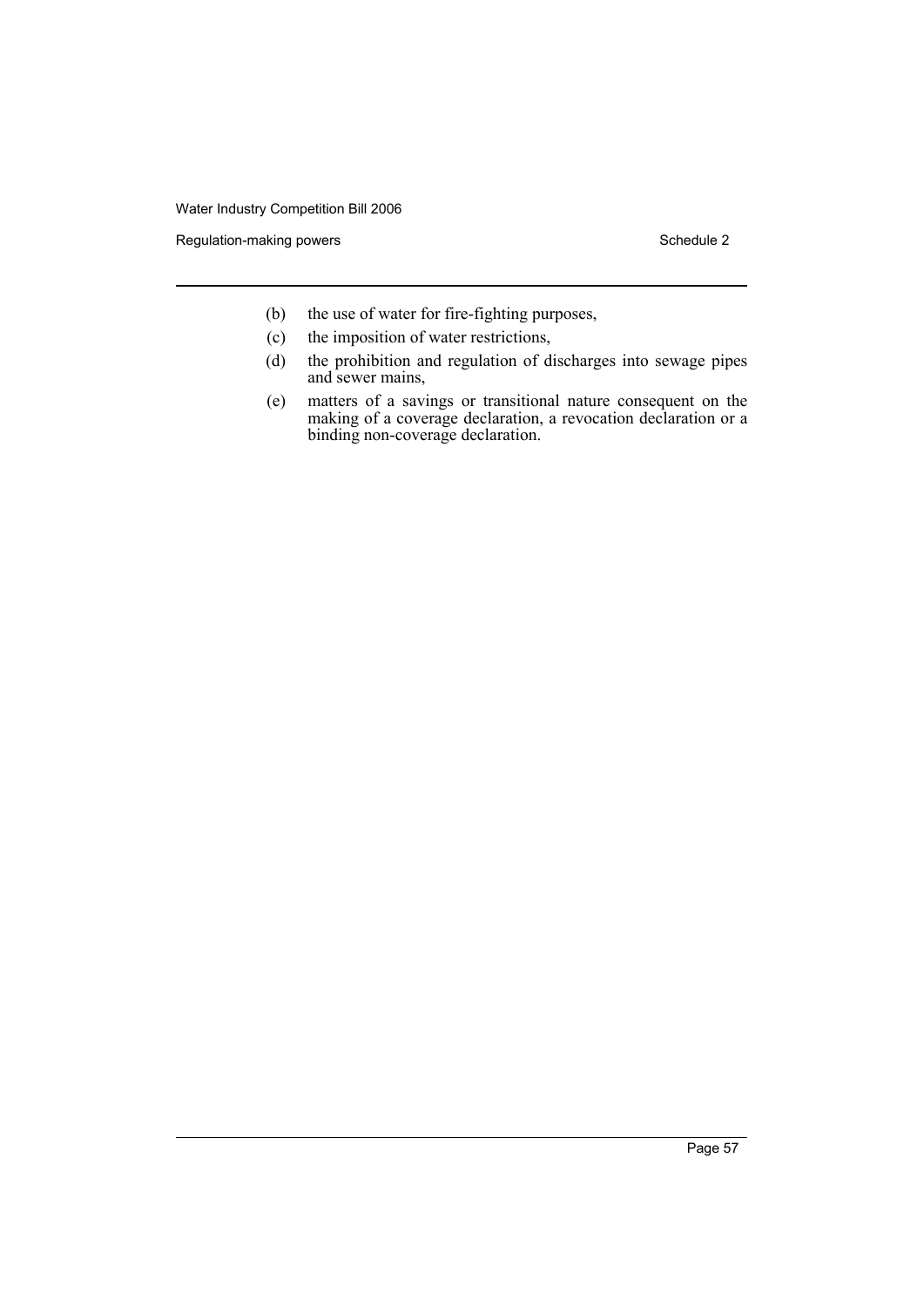Schedule 3 Amendment of other Acts

# **Schedule 3 Amendment of other Acts**

(Section 102)

# **3.1 Energy and Utilities Administration Act 1987 No 103**

#### **Section 3 Definitions**

Omit "area." from paragraph (b) of the definition of *State water agency* in section  $3(1)$ .

Insert instead:

area,

and includes a licensed network operator or licensed retail supplier within the meaning of the *Water Industry Competition Act 2006*.

# **3.2 Fines Act 1996 No 99**

#### **Schedule 1 Statutory provisions under which penalty notices issued**

Insert in alphabetical order:

*Water Industry Competition Act 2006*, section 82

# **3.3 Fluoridation of Public Water Supplies Act 1957 No 58**

#### **Section 6A Directions**

Insert after section 6A (2):

(2A) Subsection (2) does not apply in relation to a direction given to a licensed retail supplier within the meaning of the *Water Industry Competition Act 2006*.

# **3.4 Hunter Water Act 1991 No 53**

# **Section 36 Owner of land taken to have entered into customer contract**

Insert after section 36 (2):

(3) A customer contract does not operate so as to impose obligations on the Corporation or any owner of land in respect of the supply of water, or the provision of a sewerage service, during the term of any contract in that regard entered into between the owner of the land and a licensed retail supplier within the meaning of the *Water Industry Competition Act 2006*.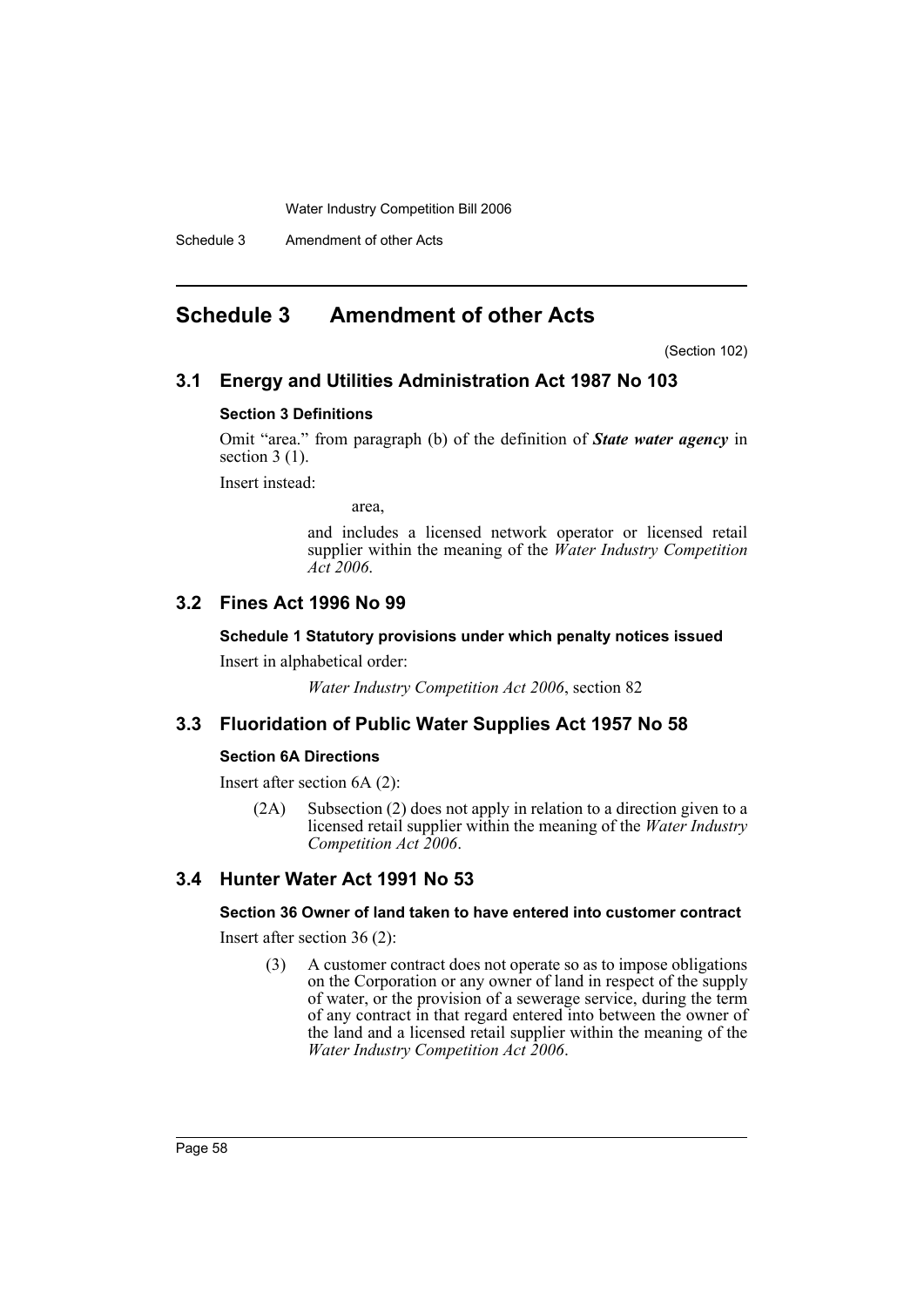Amendment of other Acts **Schedule 3** and the 3 sense of the 3 sense of the 3 sense of the 3 sense of the 3 sense of the 3 sense of the 3 sense of the 3 sense of the 3 sense of the 3 sense of the 3 sense of the 3 sense of t

# (4) If:

- (a) the Corporation is a retailer of last resort within the meaning of the *Water Industry Competition Act 2006* in relation to any water supply or sewerage service, and
- (b) a direction in relation to that service is given to the Corporation under section 56 of that Act,

the Corporation and the owner are taken to have entered into a special circumstances contract in such terms as are prescribed by the regulations for the purposes of this subsection.

# **3.5 Independent Pricing and Regulatory Tribunal Act 1992 No 39**

# **[1] Section 24F Regulatory functions of Tribunal**

Insert at the end of section 24F (f):

, and

(g) section 90 of the *Water Industry Competition Act 2006*.

# **[2] Section 24FC Licence auditing functions of Tribunal**

Insert at the end of section  $24FC(1)(e)$ :

, and

(f) its functions under section 85 of the *Water Industry Competition Act 2006*.

# **3.6 Law Enforcement (Powers and Responsibilities) Act 2002 No 103**

# **Schedule 2 Search warrants under other Acts**

Insert in alphabetical order:

*Water Industry Competition Act 2006*, section 80

# **3.7 Local Government Act 1993 No 30**

# **Section 553A**

Insert after section 553:

#### **553A Special rates and charges not payable in relation to land provided with private water supply or sewerage**

(1) A special rate or charge is not payable in relation to any land in respect of the supply of water, or the provision of a sewerage service, during the term of any contract in that regard entered into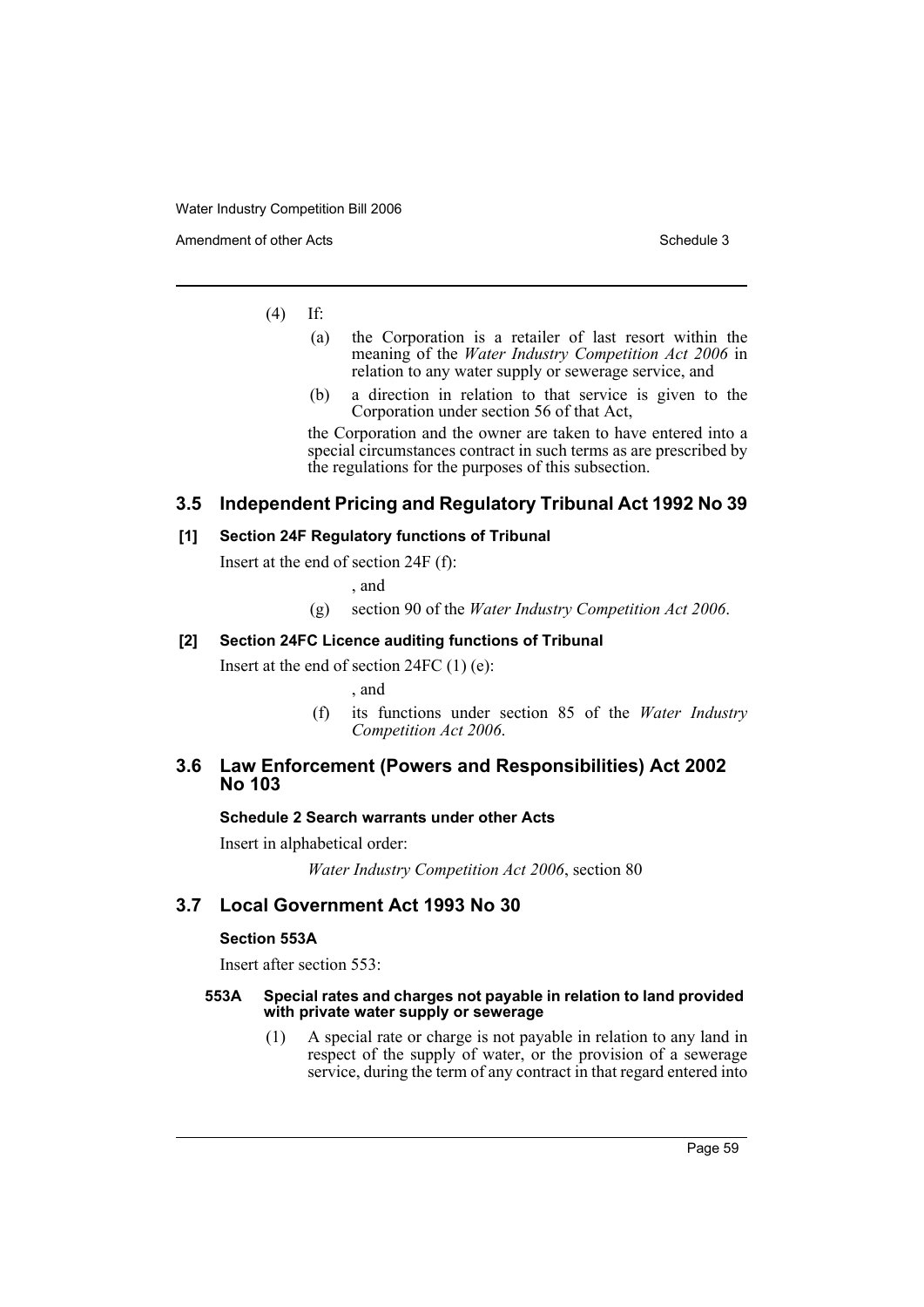between the owner of the land and a licensed retail supplier within the meaning of the *Water Industry Competition Act 2006*.

- (2) If:
	- (a) the council is a retailer of last resort within the meaning of the *Water Industry Competition Act 2006* in relation to any water supply or sewerage service, and
	- (b) a direction in relation to that service is given to the council under section 56 of that Act,

the council and the owner are taken to have entered into a special circumstances contract in such terms as are prescribed by the regulations for the purposes of this subsection.

# **3.8 Public Health Act 1991 No 10**

#### **[1] Section 10A Definitions**

Insert after paragraph (e) of the definition of *supplier of drinking water*:

(f) a licensed network operator or licensed retail supplier within the meaning of the *Water Industry Competition Act 2006*,

# **[2] Section 10IA**

Insert after section 10I:

#### **10IA Supply of water**

A person must not, by means of a reticulated water supply system, supply any other person with drinking water that is not fit for human consumption.

Maximum penalty: 10,000 penalty units (in the case of a corporation) and  $2,500$  penalty units (in any other case).

# **3.9 Sydney Water Act 1994 No 88**

#### **Section 55 Owner of land taken to have entered into customer contract**

Insert after section 55 (3):

(3A) A customer contract does not operate so as to impose obligations on the Corporation or any owner of land in respect of the supply of water, or the provision of a sewerage service, during the term of any contract in that regard entered into between the owner of the land and a licensed retail supplier within the meaning of the *Water Industry Competition Act 2006*.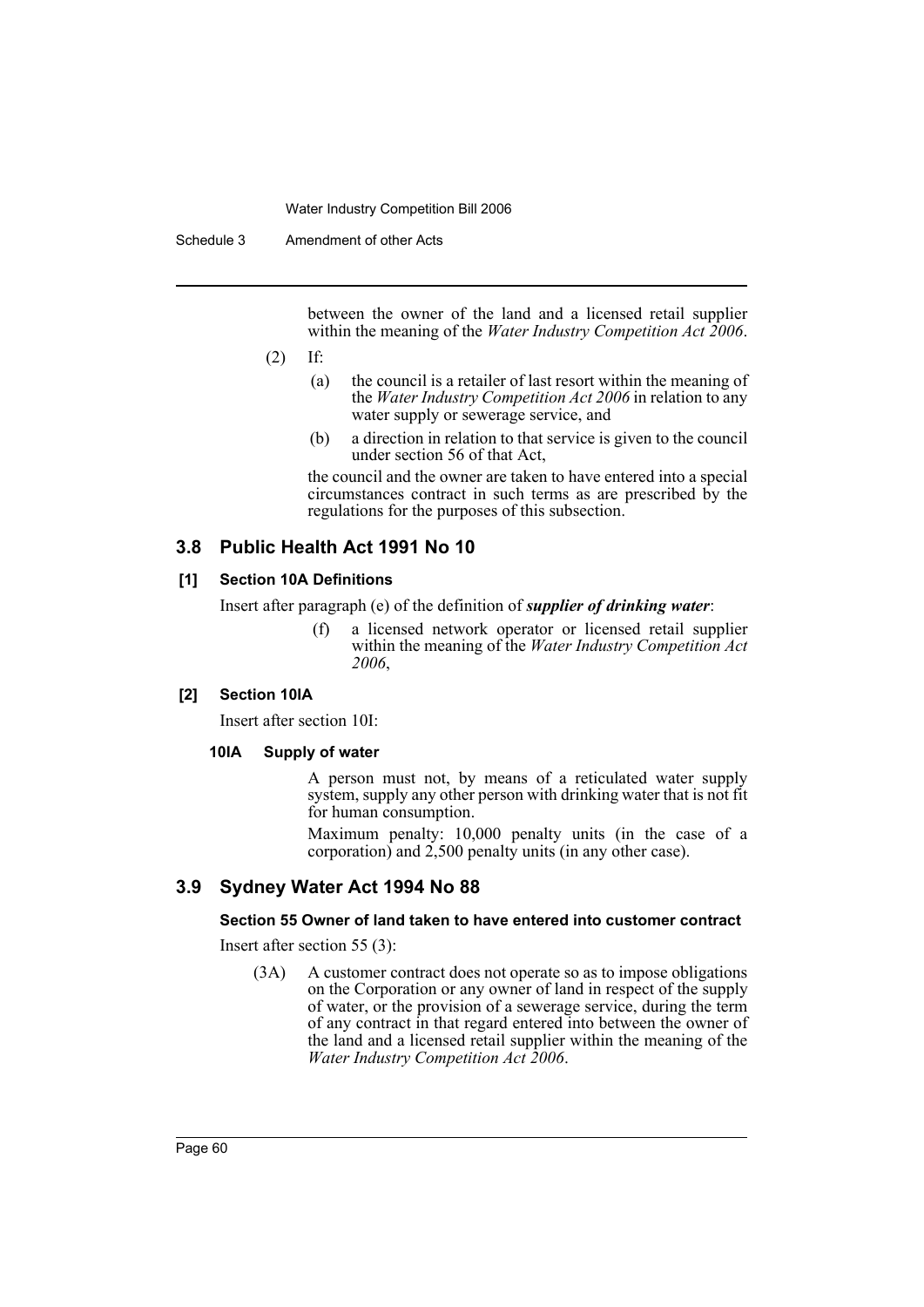Amendment of other Acts **Schedule 3** and the 3 set of the 3 set of the 3 set of the 3 set of the 3 set of the 3 set of the 3 set of the 3 set of the 3 set of the 3 set of the 3 set of the 3 set of the 3 set of the 3 set of

(3B) If:

- (a) the Corporation is a retailer of last resort within the meaning of the *Water Industry Competition Act 2006* in relation to any water supply or sewerage service, and
- (b) a direction in relation to that service is given to the Corporation under section 56 of that Act,

the Corporation and the owner are taken to have entered into a special circumstances contract in such terms as are prescribed by the regulations for the purposes of this subsection.

# **3.10 Sydney Water Catchment Management Act 1998 No 171**

# **Section 16 Specific functions**

Insert after section 16 (1) (b):

(b1) to supply water to licensed network operators or licensed retail suppliers within the meaning of the *Water Industry Competition Act 2006*,

# **3.11 Water Management Act 2000 No 92**

#### **Dictionary**

Insert at the end of paragraph (b) of the definition of *local water utility*:

, or

(c) a licensed network operator within the meaning of the *Water Industry Competition Act 2006*.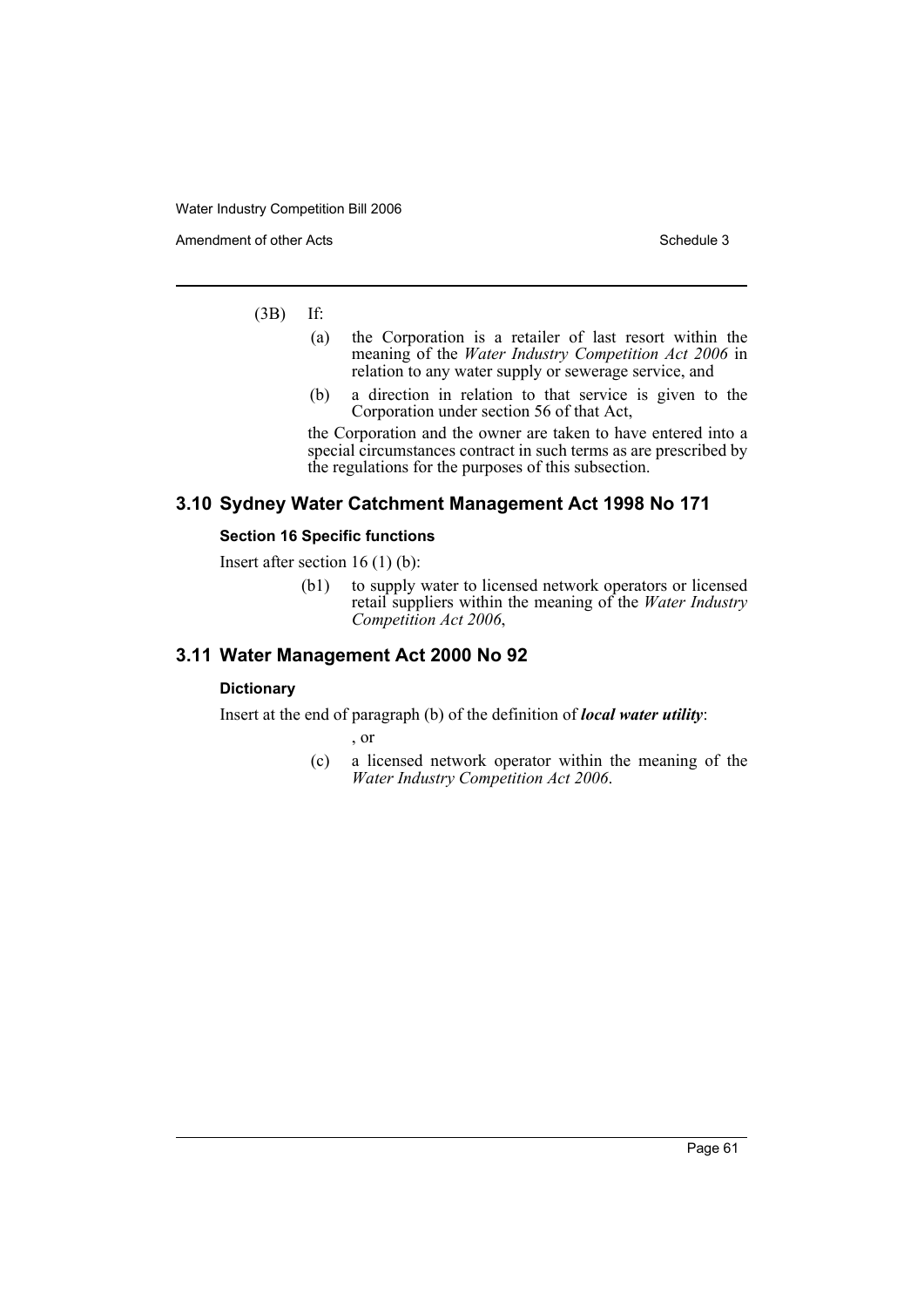Schedule 4 Savings, transitional and other provisions

# **Schedule 4 Savings, transitional and other provisions**

(Section 103)

# **Part 1 General**

# **1 Regulations**

(1) The regulations may contain provisions of a savings or transitional nature consequent on the enactment of the following Acts:

this Act

- (2) Any such provision may, if the regulations so provide, take effect from the date of assent to the Act concerned or a later date.
- (3) To the extent to which any such provision takes effect from a date that is earlier than the date of its publication in the Gazette, the provision does not operate so as:
	- (a) to affect, in a manner prejudicial to any person (other than the State or an authority of the State), the rights of that person existing before the date of its publication, or
	- (b) to impose liabilities on any person (other than the State or an authority of the State) in respect of anything done or omitted to be done before the date of its publication.

# **Part 2 Provisions consequent on enactment of this Act**

# **2 Deemed coverage declarations**

- (1) Subject to any revocation declaration under Division 3 of Part 3 of this Act, each service specified in Column 1 of the Table to this clause is taken to be the subject of a coverage declaration for the period specified in relation to that service in Column 2 of that Table.
- (2) In the Table to this clause, a reference to a reticulation network is a reference to that part of Sydney Water Corporation's sewerage infrastructure into which sewage is discharged from a customer's connection point for conveyance to a treatment plant.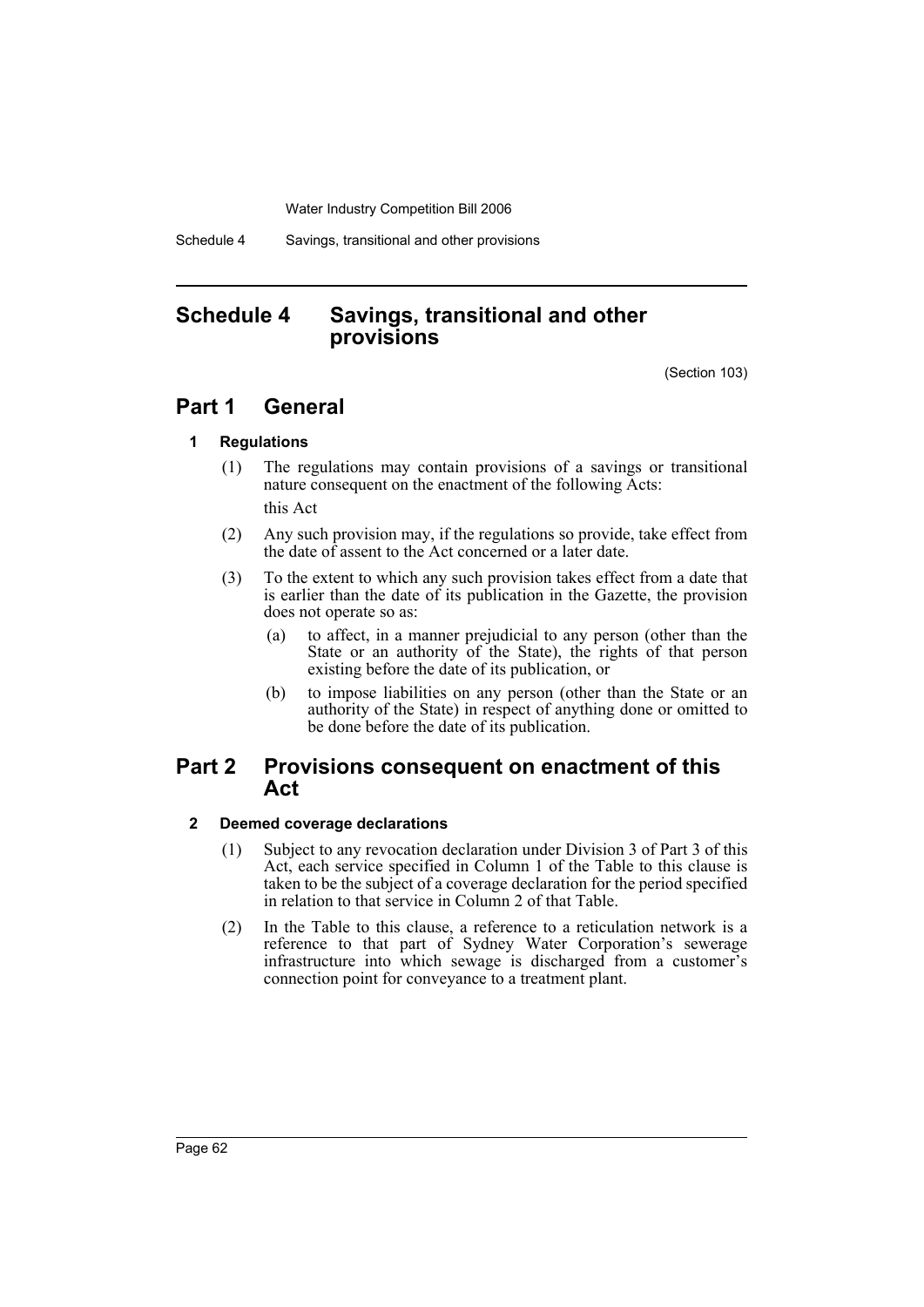Savings, transitional and other provisions Schedule 4

# **Table**

| Column 1                      | Column 2           |
|-------------------------------|--------------------|
| <b>Description of service</b> | Period of coverage |

#### **Services within the Sydney Water Corporation's area of operations**

#### **Sewerage: Bondi Reticulation Network**

| Connection of another party's works to Sydney<br>Water Corporation's Bondi Reticulation Network                                                                                                                          | 1 January 2007 to 31<br>December 2056<br>(inclusive) |
|--------------------------------------------------------------------------------------------------------------------------------------------------------------------------------------------------------------------------|------------------------------------------------------|
| Conveyance of sewage through Sydney Water<br>Corporation's Bondi Reticulation Network from the<br>premises of another party's customers to the points<br>where the Network connects with the other party's<br>works      | 1 January 2007 to 31<br>December 2056<br>(inclusive) |
| Sewerage: Malabar Reticulation Network                                                                                                                                                                                   |                                                      |
| Connection of another party's works to Sydney<br>Water Corporation's Malabar Reticulation Network                                                                                                                        | 1 January 2007 to 31<br>December 2056<br>(inclusive) |
| Conveyance of sewage through Sydney Water<br>Corporation's Malabar Reticulation Network from<br>the premises of another party's customers to the<br>points where the Network connects with the other<br>party's works    | 1 January 2007 to 31<br>December 2056<br>(inclusive) |
| Sewerage: North Head Reticulation Network                                                                                                                                                                                |                                                      |
| Connection of another party's works to Sydney<br>Water Corporation's North Head Reticulation<br><b>Network</b>                                                                                                           | 1 January 2007 to 31<br>December 2056<br>(inclusive) |
| Conveyance of sewage through Sydney Water<br>Corporation's North Head Reticulation Network<br>from the premises of another party's customers to<br>the points where the Network connects with the<br>other party's works | 1 January 2007 to 31<br>December 2056<br>(inclusive) |

# **3 References to access licences under Water Management Act 2000**

The reference in section 6 (2) of this Act to an access licence under the *Water Management Act 2000* includes, in relation to any land or water source not subject to that Act, a reference to a licence or permit under the *Water Act 1912*.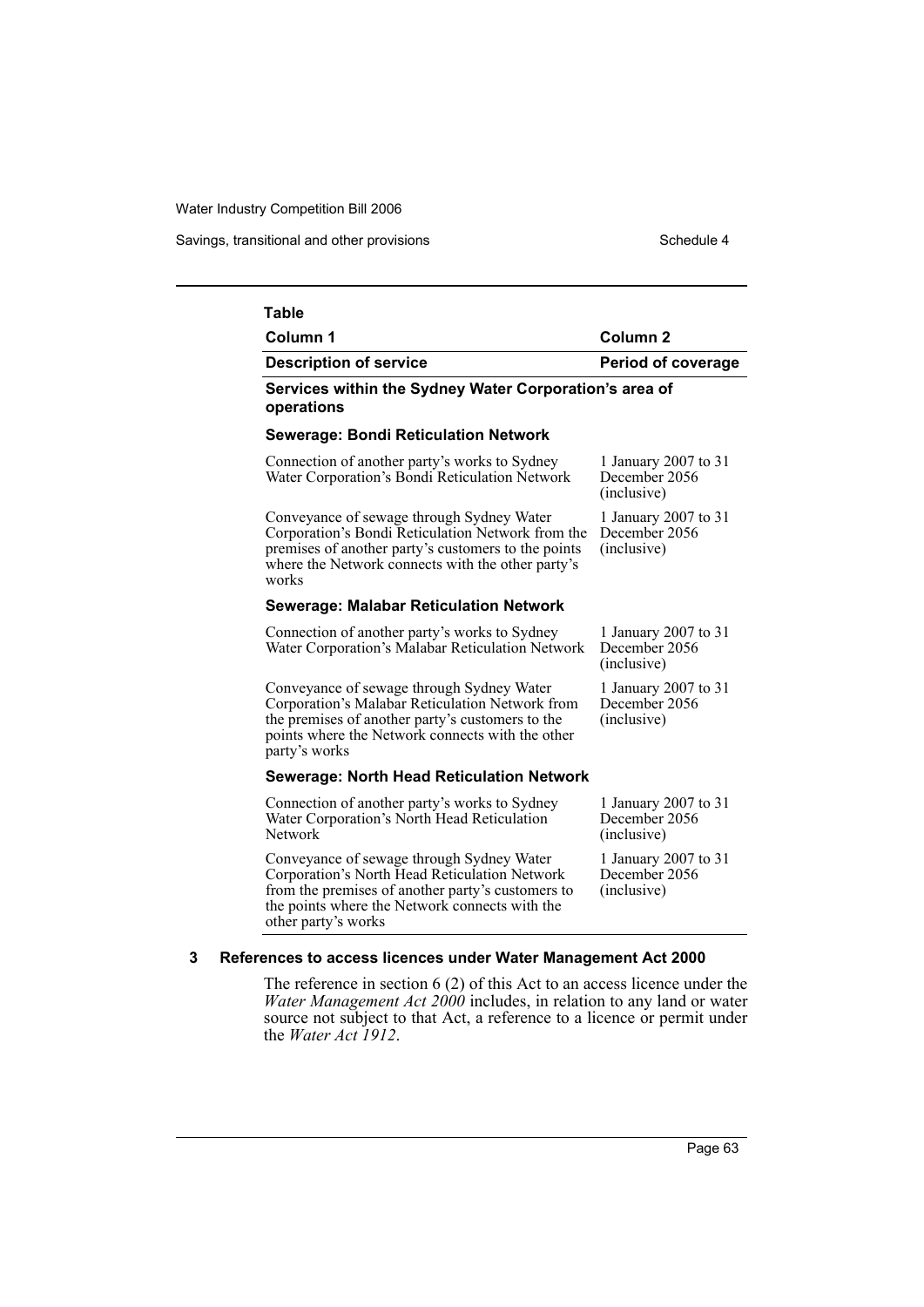**Dictionary** 

# **Dictionary**

(Section 3)

*access agreement* means an agreement referred to in section 39.

*access determination* means an arbitrator's determination under section 40.

*access seeker*, in relation to an infrastructure service, means a person who wants access to the service or wants a change to some aspect of the person's existing access to the service.

*access undertaking* means an access undertaking established under section 38. *approved ombudsman scheme* means a scheme approved under section 49. *area of operations* means:

- (a) in relation to a licensee, the area within which the licensee is authorised to exercise the powers conferred by the licence, and
- (b) in relation to the Sydney Water Corporation, the area of operations established for that Corporation under section 10 of the *Sydney Water Act 1994*, and
- (c) in relation to the Hunter Water Corporation, the area of operations established for that Corporation under section 16 of the *Hunter Water Act 1991*, and
- (d) in relation to a water supply authority, the area of operations established for that authority under section 289 of the *Water Management Act 2000*, and
- (e) in relation to a council, the council's local government area under the *Local Government Act 1993*, and
- (f) in relation to a county council, the area of operations established for the county council under section 393 of the *Local Government Act 1993*.

*binding non-coverage application* means an application referred to in section 32. *binding non-coverage declaration* means a declaration under section 34. *council* has the same meaning as it has in the *Local Government Act 1993*. *county council* has the same meaning as it has in the *Local Government Act 1993*. *coverage application* means a coverage application referred to in section 24. *coverage declaration* means a declaration under section 26. *declaration criteria* means the criteria set out in section 23. *Department* means the Department of Energy, Utilities and Sustainability. *Director-General* means the Director-General of the Department. *disqualified corporation* means:

(a) a corporation that, pursuant to a declaration under section 16 (1) (e), has been declared to be a disqualified corporation for the purposes of this Act, or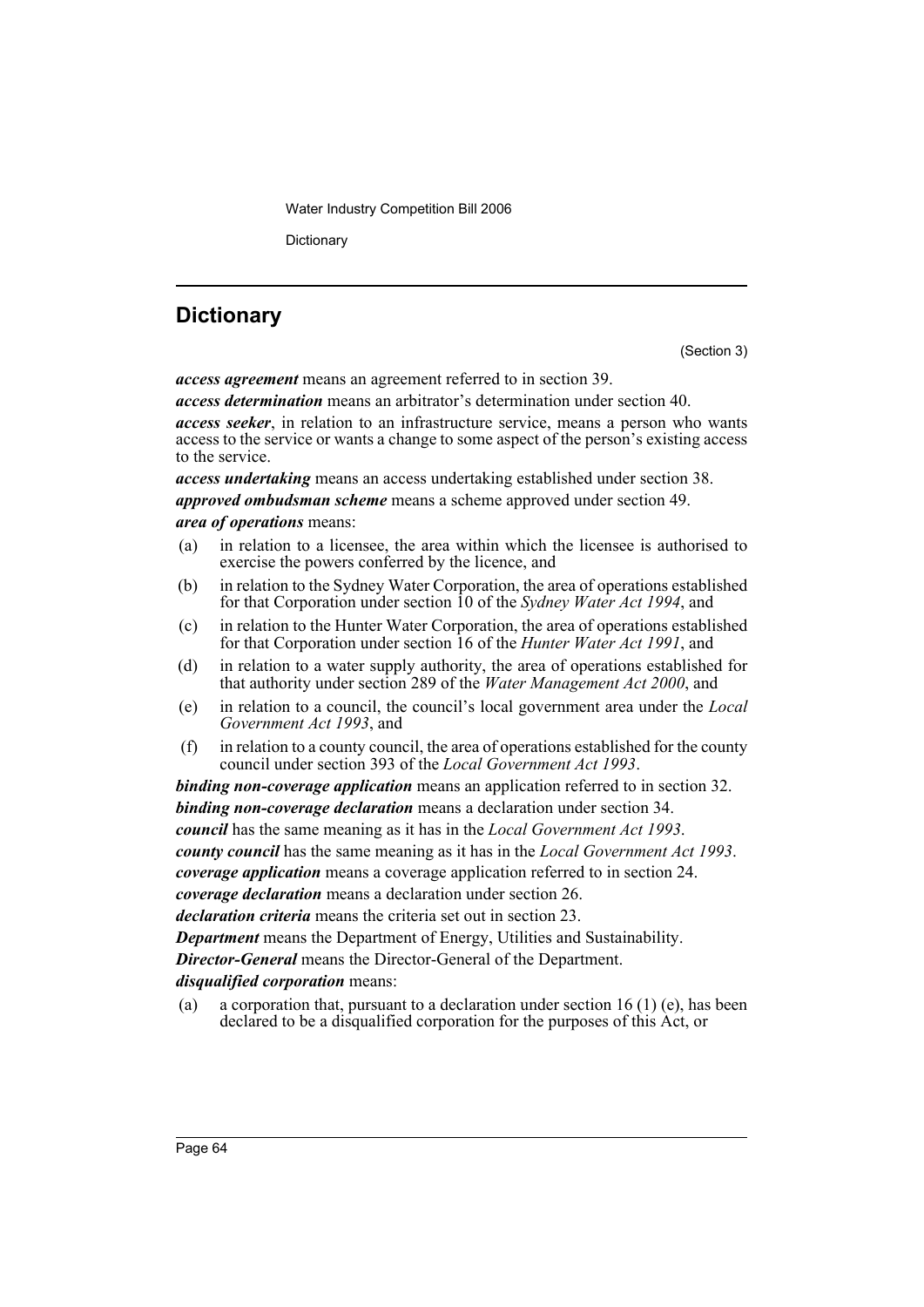**Dictionary** 

(b) a corporation that has, as one of its directors or as one of the persons concerned in its management, an individual who is a disqualified individual,

and includes a corporation that is a related entity (within the meaning of the *Corporations Act 2001* of the Commonwealth) in relation to a corporation referred to in paragraph (a) or (b).

*disqualified individual* means:

- (a) an individual who, pursuant to the *Corporations Act 2001* of the Commonwealth, is prohibited from managing a corporation, or
- (b) an individual who, pursuant to a declaration under section 16 (1) (f), is a disqualified individual for the purposes of this Act, or
- (c) an individual who is a director of a disqualified corporation or is concerned in the management of a disqualified corporation.

*exercise* a function includes perform a duty.

*function* includes a power, authority or duty.

*infrastructure service* means the storage, conveyance or reticulation of water or sewage by means of water industry infrastructure, and includes the provision of connections between any such infrastructure and the infrastructure of the person for whom water or sewage is stored, conveyed or reticulated, but:

- (a) does not include the storage of water behind a dam wall, and
- (b) does not include:
	- (i) the filtering, treating or processing of water or sewage, or
	- (ii) the use of a production process, or
	- (iii) the use of intellectual property, or
	- (iv) the supply of goods (including the supply of water or sewage),

except to the extent to which it is a subsidiary but inseparable aspect of the storage, conveyance or reticulation of water or sewage.

*inspector* means an inspector appointed under section 74.

*IPART* means the Independent Pricing and Regulatory Tribunal.

*licence* means a network operator's licence or a retail supplier's licence.

*licensed network operator* means the licensee under a network operator's licence. *licensed retail supplier* means the licensee under a retail supplier's licence.

*monopoly supplier* means a licensee that is a monopoly supplier pursuant to an order in force under section 51.

*network operator's licence* means a licence referred to in section 6 (1) (a).

*ombudsman* means the ombudsman appointed under an approved ombudsman scheme.

*public reserve* has the same meaning as it has in the *Local Government Act 1993*. *public road* has the same meaning as it has in the *Roads Act 1993*.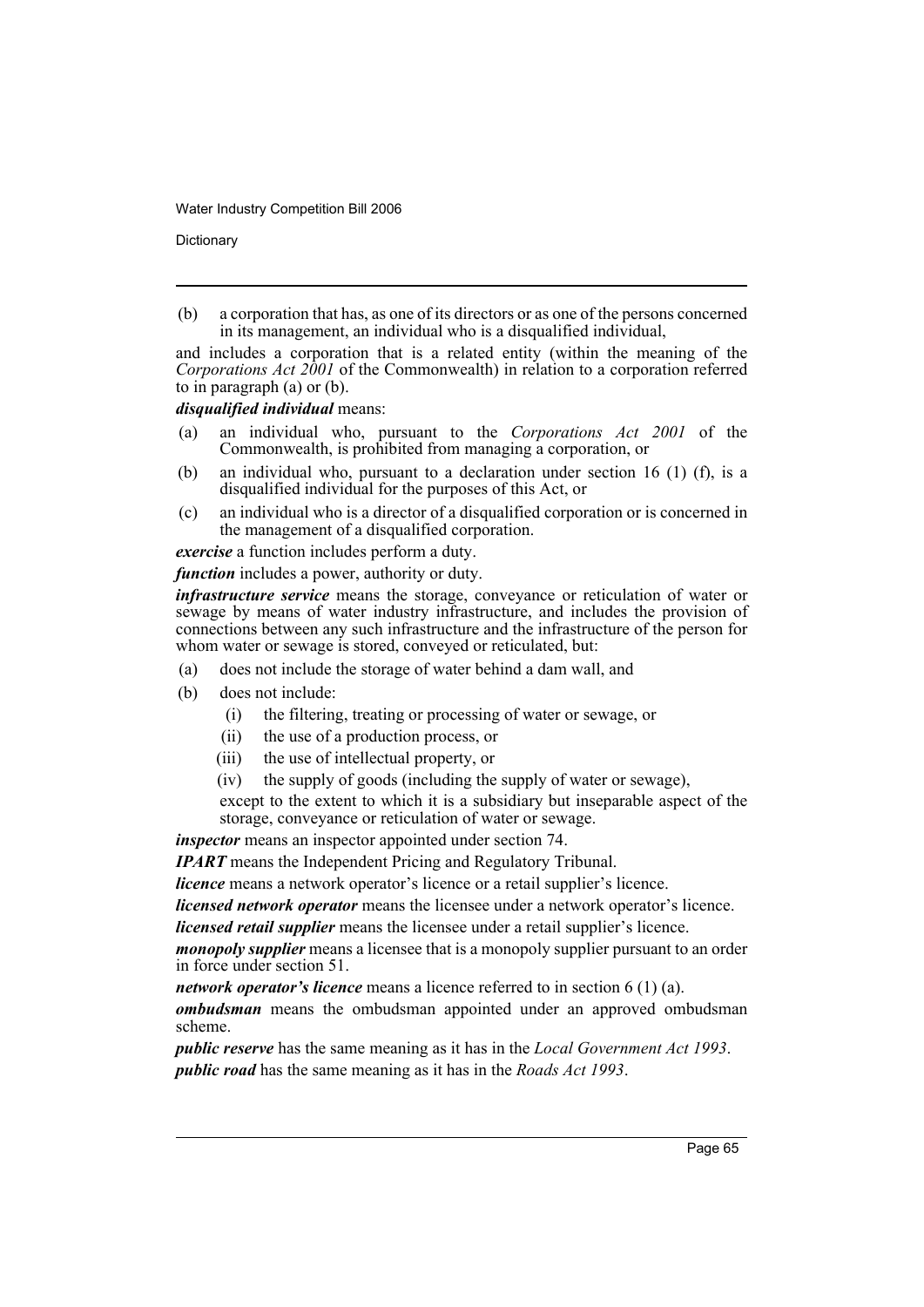**Dictionary** 

#### *public water utility* means:

- (a) the State Water Corporation, or
- (b) the Sydney Catchment Authority, or
- (c) the Sydney Water Corporation, or
- (d) the Hunter Water Corporation, or
- (e) a water supply authority within the meaning of the *Water Management Act 2000*, or
- (f) a council or county council exercising water or sewerage functions.

*recycled water* means water obtained from the processing of sewage.

*related person*, in relation to an individual, means some other individual who is the firstmentioned individual's:

- (a) employer, employee or partner, or
- (b) spouse, de facto partner, parent, step-parent, grandparent, child, step-child, grandchild, sibling, step-sibling, nephew or niece.

*retail supplier's licence* means a licence referred to in section 6 (1) (b).

*retailer of last resort* means a person who is a retailer of last resort pursuant to an order in force under section 54.

*revocation application* means a revocation application referred to in section 28. *revocation declaration* means a declaration under section 30.

*roads authority* has the same meaning as it has in the *Roads Act 1993*.

*scheduled area* means an area specified in Schedule 1.

*service provider*, in relation to an infrastructure service, means the person who has, or is to have, control of the water industry infrastructure by means of which the service is, or is to be, provided, whether or not the person is a licensed network operator.

*sewer main* means such part of a network operator's sewerage infrastructure as comprises the main sewage pipe into which sewage is discharged from premises.

*sewer miner* means a person who draws from the contents of a service provider's sewers or who wants to do so.

*sewerage infrastructure* means any infrastructure that is, or is to be, used for the treatment, storage, conveyance or reticulation of sewage, including any outfall pipe or other work that stores or conveys water leaving the infrastructure, but does not include any pipe, fitting or apparatus that is situated upstream of a customer's connection point to a sewer main.

*small retail customer* means a person who belongs to a class of persons who are declared by the regulations to be small retail customers for the purposes of this Act. *stormwater drain* means such part of a network operator's water infrastructure as comprises the main drain into which stormwater is discharged from premises.

*water* includes stormwater and recycled water, but does not include sewage.